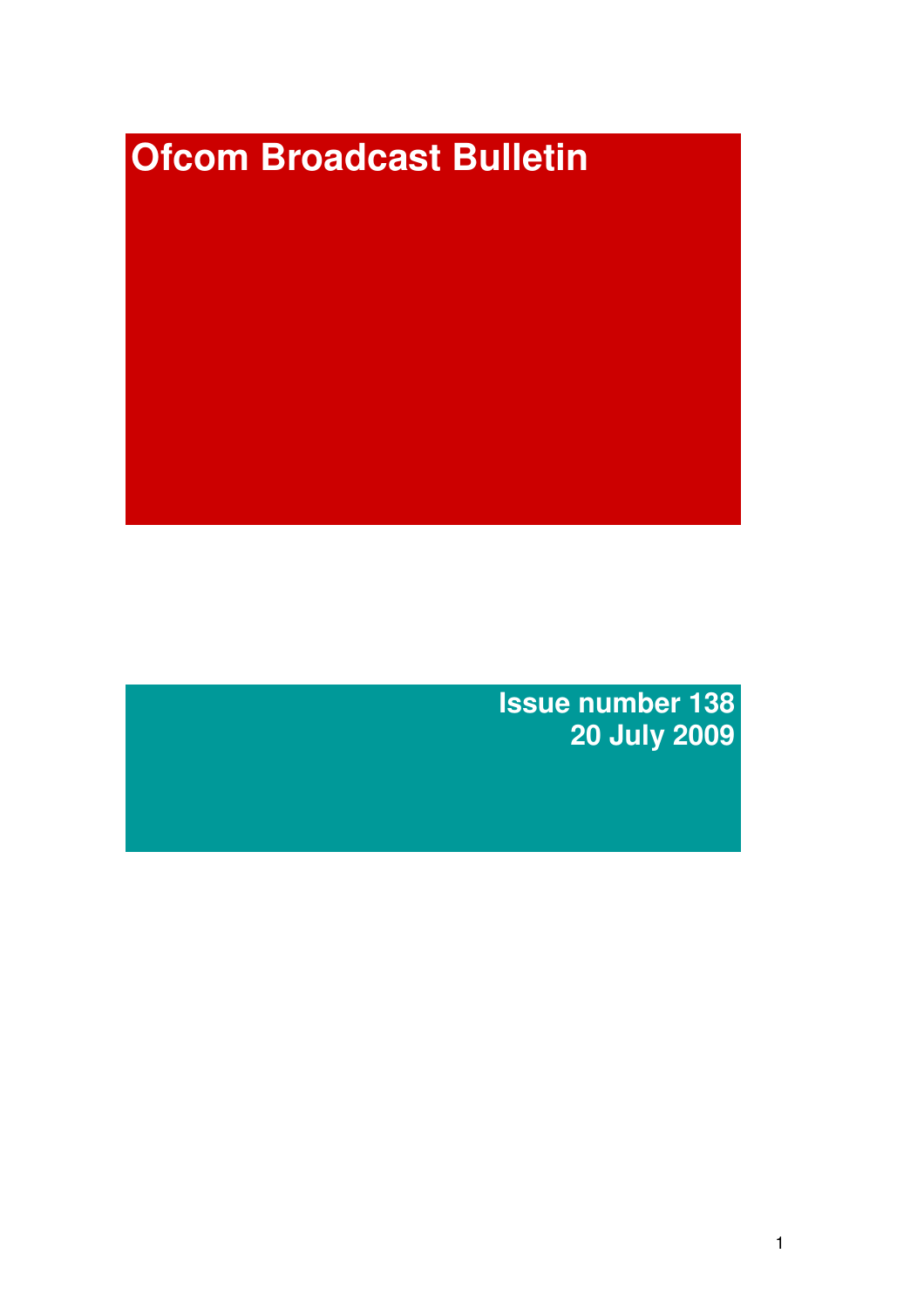# **Contents**

| <u>Introduction</u>                                                                                                             | 3  |
|---------------------------------------------------------------------------------------------------------------------------------|----|
| <b>Standards cases</b>                                                                                                          |    |
| In Breach<br><b>Running in Heels</b><br>The Style Network, 19 May 2009, 22:00                                                   | 5  |
| News bulletin and Bari Bari Shari Shari<br>NTV, 20 April 2009                                                                   | 7  |
| <b>Competition sponsored by New Look Furnishings</b><br>Apni Awaaz FM (Bradford), 16 February 2009, 17:00                       | 9  |
| <b>Sport TV</b><br>Lucky Star, 10 March 2009, 22:00                                                                             | 12 |
| Gay TV promotion broadcast 'free-to-view'<br>Gay TV, 26 March 2009, 22:00                                                       | 14 |
| <b>Sex Station</b><br>Lucky Star, 21 May 2009, 21:00                                                                            | 18 |
| Resolved<br><b>Saturday Kitchen</b><br>BBC1, 23 May 2009, 10:00                                                                 | 21 |
| <b>Other cases</b><br><u>In Breach</u>                                                                                          |    |
| <b>Pennine FM</b><br>17 April to 12 May 2009 (inclusive)                                                                        | 22 |
| <b>Fairness &amp; Privacy cases</b><br><b>Upheld</b><br><b>Complaint by Mr M</b><br>Rabbit Chat and Date, Teletext, 5 July 2008 | 24 |
| <b>Complaint by Dr Parvinder Singh Garcha and others</b><br>Sunrise Radio Network News, Sunrise Radio, 23 September 2008        | 31 |
| <b>Not Upheld</b><br><b>Complaint by Mrs Suzie Coleman</b><br>The Jeremy Kyle Show, ITV1, 1 December 2008                       | 36 |
| <b>Complaint by Mrs Tina Jenkins</b><br>The Murder of Billie-Jo: Siôn Jenkins' Story,<br>Channel 4, 15 August 2008              | 46 |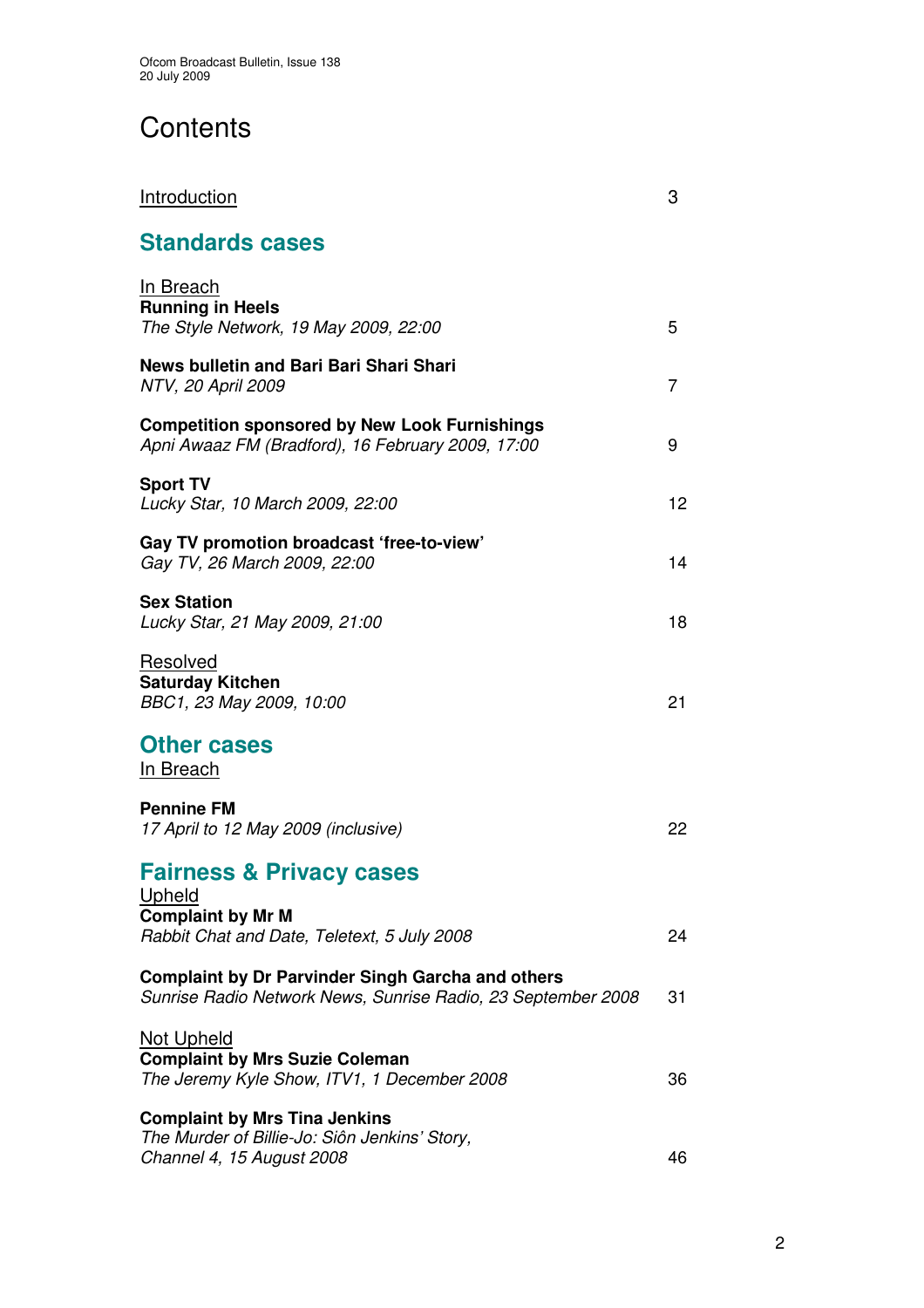| <b>Complaint by Mrs Tina Jenkins on behalf</b><br>of Oscar Ferneyhough (her son)<br>The Murder of Billie-Jo: Siôn Jenkins' Story,<br>Channel 4, 15 August 2008 | 58 |
|----------------------------------------------------------------------------------------------------------------------------------------------------------------|----|
| <b>Complaint by Mr Zak Owen</b><br>South East Today, BBC1, 29 January 2009                                                                                     | 62 |
| Other programmes not in breach/resolved                                                                                                                        | 65 |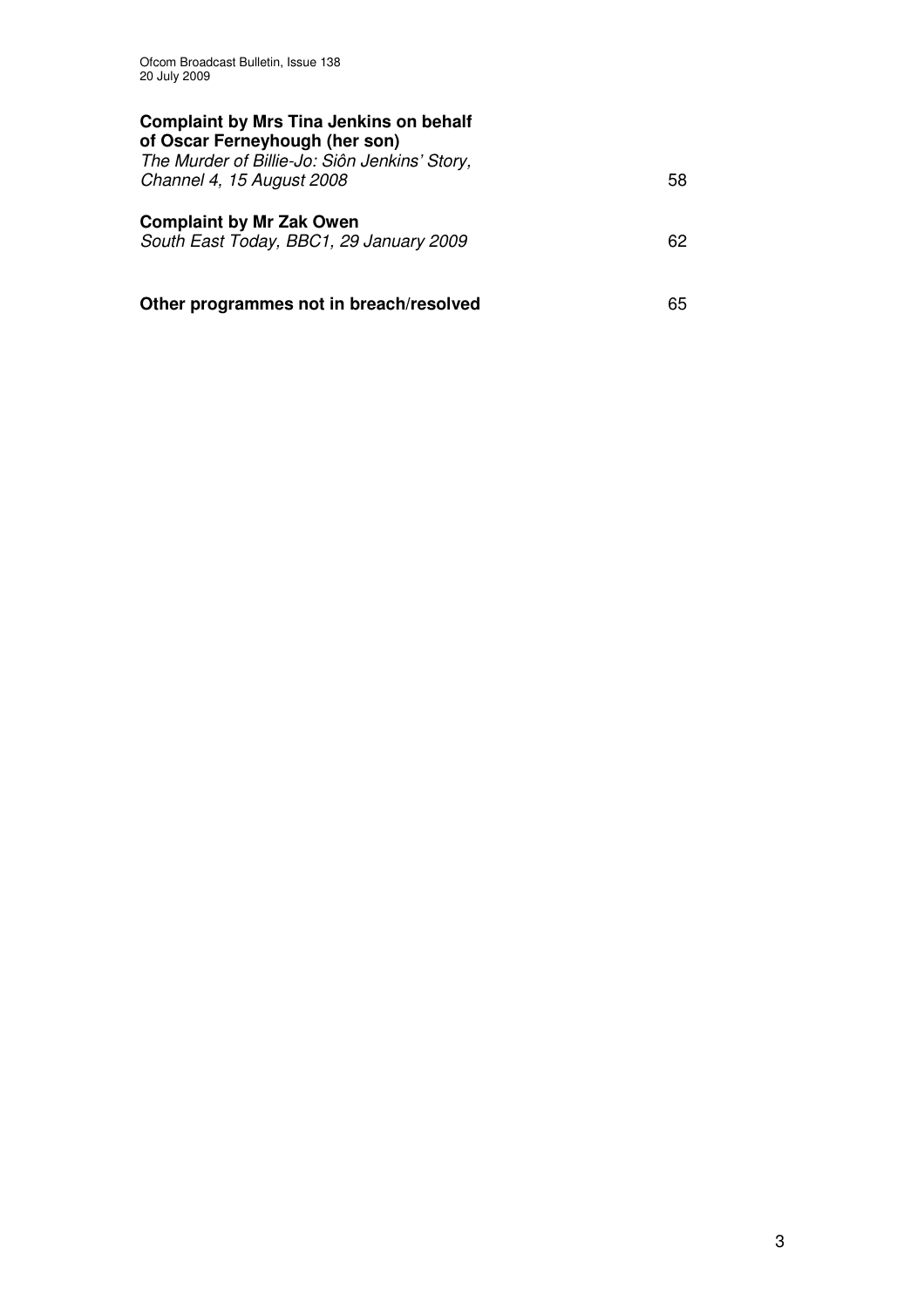# Introduction

The Broadcast Bulletin reports on the outcome of investigations into alleged breaches of those Ofcom codes which broadcasting licensees are required to comply. These include:

- a) Ofcom's Broadcasting Code ("the Code") which took effect on 25 July 2005 (with the exception of Rule 10.17 which came into effect on 1 July 2005). This Code is used to assess the compliance of all programmes broadcast on or after 25 July 2005. The Broadcasting Code can be found at http://www.ofcom.org.uk/tv/ifi/codes/bcode/
- b) the Code on the Scheduling of Television Advertising ("COSTA") which came into effect on 1 September 2008 and contains rules on how much advertising and teleshopping may be scheduled in programmes, how many breaks are allowed and when they may be taken. COSTA can be found at http://www.ofcom.org.uk/tv/ifi/codes/code\_adv/tacode.pdf.
- c) other codes and requirements that may also apply to broadcasters, depending on their circumstances. These include the Code on Television Access Services (which sets out how much subtitling, signing and audio description relevant licensees must provide), the Code on Electronic Programme Guides, the Code on Listed Events, and the Cross Promotion Code. Links to all these codes can be found at http://www.ofcom.org.uk/tv/ifi/codes/

From time to time adjudications relating to advertising content may appear in the Bulletin in relation to areas of advertising regulation which remain with Ofcom (including the application of statutory sanctions by Ofcom).

It is Ofcom policy to state the full language used on air by broadcasters who are the subject of a complaint where it is relevant to the case. Some of the language used in Ofcom Broadcast Bulletins may therefore cause offence.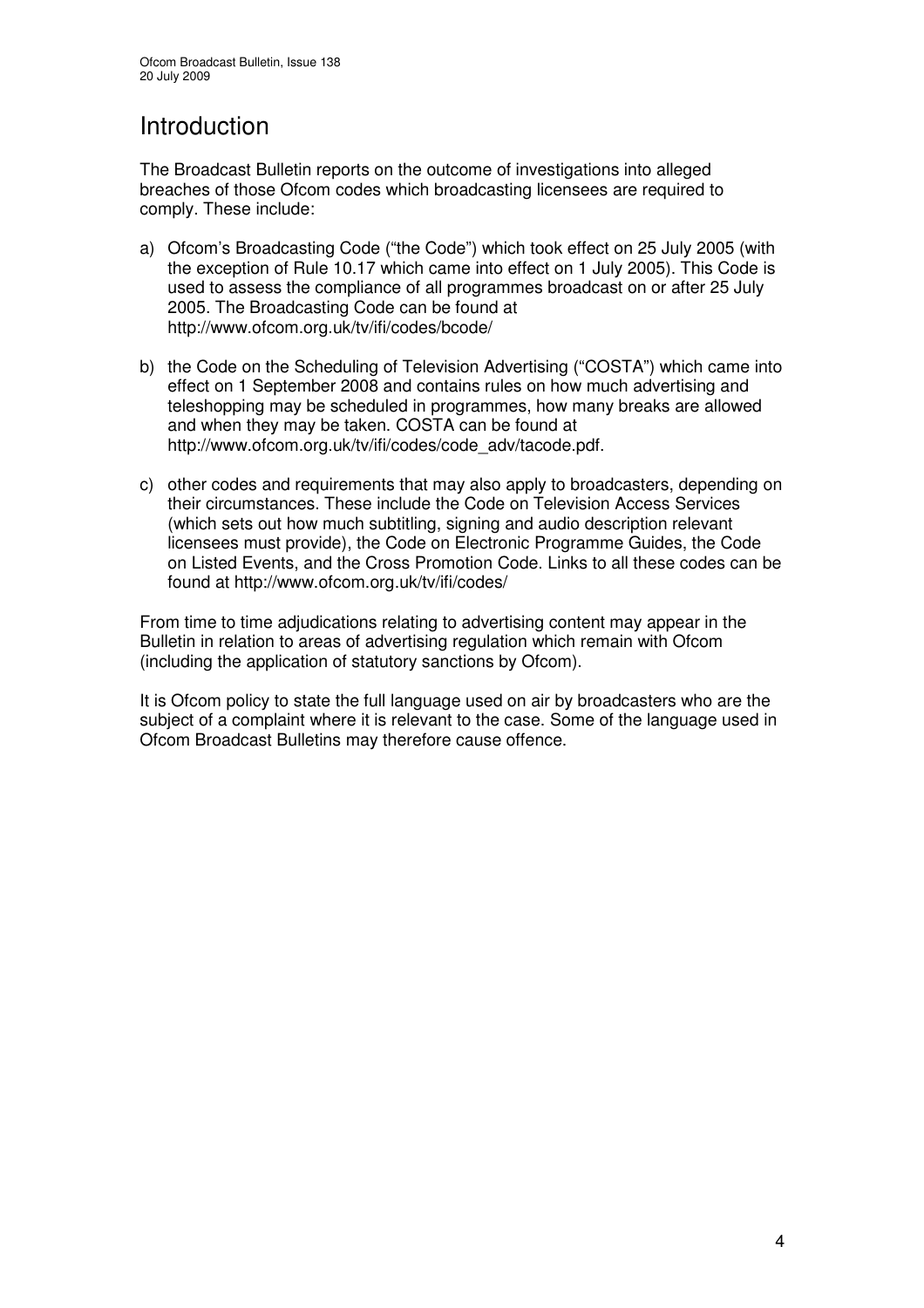## **Standards cases**

## **In Breach**

## **Running in Heels**

*The Style Network, 19 May 2009, 22:00*

## **Introduction**

*Running in Heels* is a US reality series following three interns working in Marie Claire magazine's New York office.

During routine monitoring, Ofcom noted that promotional-type messages about Maybelline Lash Stiletto mascara was featured in this programme.

During the 23 second long sequence, one of the interns entered the apartment and announced to the other two interns that she had brought something back from the office for them. She produced three mascaras from her handbag and said that they were *"the new Maybelline mascara"* to which one of the other interns added *"Lash Stiletto"*. The mascara appeared in a close-up shot with the packaging and the name of the mascara clearly visible. This was followed by a medium close-up shot of the mascara.

The interns decided to go out that evening wearing the product and the remainder of the sequence contained shots of all three girls applying their make-up including the mascara. While applying it one of the interns commented *"my lashes look so much longer"* while another commented *"it really does make them look glossy"*.

Ofcom asked the broadcaster for its comments in relation to the following rules of the Code:

- Rule 10.4 No undue prominence may be given in any programme to a product or service; and
- Rule 10.5 Product placement is prohibited.

## **Response**

E! Entertainment UK Limited ("E! Entertainment"), the licensee for The Style Network said that the series was originally commissioned for broadcast in the US by its parent company E! Entertainment Television Inc. It confirmed that while there had been a product placement arrangement in place between Maybelline and its parent company, it had not itself received any payment or valuable consideration for the inclusion of, or reference to, Maybelline Lash Stiletto mascara in the programme.

E! Entertainment said that the series was reviewed by its UK compliance agent prior to its first broadcast in the UK and the sequence in question did not raise any concerns insofar as it could be regarded as giving Maybelline undue prominence.

The broadcaster added that "the series takes place entirely in the world of fashion and contains numerous references to fashion brands. The reference to a new brand of mascara and a sequence where the protagonists try out make-up while getting ready for a night out did not appear out of place in such a format". However, having viewed the episode in light of Ofcom's request for comments under Rule 10.4, E!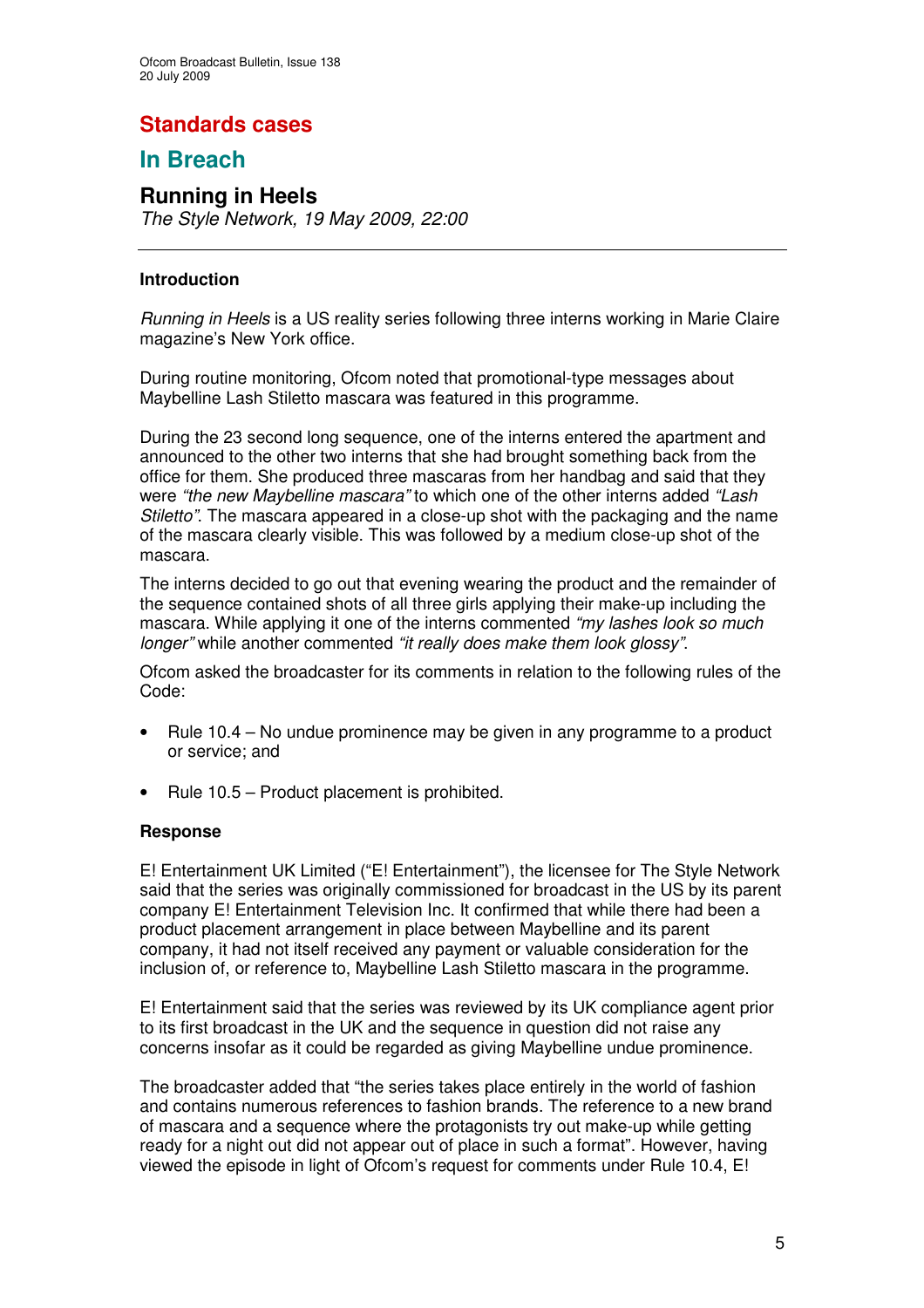Entertainment removed the close-up shot of the mascara showing the Maybelline brand.

The broadcaster said that since being contacted by Ofcom about this issue, it has implemented a process whereby it is provided with a list of any product placement which has occurred in the programming it acquires.

## **Decision**

One of the fundamental principles of European broadcasting regulation is that advertising and programming (that is, editorial content) must be kept separate. This is set out in Article 10 of the Television Without Frontiers Directive which is in turn reflected in the rules in Section Ten (Commercial References in Programmes) of the Code.

Rule 10.5 of the Code states that product placement is prohibited. Ofcom noted the broadcaster's assurances that it had acquired the programmes from outside the UK and that it had not directly benefited from the product placement arrangement with Maybelline that had been in place when the programme was produced. The Code sets out an exemption under the prohibition of product placement in Rule 10.5, for television programmes acquired from outside the UK, provided that the Ofcom licensee broadcasting the acquired programme does not directly benefit from that arrangement. Ofcom therefore concluded that E! Entertainment was not in breach of Rule 10.5 of the Code.

Programmes exempt from Rule 10.5 (as described above) are nevertheless still subject to Rule 10.4 which states that "no undue prominence may be given in any programme to a product or service". Ofcom accepts that there may be editorial justification for referring to brands within programmes, provided that they are not given undue prominence. In this programme, there were brief references to a variety of clothing designers which Ofcom considered were not unduly prominent and were justified by the context of the programme (i.e. following three interns behind the scenes at Marie Claire fashion magazine). However, in contrast, the programme contained references which were clearly promotional to the Maybelline Lash Stiletto mascara.

Ofcom considered that the interns' comments, *"my lashes look so much longer"* and *"it really does make them look glossy"* were the type of statements and claims which are typical of a promotion for such a product. The undue prominence was further exacerbated by the drama creating a story line around the specific product. This, together with the close-up shot of the mascara in which the packaging and name of the product were clearly visible, gave undue prominence to the product, in breach of Rule 10.4.

## **Breach of Rule 10.4**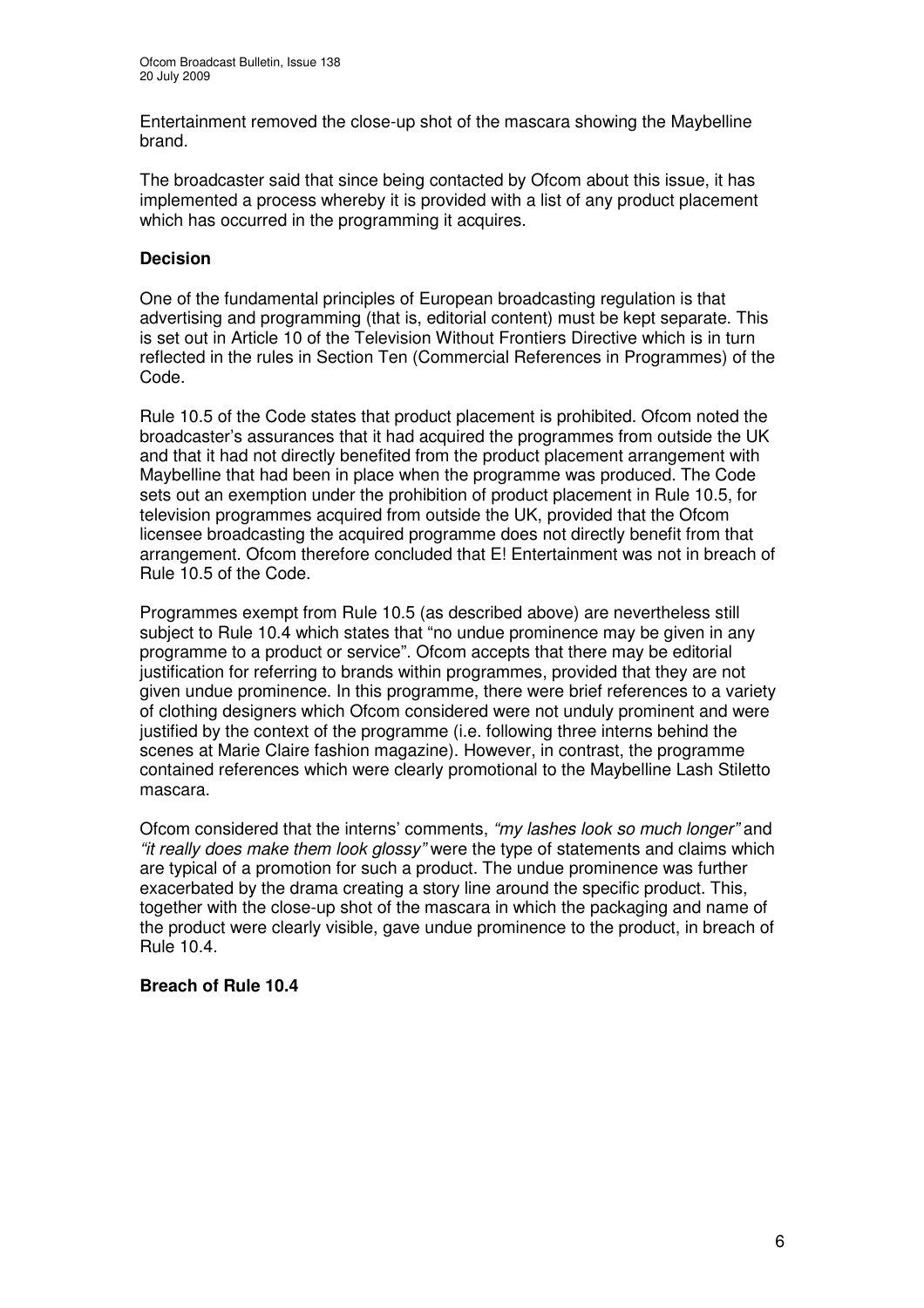## **In Breach**

**News bulletin** *NTV, 20 April 2009, 11:40*

**Bari Bari Shari Shari** *NTV, 20 April 2009*, *11:10*

## **Introduction**

Bangladesh language network NTV provides general entertainment and news for a UK audience with content originating from Bangladesh. Two viewers complained to Ofcom that its news output was sponsored, in breach of the Code.

After reviewing the material, we determined that the news was not sponsored, but during clips of acquired footage from a cricket match, a caption containing a commercial logo and brand name was displayed on the original content.

Additionally, from the recording provided by NTV, we noted during the broadcast of a drama called *Bari Bari Shari Shari* on-screen captions for two companies were visible on four separate occasions although these were partially obscured by masking.

We requested NTV's comments on both incidents under Rules 10.3 (products and services must not be promoted in programmes), 10.4 (undue prominence) and 10.5 (product placement is prohibited) of the Code.

## **Response**

NTV apologised for both situations and said the appearance of the caption in the cricket clip was a result of human error. Since this matter had been brought to its attention, it has put stricter procedures in place to eliminate any recurrence.

The broadcaster said the commercial captions were included in the drama as a result of a technical problem with the equipment it uses to mask sponsor references in acquired dramas and other entertainment programmes. NTV said it made no commercial gain from including references to either of the companies. It said while there had been two problems on this occasion, such instances were the exception rather than the rule.

#### **Decision**

Ofcom noted the broadcaster's assurances it had no commercial gain from the companies included in the content and we found no evidence that either of the broadcasts was in breach of Rule 10.5 which prohibits product placement.

We acknowledge non-UK broadcasters have different regulations on issues such as the inclusion of commercial references in programming. However, Ofcom licensees must ensure any material shown in the UK complies with all relevant European legislation and the Code, irrespective of whether the content in question is original or acquired. Broadcasters must retain independent editorial control over all programme content to ensure programmes are not distorted for commercial purposes.

During the acquired footage from the cricket match, a green and white masking banner appeared across the bottom of the screen. Ofcom noted that on a number of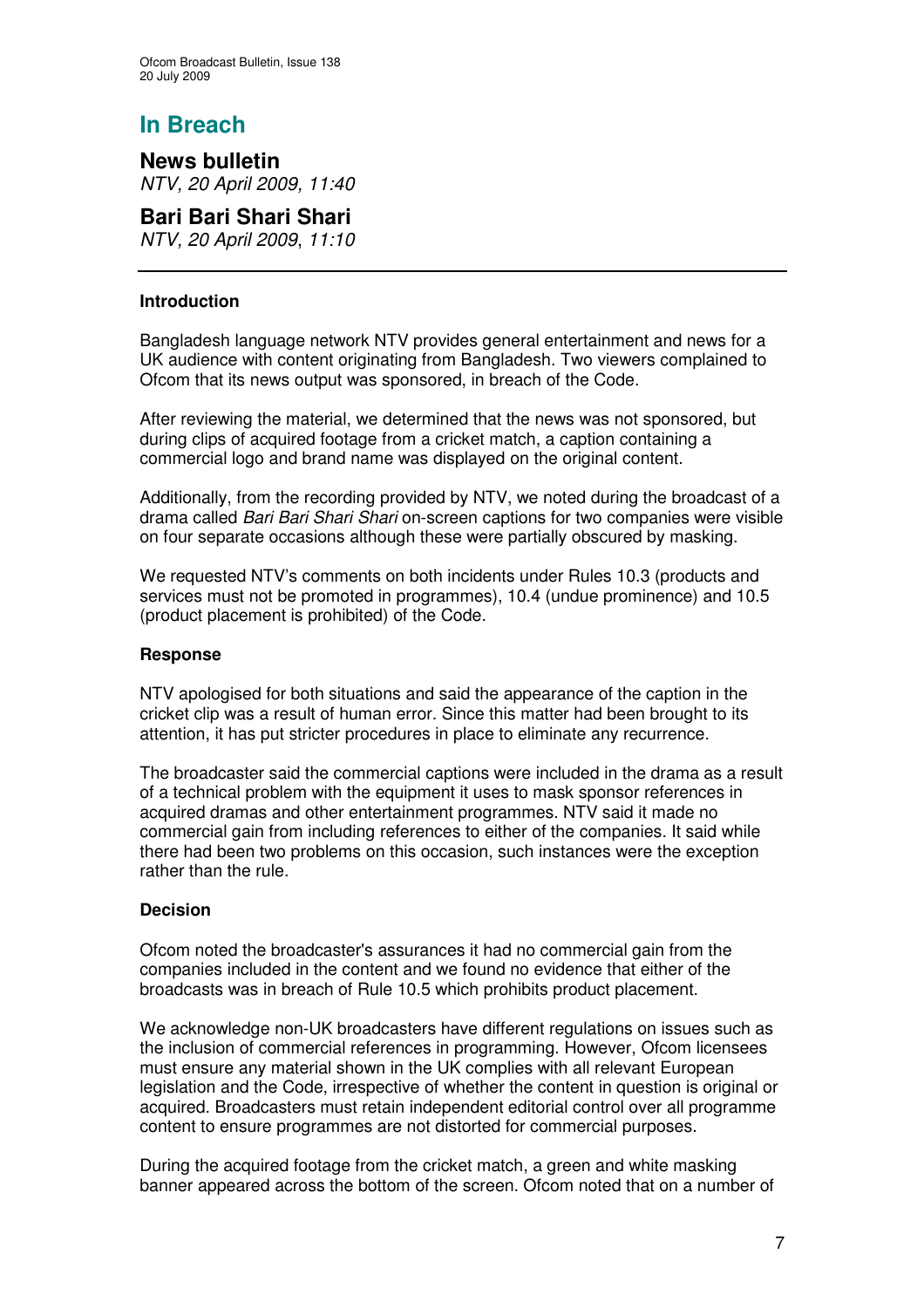occasions, a caption was not obscured by the masking banner and appeared above it, containing a commercial logo and the following words in Bengali and English *"Havells Energy Saving Fans"*. This also occurred when reference was made to the cricket match at other times during the coverage. There was no editorial justification for these commercial references and we therefore considered that they were unduly prominent, in breach of Rule 10.4.

Throughout the drama, a similar green and white masking banner appeared at the bottom of the screen. This was an apparent attempt to obscure the commercial branding which appeared intermittently in captions. However, this was not sufficient to mask the logos completely. Ofcom noted that on four occasions it was possible to see references in Bengali to mobile phone companies' tariff information (e.g. *"Pre pay Super Simple plan only 88 paisa")*. Again, there was clearly no editorial justification for such references to appear on screen during the drama. Notwithstanding the broadcaster's ineffective attempts to mask the references, we considered them to be unduly prominent, in breach of Rule 10.4.

Ofcom was concerned that, while the licensee suggested this was an isolated case and resulted from human error, the references in both the drama and the cricket coverage were repeated within the programmes. We acknowledge NTV had made attempts to obscure the commercial references, however these attempts were not sufficient and the content in question should have been completely masked. Given the assurances provided by the broadcaster, we would not expect any recurrences of this issue.

**News bulletin - breach of Rule 10.4 Bari Bari Shari Shari – breach of Rule 10.4**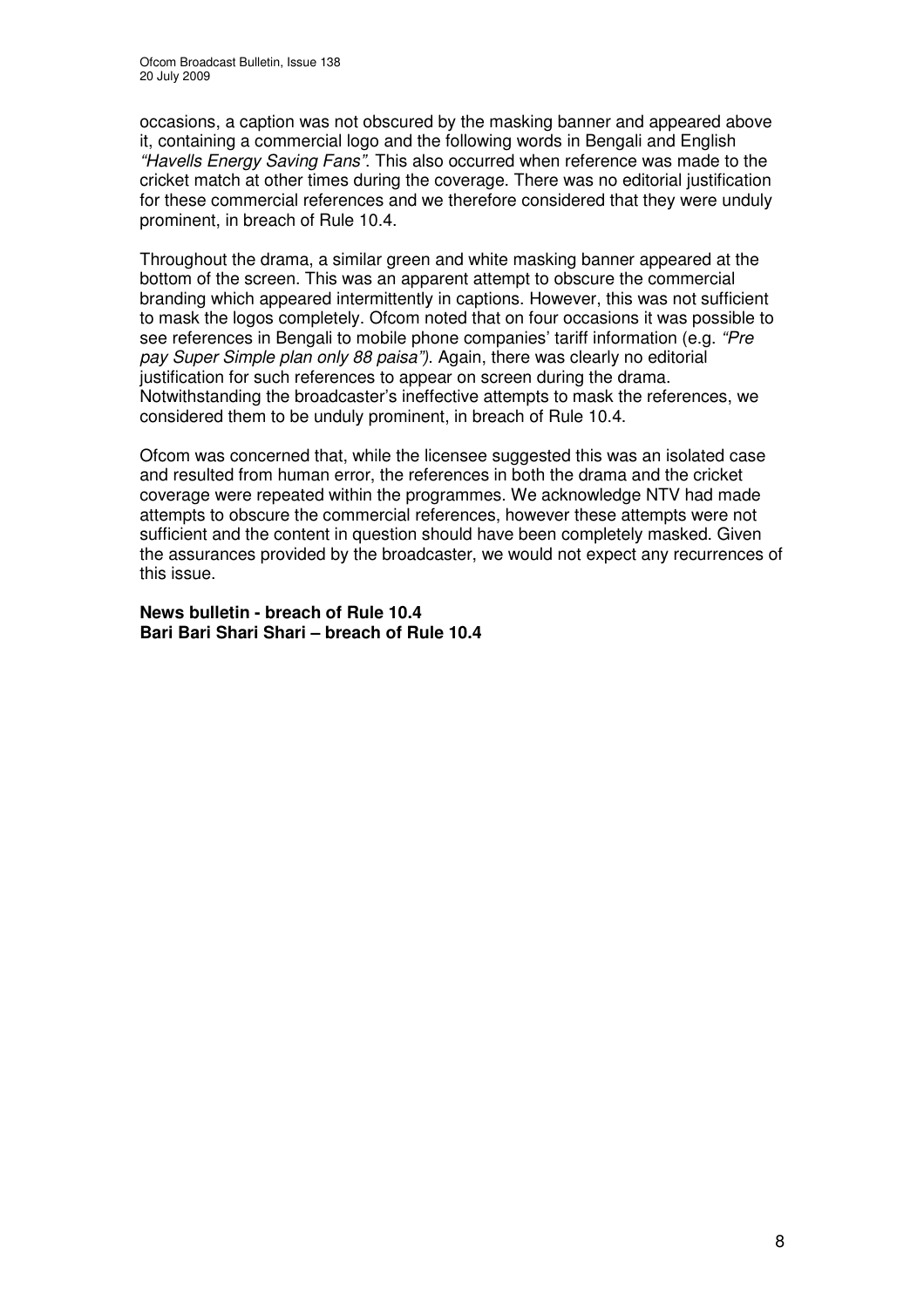# **In Breach**

## **Competition sponsored by New Look Furnishings**

*Apni Awaaz FM (Bradford), 16 February 2009, 17:00*

## **Introduction**

Apni Awaaz FM was a restricted service licensee operating a community radio trial service for 28 days from 23 January 2009. Aimed at the local Asian community in Bradford, it broadcast in Urdu, Punjabi, Gujrati, Kashmiri, Pushto, Hindi and Bengali, covering community, health and social issues and local news and events.

The licensee broadcast a listener competition feature, sponsored by New Look Furnishings. This appeared in editorial and started with the broadcast of an advertisement for the sponsor, which was also running in Apni Awaaz FM's commercial breaks. This was then followed by a presenter asking listeners to phone in if they knew the advertiser's address. Callers were then brought to air until such time as the correct location was stated on air by a caller.

A listener believed the broadcast was in breach of the Code, as an advertisement for the programming sponsor had been used in the sponsored programming and was not clearly separated from it.

We asked Apni Awaaz FM to comment with regard to the following Code rules:

- 10.12 Advertising must be clearly separated from programmes. Advertisements must not appear in programme time, unless editorially justified;
- 10.2 Broadcasters must ensure that the advertising and programme elements of a service are kept separate; and
- 9.5 There must be no promotional reference to the sponsor, its name, trademark, image, activities, services or products or to any of its other direct or indirect interests. There must be no promotional generic references. Nonpromotional references are permitted only where they are editorially justified and incidental.

## **Response**

## Separation

The broadcaster did not comment with regard to Rule 10.12, concerning the use of advertisements in programming.

With regard to Rule 10.2, concerning the broadcaster's responsibility to ensure the separation of programming and advertising, Apni Awaaz FM stated: "It was a competition for the children."

#### Sponsor references

With regard to Rule 9.5, concerning the limited references to the sponsor that can be made in sponsored programming, the broadcaster stated: "No product was promoted."

## **Decision**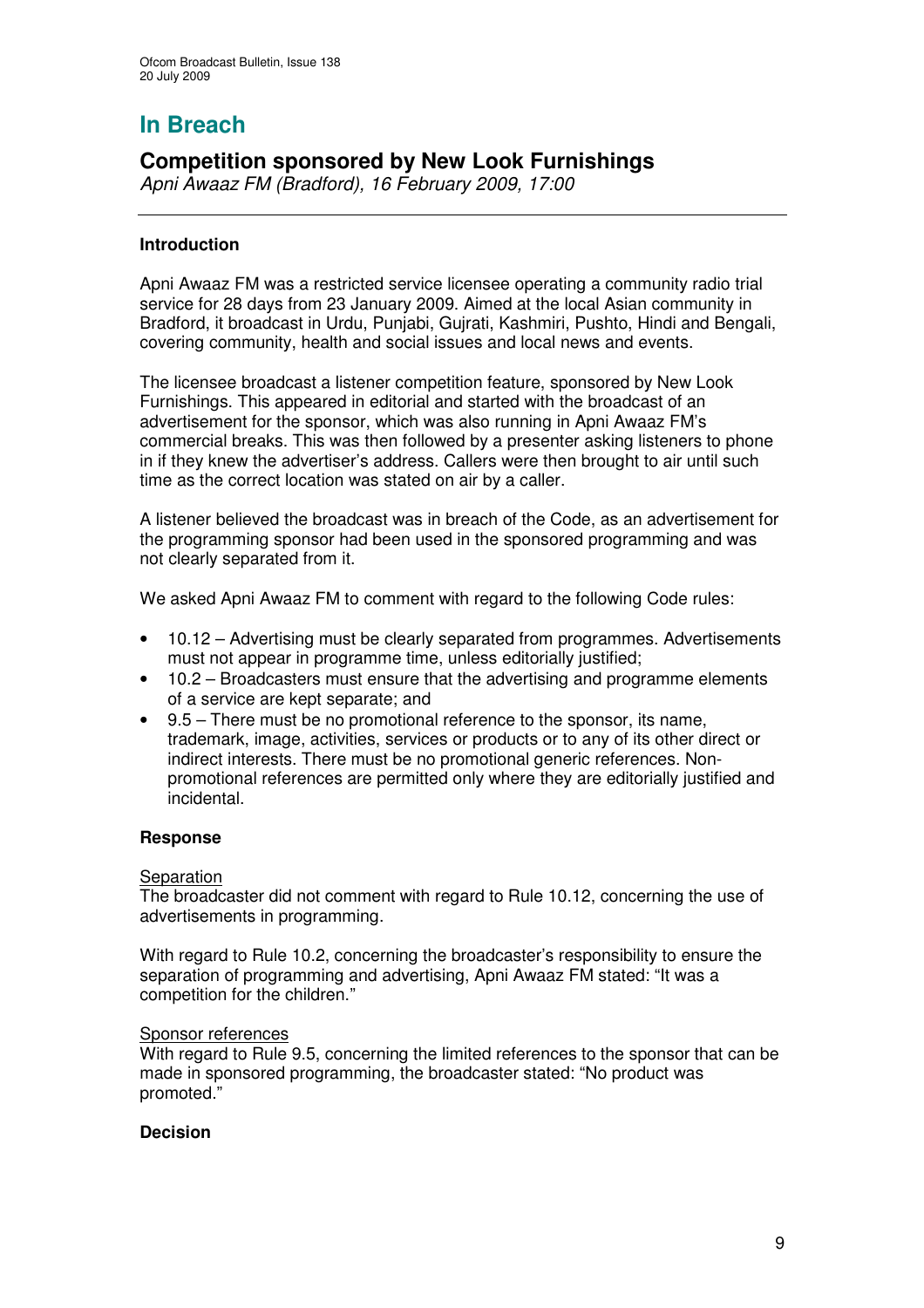Ofcom was particularly concerned by the broadcaster's apparent lack of understanding about compliance with the Code as evidenced by their response.

## Separation

Rule 10.12 states: "Advertising must be clearly separated from programmes. Advertisements must not appear in programme time, unless editorially justified."

All broadcast output on radio is either advertising or editorial (i.e. advertisements or programmes/programming).

As the advertising and editorial elements of broadcast output must be clearly separated, there is generally no editorial justification for broadcasting in programming an advertisement that currently forms part of a campaign within the commercial breaks on the same radio service.

In this case, a current advertisement was broadcast in a listener competition feature sponsored by the advertiser (New Look Furnishings).The advertisement contained a reference to the address of the advertiser, which was also the answer to the only question posed by the presenter. Both the advertisement and the competition therefore lacked any editorial justification, appearing to be featured as programming for no other purpose than to promote further the advertiser through additional broadcast exposure in programming.

The broadcast was therefore in breach of Rule 10.12 of the Code.

Rule 10.2 states: "Broadcasters must ensure that the advertising and programme elements of a service are kept separate."

Apni Awaaz FM's comment (i.e. "It was a competition for the children.") not only appeared to be inaccurate but also bore no relevance to the requirement of Rule 10.2, namely that advertising and programming are kept separate. This demonstrated that the broadcaster had little understanding of, and possibly little regard for, Code compliance.

The licensee transmitted an advertisement in a programme with no editorial justification other than to promote the product. There was clearly no separation as required by the Code.

The broadcaster was therefore in breach of Rule 10.2 of the Code.

#### Sponsor references

Rule 9.5 states: "There must be no promotional reference to the sponsor, its name, trademark, image, activities, services or products or to any of its other direct or indirect interests. There must be no promotional generic references. Non-promotional references are permitted only where they are editorially justified and incidental."

Further, the Code provides the following meaning of "promotional reference" with regard to Rule 9.5: "This includes, but is not limited to, references that encourage, or are intended to encourage, the purchase or rental of a product or service."

The advertisement for New Look Furnishings was broadcast in programming as part of a competition sponsored by the same retail outlet. It included the following: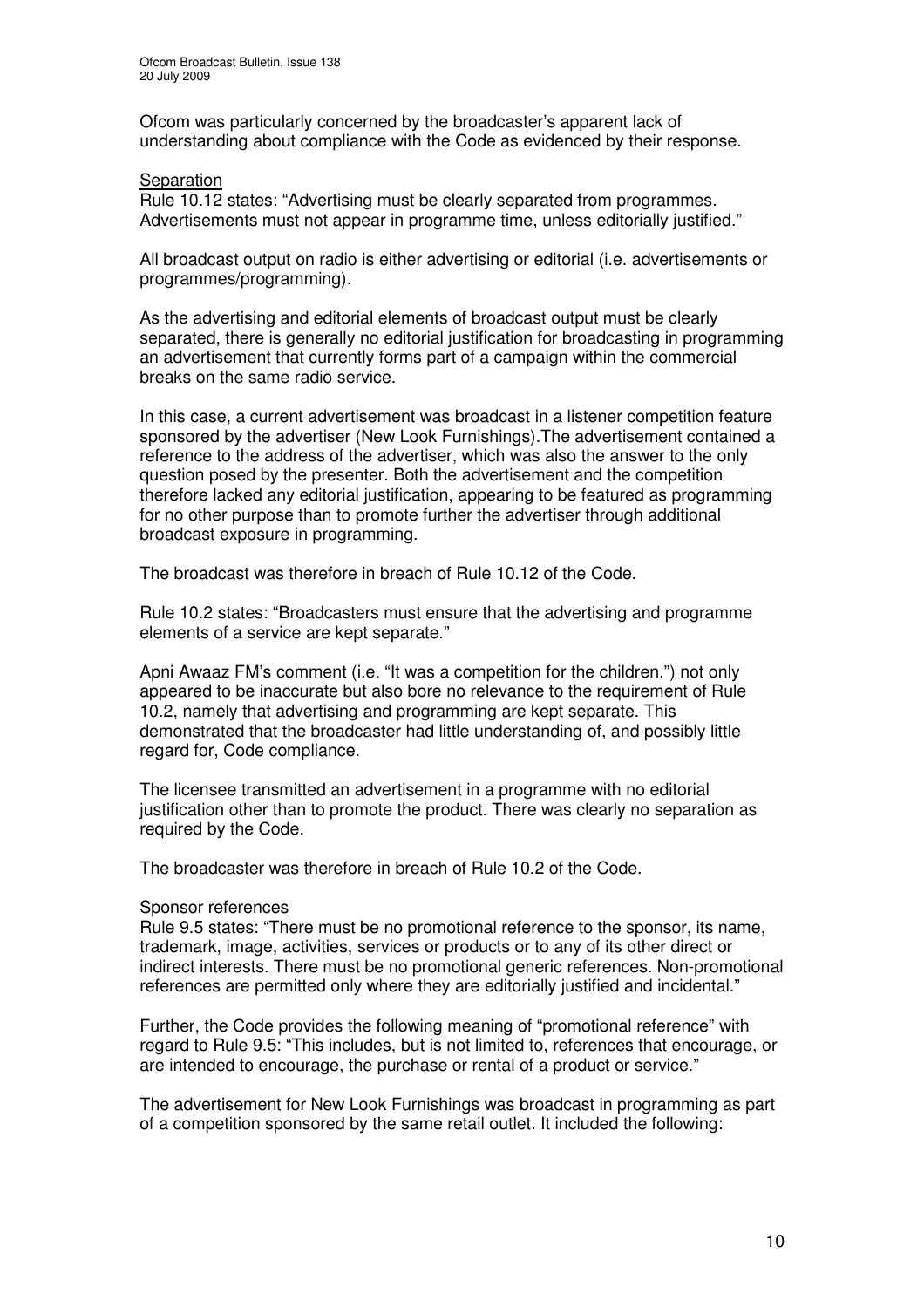"*New Look Furnishings … leather beds, pine beds, sofa beds, wardrobes, chest drawers, dining tables … free car parking … 383/387 Leeds Road, Bradford. Phone 743030 – that's 743030 – New Look Furnishings.*"

We therefore disagree with Apni Awaaz FM's brief statement, that "no product was promoted." Further, the fact that the competition comprised little more than a current advertisement for the sponsor merely promoted the sponsor (i.e. New Look Furnishings) in editorial.

The broadcast was therefore in breach of Rule 9.5 of the Code.

This Finding will be held on record and considered in the assessment of any future application by the broadcaster for another licence to broadcast.

## **Breach of Rules 9.5, 10.2 and 10.12**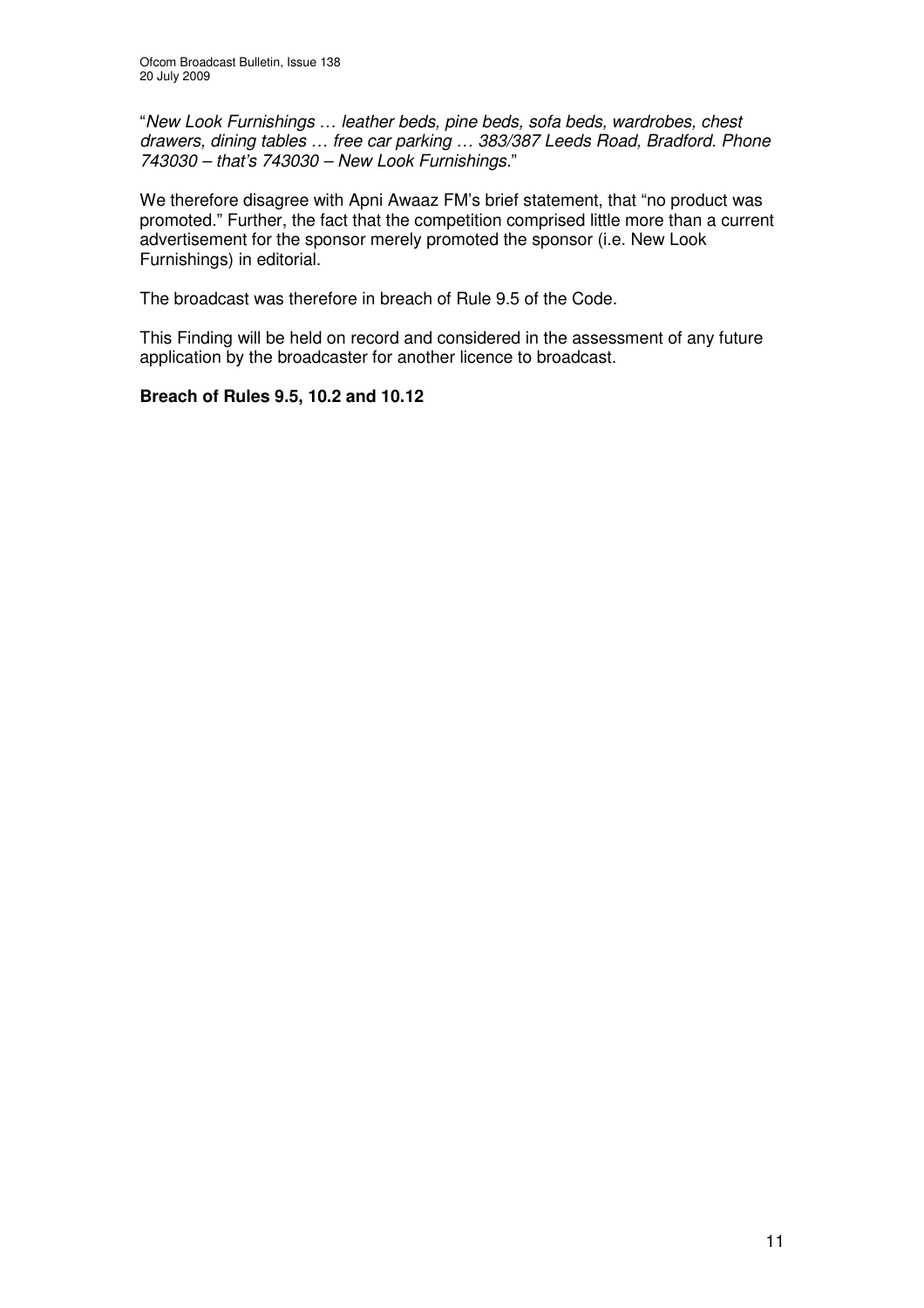# **In Breach**

**Sport TV** *Lucky Star, 10 March 2009, 22:00*

## **Introduction**

*Sport TV* is free-to-air unencrypted programming on Lucky Star channel. The channel is listed in the adult section of the Sky electronic programme guide ("EPG"). It broadcasts programmes based on interactive 'adult' sex chat services: viewers are invited to contact on-screen presenters via premium rate services ("PRS"). The female presenters dress provocatively and encourage viewers to contact them.

A viewer was concerned that throughout the programme the Daily Sport newspaper was frequently referred to both visually and verbally and that its website was promoted.

Ofcom asked the broadcaster for its comments in relation to the following Code Rules:

- 10.3 Products and services must not be promoted in programmes. This rule does not apply to programme-related material.
- 10.4 No undue prominence may be given in any programme to a product or service.
- 10.5 Product placement is prohibited.

## **Response**

The licensee, Escape Channel Ltd ("Escape Channel"), said that it had paid the Daily Sport "for the right to mention that publication's name as part of the theme of the programme", but that it had no other commercial relationship with the Daily Sport. The broadcaster added that there was "no advertising by the [Daily] Sport" during the programme, and that it had retained full editorial control over the broadcast material as it had not received any payment nor any request from the Daily Sport for the inclusion of any reference to the publication in the programme.

Escape Channel stated that the presenter was "simply reviewing a newspaper, in this case the [Daily] Sport. In doing so, the presenter was linking their review to the broader theme of the broadcast content, namely 'The Sport are looking for a stunner'". It added that its intention was to seek out new presenters for the programme.

The broadcaster admitted that "whilst this was clearly not an example of product placement and full editorial control was retained at all times, it is accepted that the programme could have been better produced". The broadcaster added that the programme was "discontinued" before Ofcom contacted it and that should a programme of a similar nature be considered in the future, "careful regard will be had to the matters raised [by Ofcom] with compliance procedures to the fore".

## **Decision**

The Code prohibits broadcasters promoting, or giving undue prominence to, products and services in programmes. This is to ensure there is clear separation between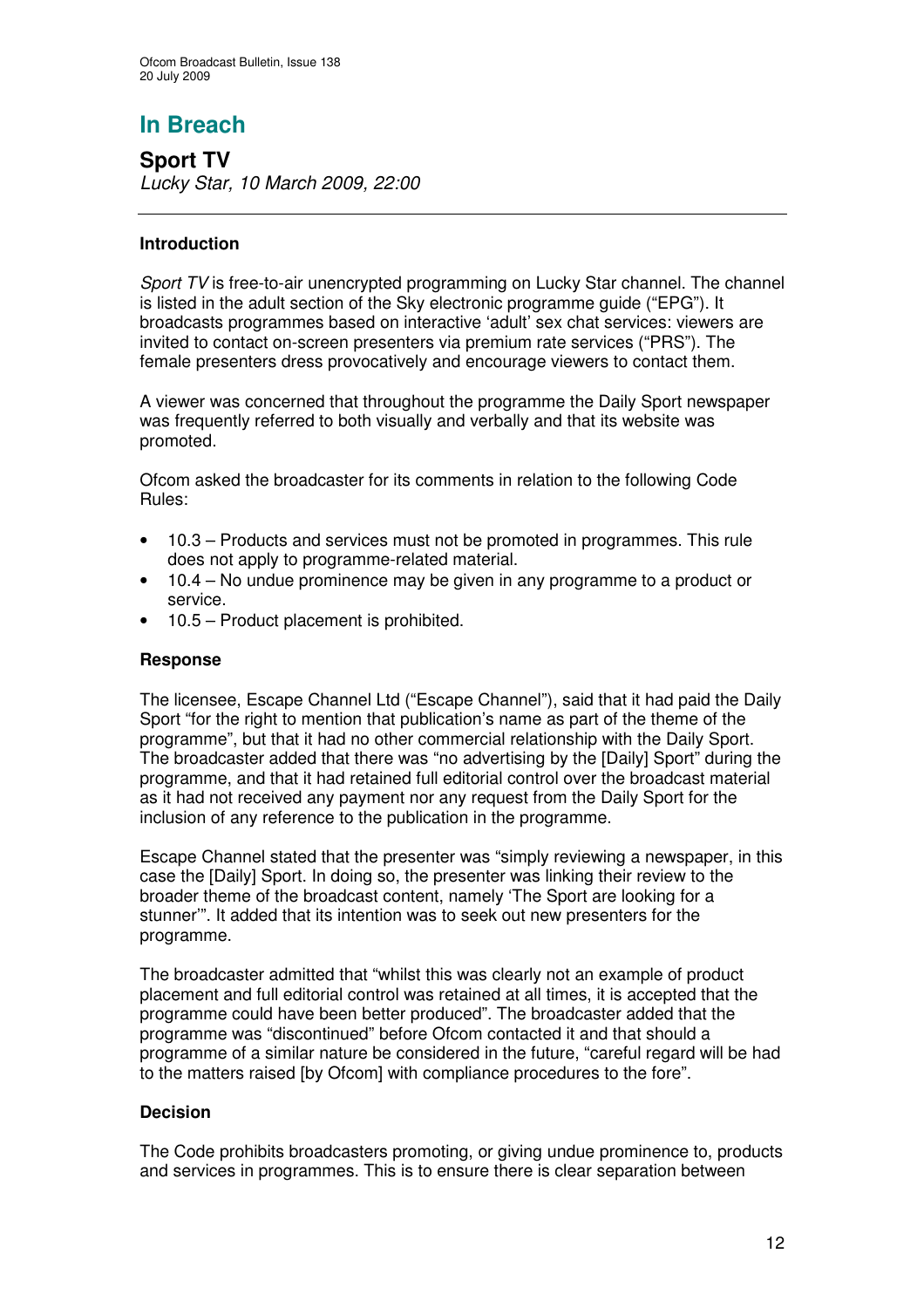programmes and advertising and to prevent programmes from being distorted for commercial purposes.

Ofcom considered the broadcaster's decision to create a thematic link between the product, the Daily Sport, and its programming, to be problematic in terms of ensuring clear separation between programming and advertising.

With regard to Rule 10.4, undue prominence may arise where a product or service is referred to without editorial justification. In this programme, a presenter flicked through a copy of the Daily Sport newspaper and made a number of references to its content. She said:

*"We've had a little perusal through the paper tonight, yes, as it is Sport TV night we're gonna have a few little looks at the daily rag."*

She continued by talking about stories that appeared in the newspaper.

She then referred to the Daily Sport's "Search for a Stunna" competition:

*"We do have our search for a star. The Sport are looking for a stunner…. Get your picture in now. You could be the next Sport stunner. Let's have a look at a few of the entrants so far sending in their pictures to us here on the show* [photographs of entrants shown on-screen]*…. We know you're out there and we know you're good enough to be the next Sport stunner. You could be in this paper on a daily basis. It is a daily paper and you could be in it. Send your pictures into us here www.dailysport.com. That's where you need to send your pictures if you want to appear, or wanna go for the Daily Sport stunner competition. So it's www.dailysport.com. Send your pictures in there."*

The competition was also referred to in a caption: *"Search for a Stunner. If you know a stunning babe then send her pics to www.dailysport.com"*. This caption appeared on-screen continuously for 14 minutes.

Broadcasters often review different media in programmes – such as newspapers and the internet. There is frequently editorial justification for such references. However, broadcasters need to ensure that they do not actively promote such products. In this case, Ofcom judged there was no editorial justification for the number and nature of the references to the Daily Sport. While, the presenter referred to the stories in the newspaper while flicking through it, she also gave a lengthy verbal and visual promotion of the newspaper's "Search for a Stunna" competition. Overall, this sequence gave the Daily Sport undue prominence within the programme, in breach of Rule 10.4 of the Code.

Additionally, the detail and frequency of these references to the Daily Sport newspaper, as well as the verbal and visual encouragements to viewers to visit the Daily Sport's website promoted the Daily Sport, in breach of Rule 10.3 of the Code.

Ofcom noted the broadcaster's assurances that it had received no payment, or other valuable consideration, for referring to the Daily Sport in the programme and therefore found no evidence that the broadcast was in breach of Rule 10.5 of the Code.

#### **Breach of Rules 10.3 and 10.4**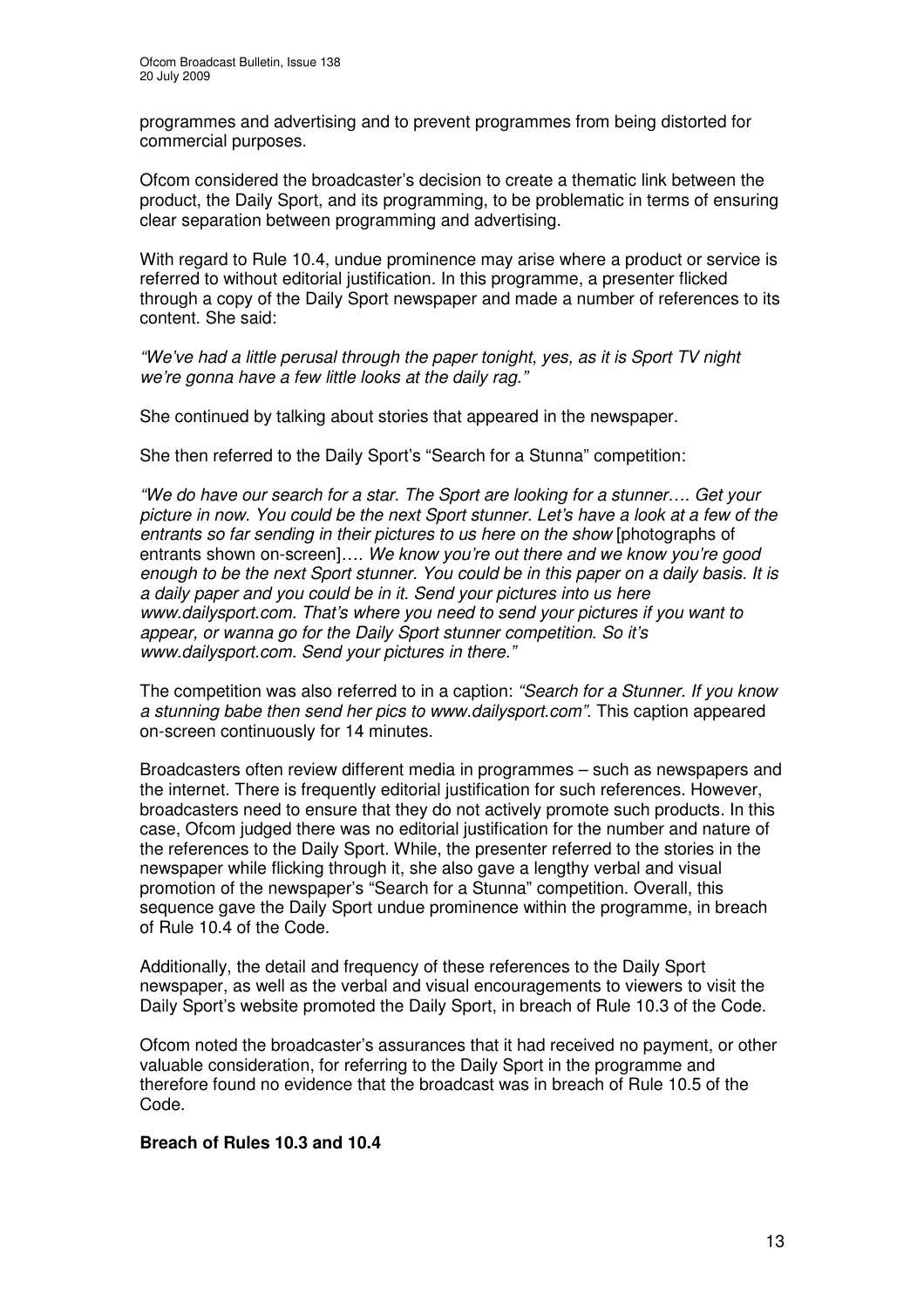# **In Breach**

## **Gay TV promotion broadcast 'free-to-view'**

*Gay TV, 26 March 2009, 22:00*

## **Introduction**

Gay TV is a channel located in the 'adult' section of the Electronic Programme Guide ("EPG") on both Sky and Virgin which specialises in showing homosexual 'adult-sex' material. It is owned and operated by RHF Productions Limited, which is also the Licensee. Most of this content is broadcast encrypted in accordance with the requirements of the Code<sup>1</sup>. However, in common with a number of other 'adult-sex' channels, it also broadcasts short 'free-to-air' promotions usually between 10 and 15 minutes in length after 20:00. Their purpose is to encourage viewers to subscribe to the encrypted 'adult-sex' service. One viewer complained to Ofcom that material transmitted in a 'free-to-view' promotion by Gay TV from 22:00 on 26 March 2009 was too explicit for the time of broadcast.

Ofcom noted that in this promotion some of the male presenters spoke to camera fully naked with their genitals in full view and on occasion in close up. Brief but nonexplicit sequences of sexual activity, where genitals were frequently and clearly visible, were also shown and on occasions the genitals were being handled. In addition, some explicit sexual language was used by the presenters. Examples included:

- *"I'm aching to show you all the big dicks we have…getting hard for you tonight…";*
- *"we will be unloading our balls all over big hot studs…";*
- *"it's explicit sucking and fucking action…these boys are fresh and their cocks are throbbing to get some tight arse";*
- *"it's all about cock so come in and get some tonight..."; and*
- *"cock after cock after cock, giving and taking it until everyone blows their load."*

Ofcom sought comments from the broadcaster under the following Code Rules which relate to Harm and Offence:

- 2.1 (the broadcaster must apply generally accepted standards); and
- 2.3 (offensive material must be justified by the context).

## **Response**

The broadcaster said it accepted that, concerning enforcement of the Code, Ofcom did not discriminate as regards sexual orientation when investigating material which may breach generally accepted standards. However, Gay TV stated that upon receipt of Ofcom's letter, it viewed a selection of equivalent Gay TV promotions it had broadcast over the last decade which it said had been broadcast without complaints. It concluded that these earlier promotions were not dissimilar in strength of content from the promotion that was the subject of this current complaint.

 $<sup>1</sup>$  Rule 1.24 of the Code states that premium subscription services and pay per view/night services may</sup> broadcast 'adult-sex' material between 2200 and 0530 provided appropriate protections are in place.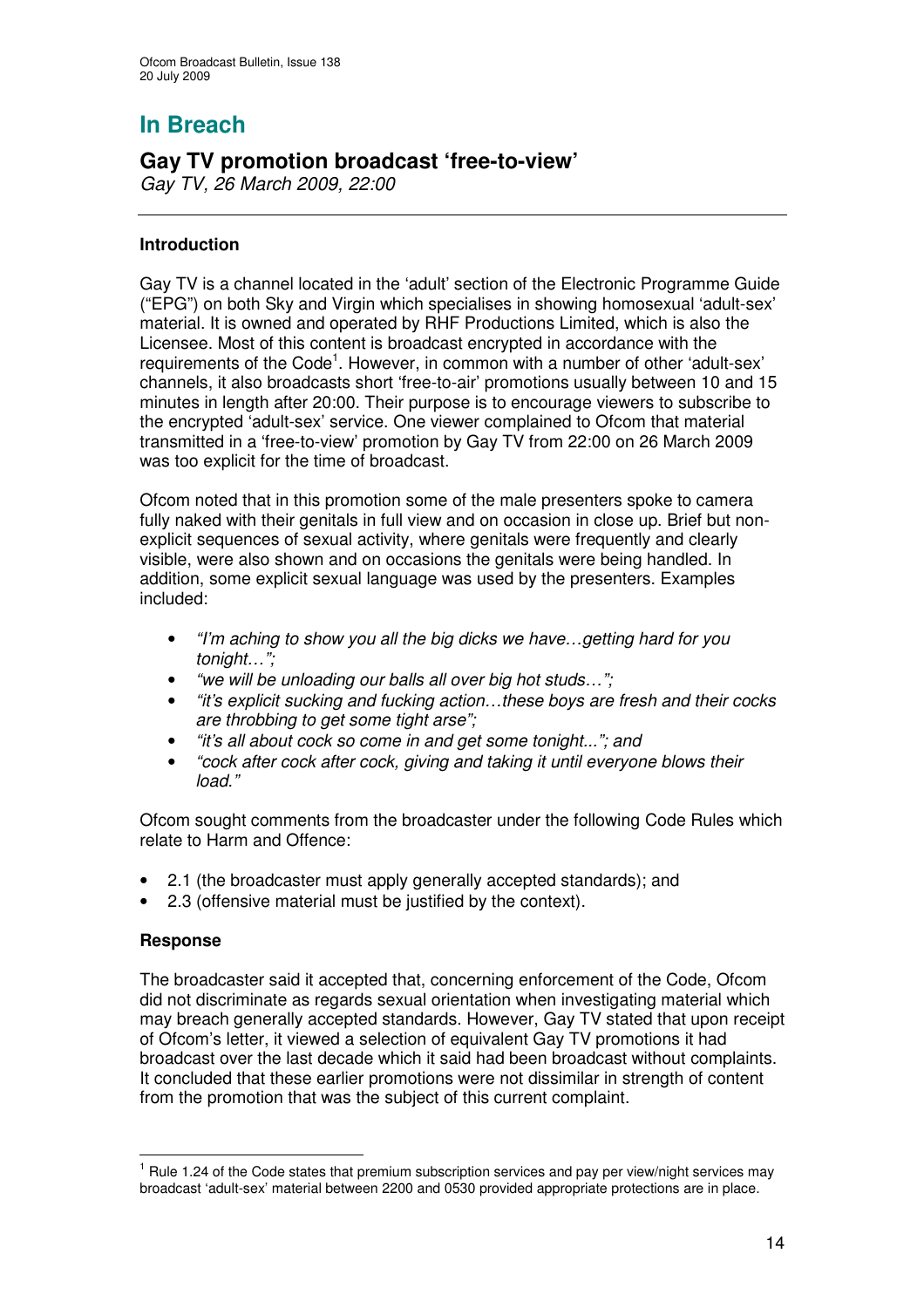The broadcaster continued that when Gay TV launched in 1998 it discussed the boundaries of the content that would be permitted by regulation with the then broadcast regulator, the Independent Television Commission ("the ITC")<sup>2</sup>. At that time, with respect to 'free-to-view' promotions, it said that it was established that it would be permitted to show male genitalia in homosexual promotional programming more frequently than would be permitted in equivalent heterosexual promotions. The rationale for this was that similar heterosexual promotions are able to show breasts relatively frequently whereas, because men do not have breasts, homosexual promotions could not show equivalent material. Gay TV was therefore able to show male genitals more frequently in its 'free-to-view' promotions in order to compensate, with the caveat that such shots were relatively brief and should not include genitals that were engorged. Gay TV said that it had adhered to this guidance with regard to 'adult' homosexual promotions over the past decade and as a result they had attracted very few actual viewer complaints and little by way of regulatory attention.

The broadcaster confirmed that the language used in this promotion was in places explicit particularly in the links where a presenter spoke to camera. However, it said this type of language was standard in all adult 'free-to-view' promotional programming and had been for years and that it was justified by the context of an adult programme broadcast well after the watershed in the 'adult' area of the EPG. It continued that the likelihood of viewers watching this promotion inadvertently, and not expecting such explicitness was reduced because a prominent warning appeared at the beginning which stated *"WARNING – The following programmes are for a mature audience aged 18 or over"*. It also considered that the name 'Gay-TV' was self-explanatory.

Gay TV confirmed that the presenters of the links in question were naked. It asked Ofcom however to take into account: the frequency with which it is normal to see male genitals in adult 'free-to-view' promotions, the context in which the promotion was broadcast, that the shots were fast moving and cut between other promotional material, and that the presenters' genitals were obscured by their own legs for significant periods. Despite the cumulative effect of the language used and the images broadcast, Gay TV said the presenter-led links complied with Rules 2.1 and 2.3 of the Code.

In relation to some of the material featured in this promotion, the broadcaster said that it had introduced a fast pace to the editing and cropped a number of shots in order to restrict the content shown. However, with particular regard to some of the images of male genitalia shown in programme clips between the presenters' links, the broadcaster accepted that there were two images which were more close-up than normal and were being touched by hand. It apologised for the inclusion of these two images and said that it had informed the staff responsible that they were too strong for 'free-to-view' promotions and instructed them to take particular care to avoid any similar images from "creeping into freeviews" in the future.

## **Decision**

Ofcom accepts that a promotion (broadcast without mandatory access restrictions) for encrypted adult-sex material within the 'adult' section of the EPG will contain a certain amount of sexual activity and that viewers of these channels might expect some depiction of such content. Whilst a substantial number of viewers may object to such content being aired at all, to curb all visual or verbal reference to sexual activity

 $2$  The ITC Code was in force until 24 July 2005 after which time the Ofcom Broadcasting Code came into force.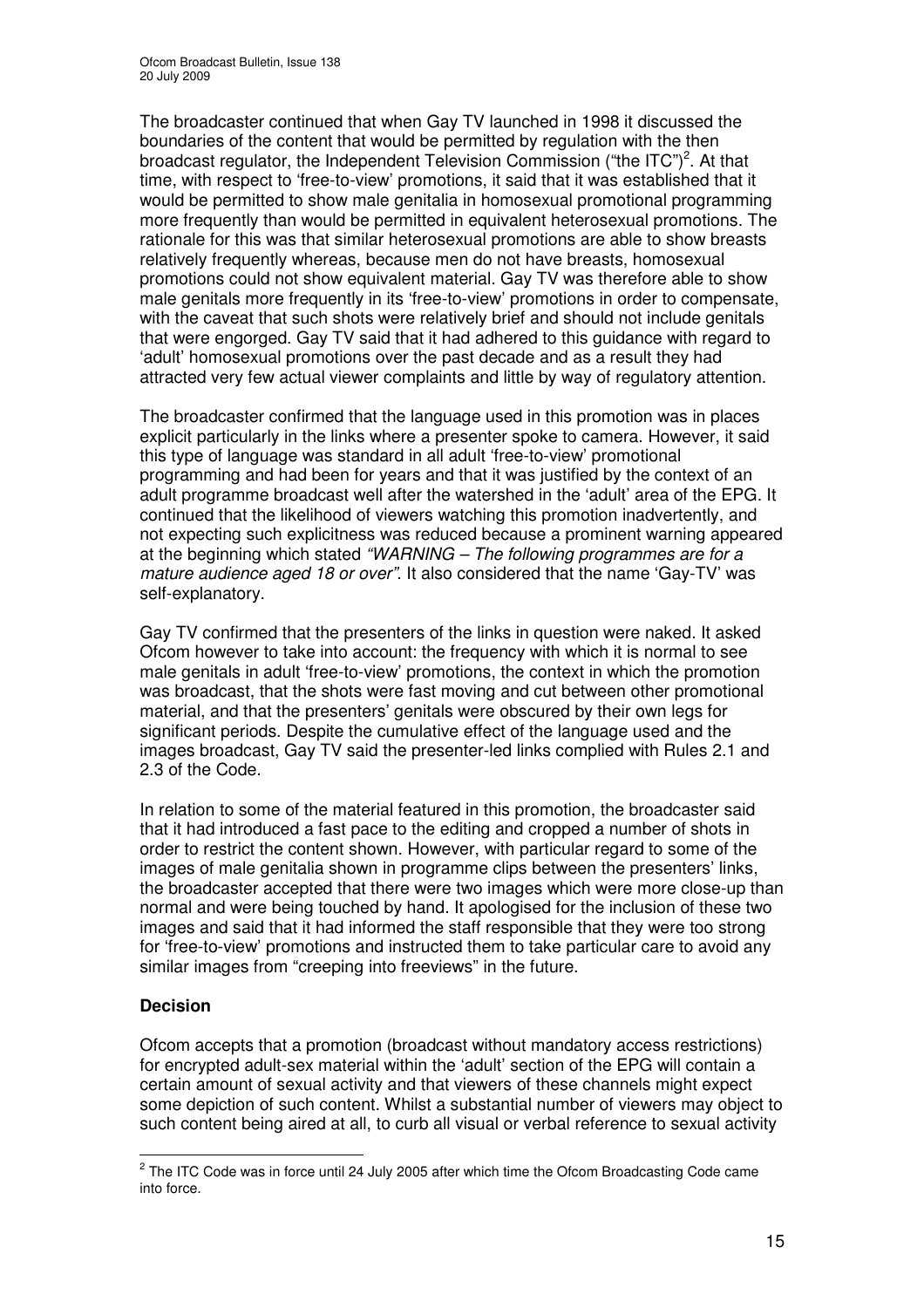(irrespective of orientation) would not in Ofcom's opinion be in line with the generally accepted standards for such channels. However, it is the extent to, and manner in, which sexual scenes and material are portrayed that are the most important factors in deciding whether this material complies with Rule 2.3 of the Code.

With regard to this promotion in particular Ofcom noted the two graphic images of male genitalia referred to by the broadcaster. In addition however it also featured frequent scenes which focussed in close-up on genitals much of which had a graphic sexual element to it and brief clips of 'real couples' having sex which, although brief and without any sexual nudity, would have left viewers in no doubt as to what was being depicted. It also featured a number of close-ups of the presenters' genitals as they spoke to camera with their legs spread apart including one presenter led segment where the camera moved slowly in close up on his genitals whilst he spoke. In addition, as described above, some extremely explicit sexual language was employed. The material in this promotion therefore had the potential to cause offence.

Ofcom then had to consider whether this potentially offensive material was justified by the context. In doing so we noted first that it was broadcast an hour after the watershed at 22:00 on a channel located in the 'adult' section of the EPG and was preceded by a warning that it was aimed at a "mature audience aged 18 or over". However, the use of material potentially suitable for broadcast only under encryption in promotions such as this requires particular care, precisely to avoid the inclusion of inappropriate and/or unacceptable material, however, brief.

Ofcom disagreed with the broadcaster's assertion that this material was justified by the context because it was transmitted "well after" the watershed. Ofcom does not consider that 22:00 is so significantly past the watershed that audience expectations will have evolved to the point that such explicit material as was included in this promotion (broadcast without mandatory access restrictions) could be transmitted at 22:00 without a correspondingly significant amount of justification for doing so.

Similarly, the warning provided by the broadcaster on this occasion (i.e. that it was aimed at an audience aged 18 and over) did not, in Ofcom's view, adequately convey the strength of some of the sexual material that was broadcast. This is particularly the case when taking into account that it was freely available to view by anyone who might have come across it unawares.

Ofcom did not agree with the broadcaster's assessment that the current frequency with which it alleged it is "normal" to see male genitals in 'adult' promotions that are broadcast without mandatory access restrictions meant that the range and extent of the genitals on show in this promotion was acceptable or that it was on a par with similar heterosexual material. Similarly, while Ofcom accepts that there is some editorial justification for the use of strong sexual language used in tandem with sexual images in promotions broadcast without mandatory access restrictions, broadcasters cannot assume that the requirements of Section Two of the Code cease to apply at all. In this case the use of language such as *"it's explicit sucking and fucking action…these boys are fresh and their cocks are throbbing to get some tight arse…cock after cock after cock giving and taking it until everyone blows their load"* was unacceptable for broadcast at 22:00 particularly when combined with a number of extremely explicit images of genitals and brief scenes of 'real' sex.

Broadcasters who operate 'adult-sex' channels and promote those channels without mandatory access restrictions must at all times ensure that they comply with Section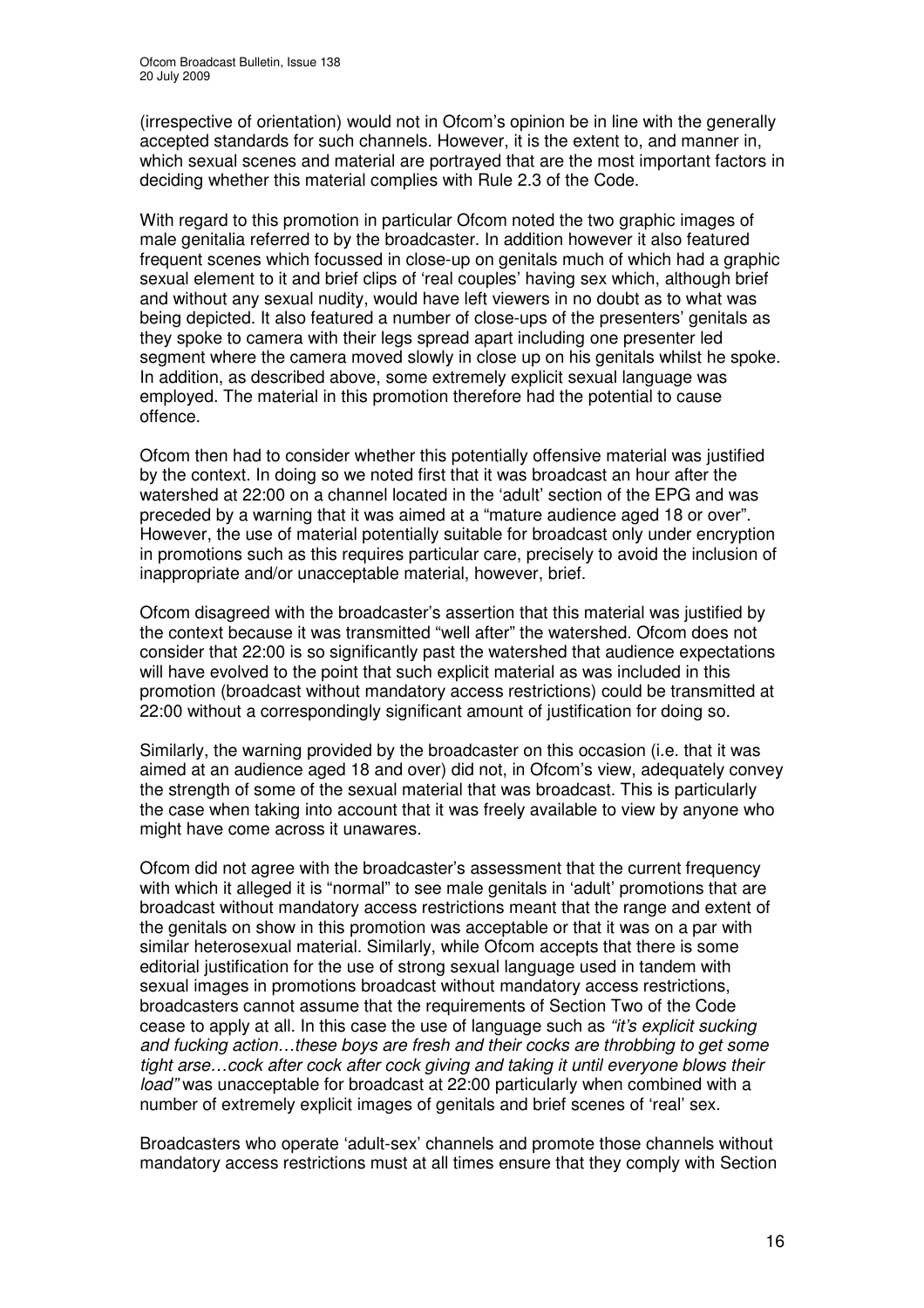Two of the Code which requires generally accepted standards to be applied so as to provide adequate protection from harmful and/or offensive material.

In addition, Ofcom notes the advice given by the ITC (as described by Gay TV) related to what images could be broadcast, Gay TV said that the ITC had indicated to it in 1998 that there were key differences between homosexual and heterosexual content which meant that more shots of genitalia could be shown in homosexual content. However, the Licensee was unable to provide any written evidence of the advice given by the ITC ten years ago. In assessing this particular case, Ofcom took into account the combined effect of the use of explicit images of genitals – including two for which the Licensee has apologised – with the use of some extremely explicit sexual language and it was clear to Ofcom that such material went beyond any apparent advice which was given over ten years ago by a different regulator and under a different Code. This promotion was broadcast without access restrictions only one hour after the watershed. In assessing this content under the current Code, Ofcom did not find it comparable with the type of material which might be more acceptable for broadcast without access restrictions after 23:00.

It is important that Licensees do not rely on informal and non-binding advice from a legacy regulator for compliance purposes even in the absence of complaints, particularly when such advice was provided a decade ago.

Taking all of the above into account, the broadcaster did not apply generally accepted standards and this promotion was therefore in breach of Rules 2.1 and 2.3.

## **Breach of Rules 2.1 and 2.3**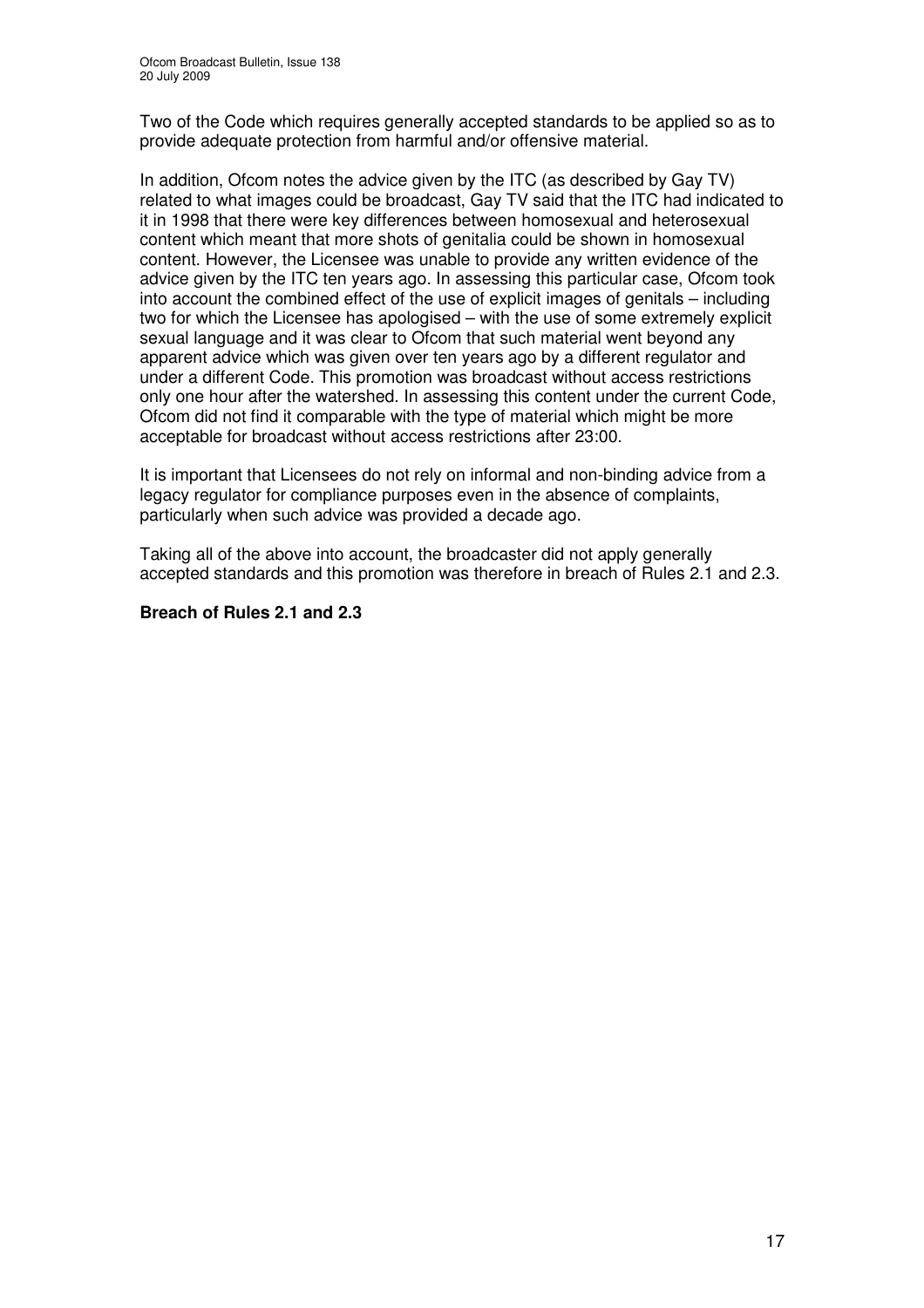# **In Breach**

**Sex Station** *Lucky Star, 21 May 2009, 21:00*

## **Introduction**

*Sex Station* is free-to-air and unencrypted programming on the channel Lucky Star, located in the 'adult' section of the Sky Electronic Programme Guide ("EPG"). The channel broadcasts programmes based on interactive 'adult' sex chat services: viewers are invited to contact female on-screen presenters via premium rate telephony services. The female presenters dress provocatively and encourage viewers to contact them.

As part of a separate investigation into the channel, Ofcom noted that during content broadcast on the channel after 21:00, the website URL www.sexstationtv.com ("the Website URL") was broadcast at intervals, in scrolling form across the screen.

Ofcom noted that on visiting the website ("the Website"), to which the Website URL led, there were no mandatory forms of age verification<sup>1</sup> in place to enter the website. To access videos available on the website, users were required to complete mandatory age verification checks. Ofcom noted however that the Website contained a number of unprotected free-to-view still pornographic images. Ofcom considered that these images were equivalent to British Board of Film Classification R18-rated material.

Although the still images on the Website were not broadcast on-air, Ofcom was concerned that the Website URL was being promoted free-to-air. This was especially of concern, given Ofcom's previously published Finding on 21 July 2008 ("the 21 July 2008 Finding") and 18 May 2009 against RHF Productions Ltd<sup>2</sup>. These findings made it clear that it was a breach of the Code for free-to-air and unencrypted channels to make promotional references to website URLs which led to content that was equivalent to R18-rated material unless appropriate protection was in place.

The Ofcom Licence for Lucky Star is held by Escape Channel Limited ("Escape Channel"). Ofcom asked Escape Channel for its comments under Rule 2.1 (generally accepted standards) and Rule 2.3 (broadcasters must ensure that material which may cause offence is justified by context).

## **Response**

Escape Channel said that the broadcaster apologised unreservedly for this broadcast and accepted "without qualification that great care must be given to ensuring that viewers, including in particular children, are not exposed to material which could give rise to harm or offence".

 $1$  For example the need to purchase access to material by using a credit card or similar means that require the purchaser to be an adult.

<sup>&</sup>lt;sup>2</sup> See <u>http://www.ofcom.org.uk/tv/obb/prog\_cb/obb114/issue114.pdf</u> In addition, Ofcom's Content Sanctions Committee on 18 May 2009 imposed a statutory sanction on RHF Productions Ltd for the broadcast of website URLs, that led to freely accessible websites containing the equivalent of R18-rated material, on a number of its services (See http://www.ofcom.org.uk/tv/obb/ocsc\_adjud/rhfportland.pdf - "the RHF Sanctions Decision").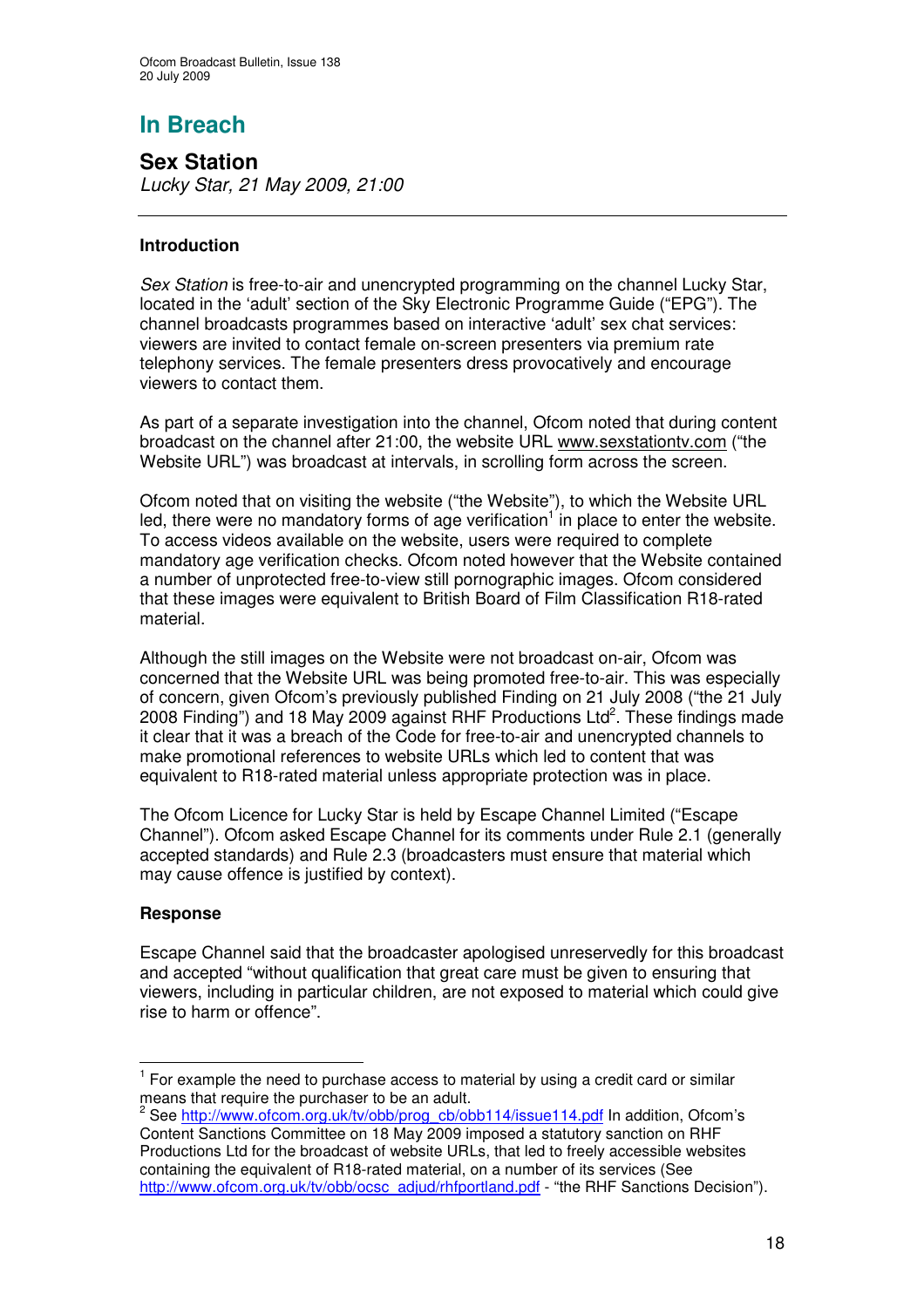The broadcaster said it had become aware of the RHF Sanctions Decision on 18 May 2009, adding that that this was the first time the broadcaster had "been alerted by Ofcom to a potential difficulty with…web-site content". According to Escape Channel, the RHF Sanctions Decision had said: "there had been no comparable precedents concerning references to 'adult' websites containing unprotected R18 rated equivalent material". As a consequence of the RHF Sanctions Decision, the broadcaster said that it had removed all website URL references from its programming.

Escape Channel added that: the Website URL was broadcast after the watershed; it was not broadcast continuously; age verification restrictions were in place on the Website "so far as the web-site video content was concerned"; viewers would not have been able to come across content on the Website unawares, and would have had to make a conscious decision to visit the Website; and "the fact that [the Website's] content is suitable for person aged 18 and over is patently clear to a visitor on arrival at the site".

## **Decision**

In this case, Ofcom was concerned that a licensed channel was making promotional references on air to a website URL, which would directly lead the viewer to a website containing very explicit images of sexual activity that were the equivalent of R18 material. In a finding of 21 July 2008 ("21 July 2008 Finding") Ofcom stated that: "While the content of…websites is not in itself broadcast material, and therefore not subject to the requirements of the Code, any on-air references to…websites are clearly broadcast content. Such references must therefore comply with the Code".

Broadcasters may legitimately promote their own websites. While Ofcom does not regulate broadcasters' websites, the 21 July 2008 Finding made clear: "In no circumstances may such websites contain R18 material if *they are promoted on a licensed service*" (emphasis added). Similarly, as the RHF Sanctions Decision stated: "The broadcast of R18-rated equivalent material, or website URLs whose websites lead to R18-rated equivalent material, is totally unacceptable." All Ofcom licensees have a responsibility to ensure they are aware of the relevant Ofcom decisions so as to ensure compliance.

Ofcom took into consideration: the broadcaster's apology; that the Website URL was broadcast intermittently after the 21:00 watershed, when it was likely that fewer children would be viewing; and the channel is found in the 'adult' section of the EPG; and the fact that, although the broadcaster should have been aware of the contents of the 21 July 2008 Finding, it did remove all Website URLs from its programming, on becoming aware of the RHF Sanctions Decision.

Nonetheless, in this case the Website URL was broadcast free-to-air, and it was possible to enter the Website (via the Website URL), without undergoing any mandatory age verification checks. On the Website were a number of free-to-view pornographic images that Ofcom considered were equivalent to R18-rated material. The fact that, for example, the promotional references to the Website URL were broadcast on a channel in the 'adult' section of the EPG and the nature of the content on Lucky Star, did not justify by the context the broadcast of these references. There was therefore a breach of generally accepted standards.

All daytime and adult sex chat channels, and channels broadcasting 'adult' content, are reminded of the importance of complying with both the 21 July 2008 Finding and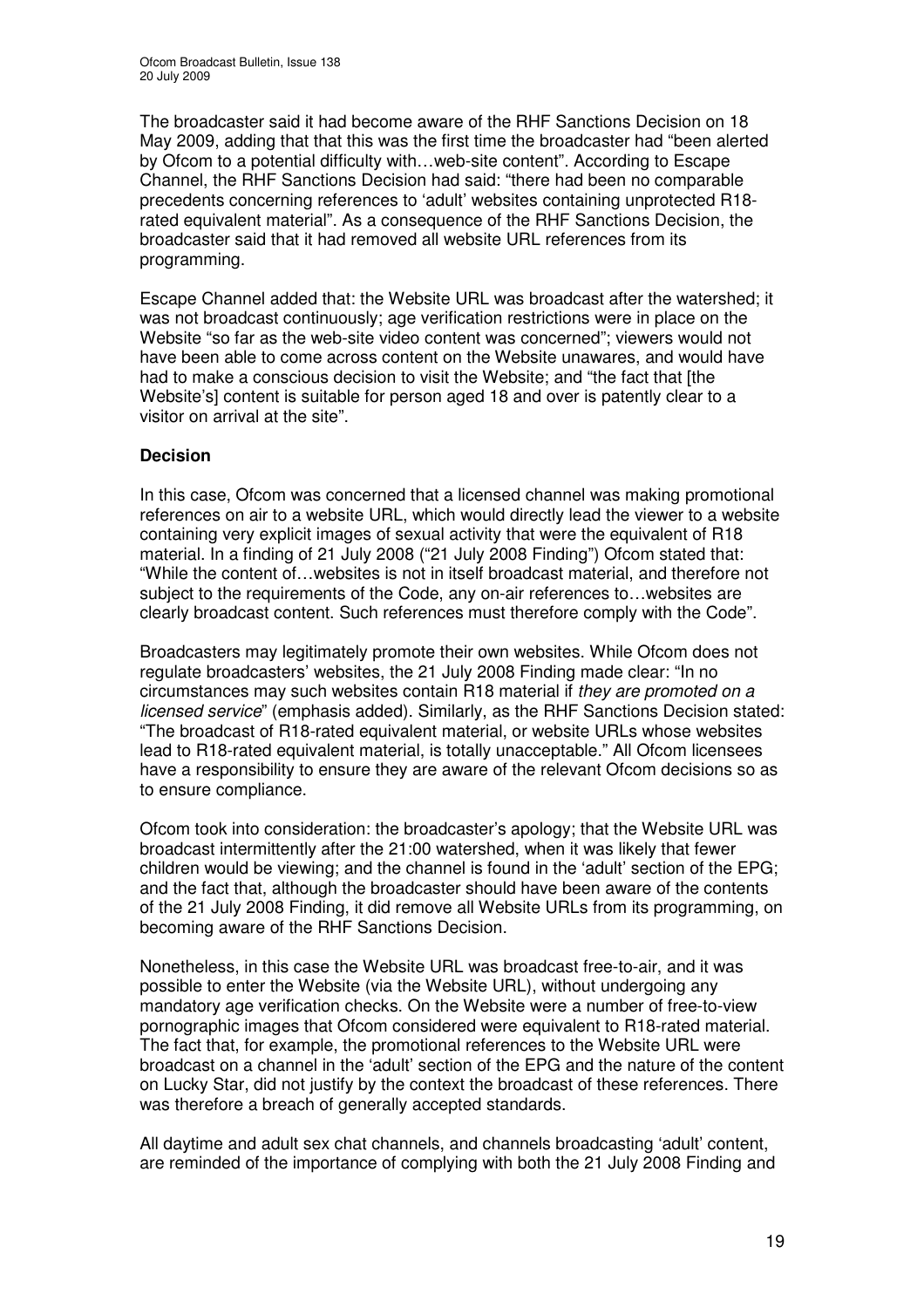the RHF Sanctions Decision as regards promotional references to websites giving access to 'adult' material.

## **Breach of 2.1 and 2.3**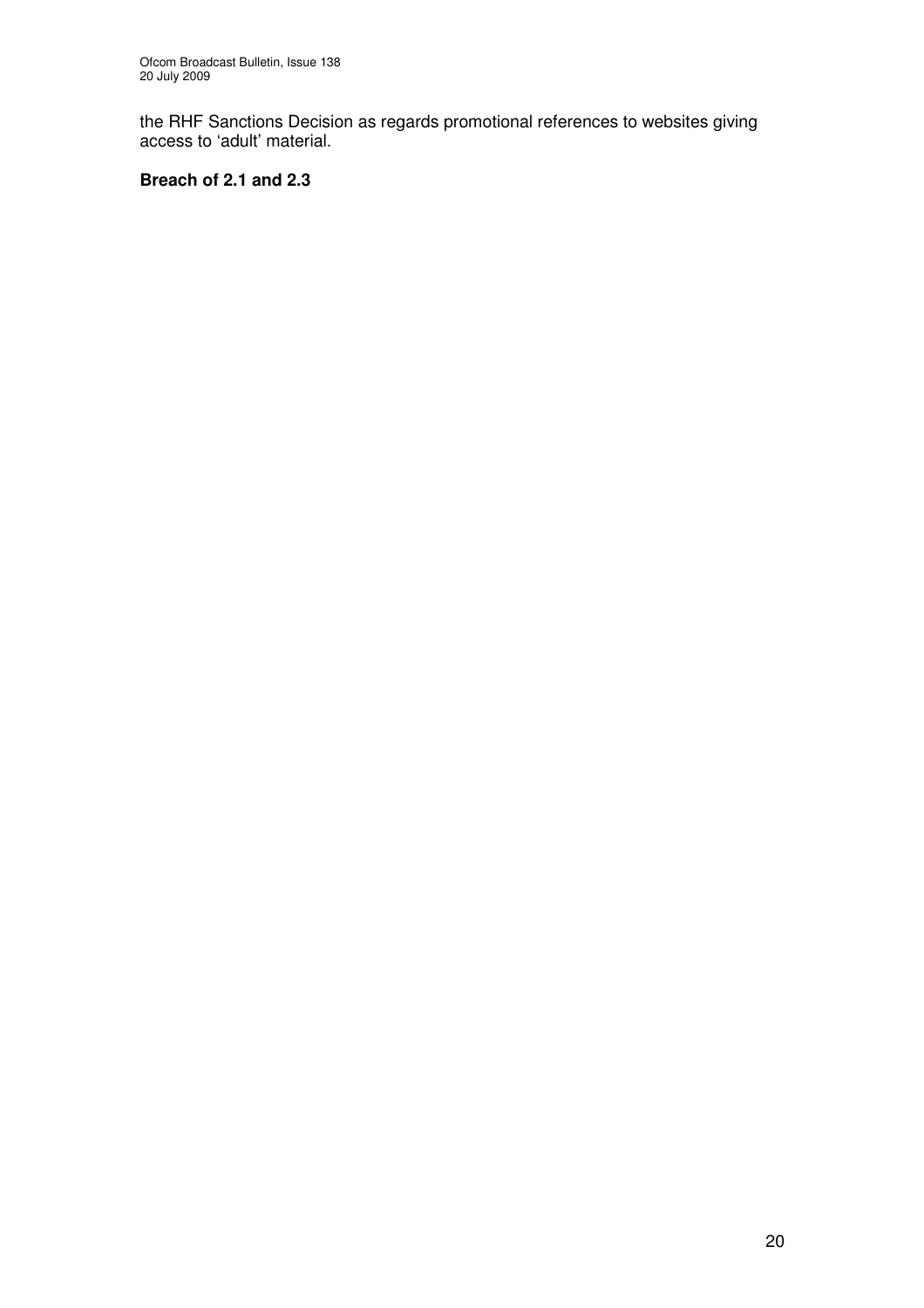# **Resolved**

**Saturday Kitchen** *BBC1, 23 May 2009, 10:00*

## **Introduction**

*Saturday Kitchen* is a weekly live cooking programme. On this occasion, the guest chefs were Vivek Singh and Eric Chavot. During a segment where the chefs were involved in a "cook-off" to see who could make an omelette in the fastest time possible, Vivek Singh finished and teased Eric Chavot, saying *"It's my turn to sit here now… la la la…"* Mr Chavot's retort was *"You can la-la me, what the fucking la-la…"* before clamping his hand over his mouth.

Ofcom received one complaint from a viewer concerned about strong language being broadcast in the morning. The complainant told Ofcom he had young children who were watching at that time. Ofcom asked the BBC to comment with regard to Rule 1.14 (the most offensive language must not be broadcast before the watershed).

## **Response**

The BBC said several steps are taken by senior members of the production team of *Saturday Kitchen* to brief guests about compliance issues prior to their appearance on the programme. They are specifically warned about offensive language given the programme's child audience. In this instance, it said Eric Chavot momentarily forgot himself, and lapsed into friendly banter with his close friend Vivek Singh.

After the incident occurred, the presenter James Martin immediately apologised for the remark and an apology was also issued at the end of this particular "cook-off" challenge. However, the Executive Producer for the BBC felt that the exchange which followed this diminished the effectiveness of the initial apologies by James Martin, and therefore arranged for James Martin and Eric Chavot to make a further apology to viewers shortly after.

The BBC also noted that this programme was withheld from the BBC's interactive service, BBC iPlayer, in order to avoid further offence.

## **Decision**

The Code clearly states that the most offensive language must not be broadcast before the watershed, and therefore such language should not be included in daytime output.

However, Ofcom noted this is a live show, where the production team had followed its compliance guidelines and briefed the guests about the requirement not to use strong language. It considers that the BBC acted responsibly and broadcast several apologies during the programme – including immediately after the situation occurred. As this was an isolated incident, and the BBC addressed the matter promptly (including by withholding the programme from the BBC iPlayer to remove the risk of repeated offence), Ofcom considers the matter resolved.

## **Resolved**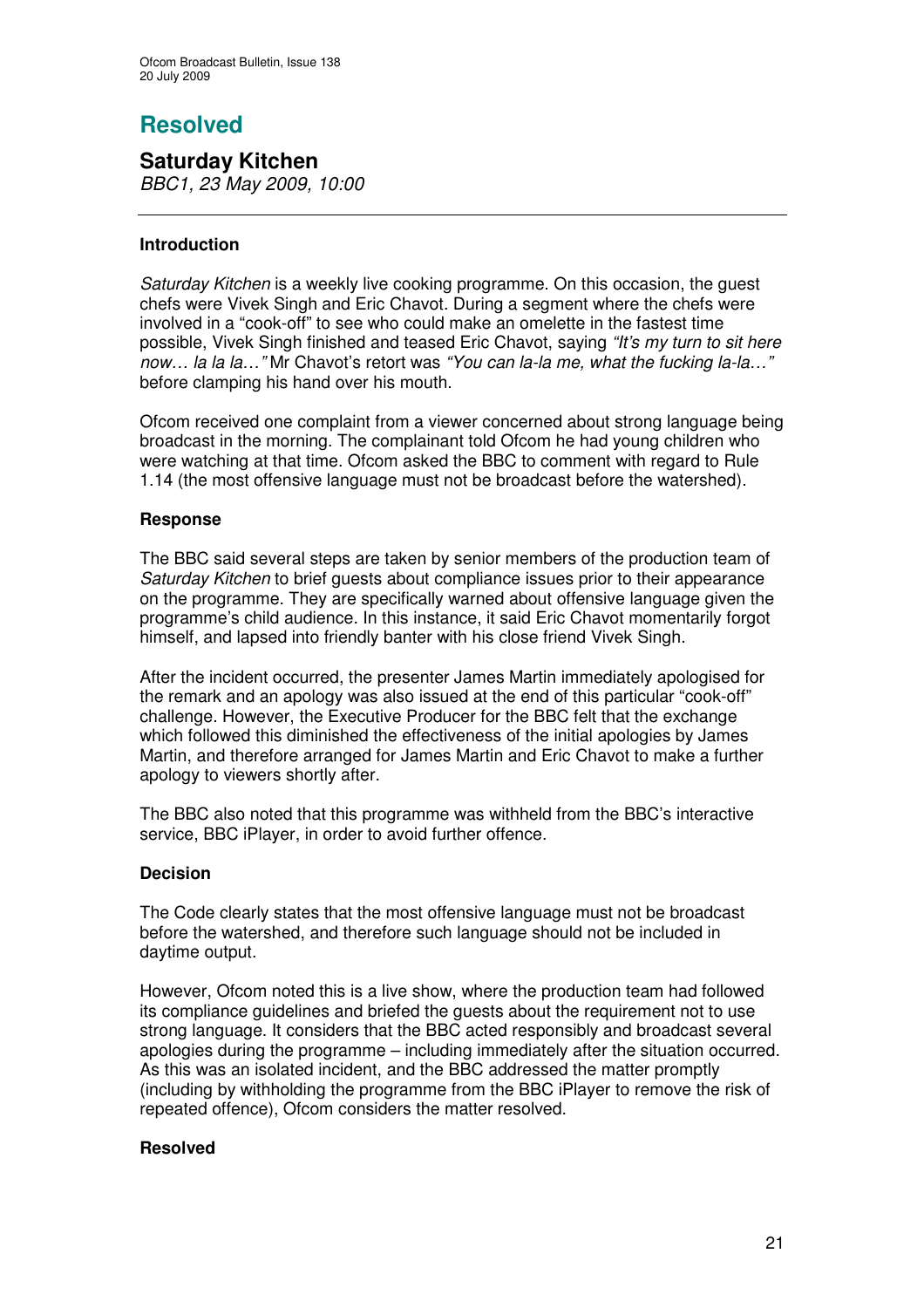## **Other cases**

## **In Breach**

## **Pennine FM**

*17 April to 12 May 2009 (inclusive)*

## **Introduction**

Ofcom has a statutory duty to ensure "a wide range of television and radio services which (taken as a whole) are both of high quality and calculated to appeal to a variety of tastes and interests." In local commercial radio Ofcom secures this by the use of Formats. Each station's Format includes a description of the output which each licensee is required to provide, based on the promises made in its application to win the licence. Formats may be varied over time only with the approval of Ofcom.

The Format for Pennine FM in Huddersfield (owned by Huddersfield FM Ltd) requires the licensee to deliver: "A locally oriented news, information and entertainment station aimed primarily at 30-55 year-olds in the Huddersfield area. Music is broad and community commitment includes Asian output."

From 17 April 2009 Pennine FM began to broadcast back-to-back music with no news, information or programming. Ofcom therefore asked Pennine FM to comment on how the licensee (Huddersfield FM Ltd) complied with two conditions in its licence relating to its Format. The first is condition 2(1) contained in Part 2 of the Schedule to its licence, which states that:

"The Licensee shall provide the Licensed Service specified in the Annex for the licence period and shall secure that the Licensed Service serves so much of the licensed area as is for the time being reasonably practicable." (Section 106(2) of the Broadcasting Act 1990).

The second is licence condition 2(4), contained in Part 2 of the Schedule to its licence, which states that:

"The Licensee shall ensure that the Licensed Service accords with the proposals set out in the Annex so as to maintain the character of the Licensed Service throughout the licence period." (Section 106(1) of the Broadcasting Act 1990).

## **Response**

Pennine FM replied that it had been experiencing financial problems and during the period of its back-to-back music output the company operating the station, and holding the licence, changed hands. Ofcom had sought comments from Pennine FM under the two licence conditions set out above when the station was still controlled by the original holder of the licence. The reply to Ofcom from Pennine FM however was sent on behalf of the new holder of the licence, which was in the process of completing the deal to take over the station. The new licence holder said it was preparing to resume Format delivery as soon as contracts were signed with "a view to a full re-launch with presenters" on 13 May 2009.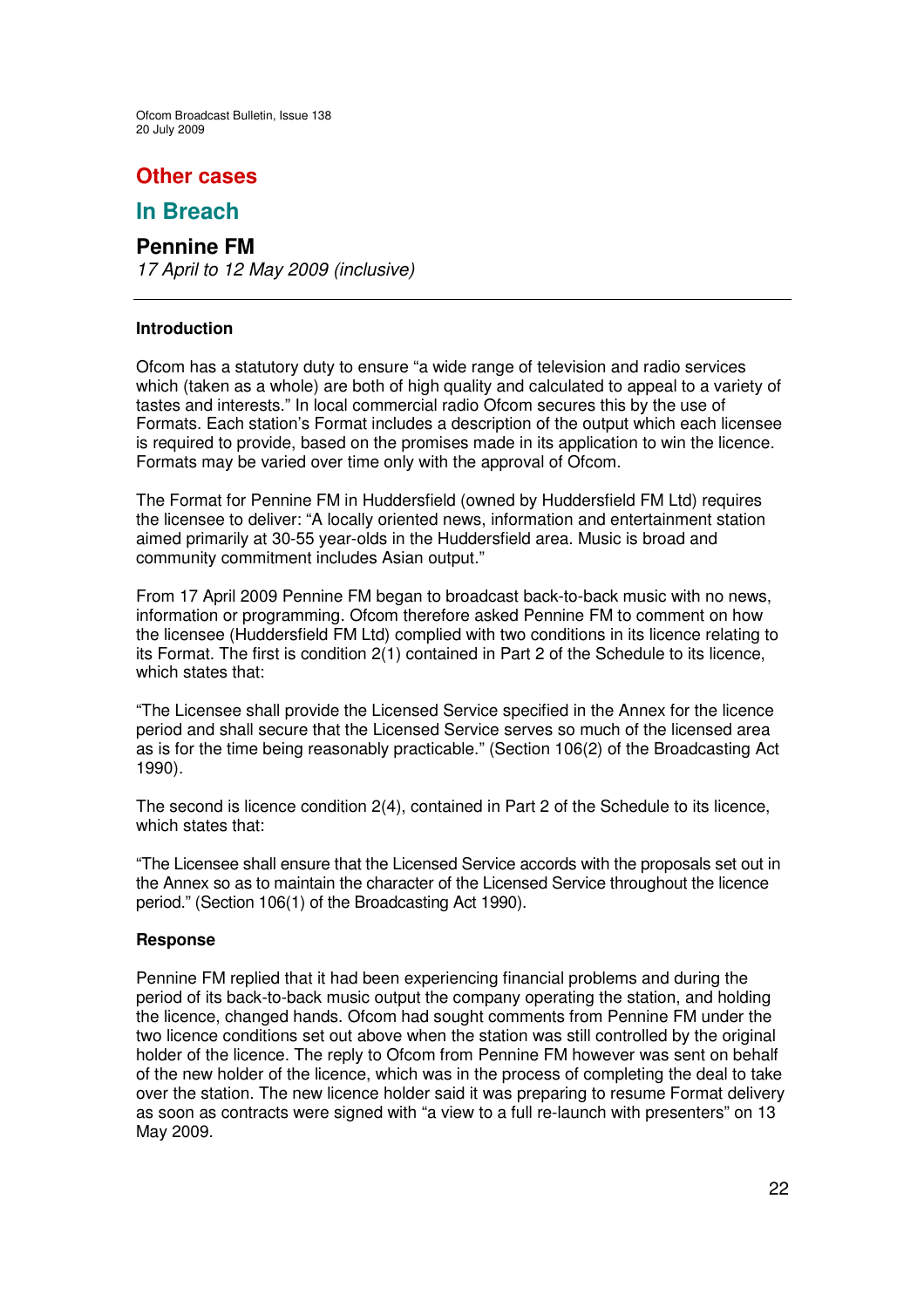In such unusual circumstances Ofcom took the view that it would delay consideration of this case in order to undertake monitoring of the station. Such monitoring would enable Ofcom to ascertain whether, in our view, Pennine FM has returned to Format compliance. Ofcom therefore requested recordings of Pennine FM output from 4, 5 and 6 June 2009 to make this assessment.

## **Decision**

By broadcasting back-to-back music, with no news, information or programming from 17 April 2009, Huddersfield FM Ltd clearly breached two conditions in its licence requiring it to comply with the requirements of its Format: licence conditions 2(1) and 2(4) contained in Part 2 of the Schedule to its licence. The new holder of the licence admitted these contraventions.

The recordings of output from June 2009 however demonstrate that the station's new owners have now recruited presenters and news staff to carry out the Format requirements. Local news is strongly in evidence, running completely through daytime on weekdays. The news ranged from local health issues, accidents, trials, and politics to sport.

Local news on the two weekdays monitored was updated and/or re-written through the day, and at times the newscaster joined the presenter within general programming. The Saturday news bulletin was clearly recorded and played out each hour during the morning. Ofcom's Localness Guidelines<sup>1</sup> advise that recorded news bulletins should be exceptional rather than the norm and while this does not raise particular concerns, it is an issue that will be discussed further with the licensee.

The music on the station was drawn from a wide range of genres (from James Morrison and Abba to Lily Allen and Justin Timberlake). This satisfies the requirement for "broad music."

Information was in evidence throughout daytime programming, such as presenter banter centring on Huddersfield along with weather reports and local traffic as well as 'whatsons'. Listener participation, with callers to daytime programmes as well as the *Friday Night Party* programme, adds to the local 'feel' of the station. The Asian programming demanded by the Format was not aired during the days monitored. The previous owner ran a weekly Asian programme, and Ofcom is in discussion with the new owner concerning the particular requirement. The new owner has confirmed that this requirement will be met.

The recordings show that Pennine FM is now operating within its Format under its new owners. In such circumstances, while it is formally recording a breach of two licence conditions for the period of 17 April to 12 May 2009 (inclusive), Ofcom believes it is not appropriate to take any further regulatory action.

## **Breaches of Licence Conditions 2(1) and 2(4) in Part 2 of the Schedule to Pennine FM's Licence**

<sup>&</sup>lt;sup>1</sup> These Guidelines are available at: http://www.ofcom.org.uk/radio/ifi/rbl/car/localness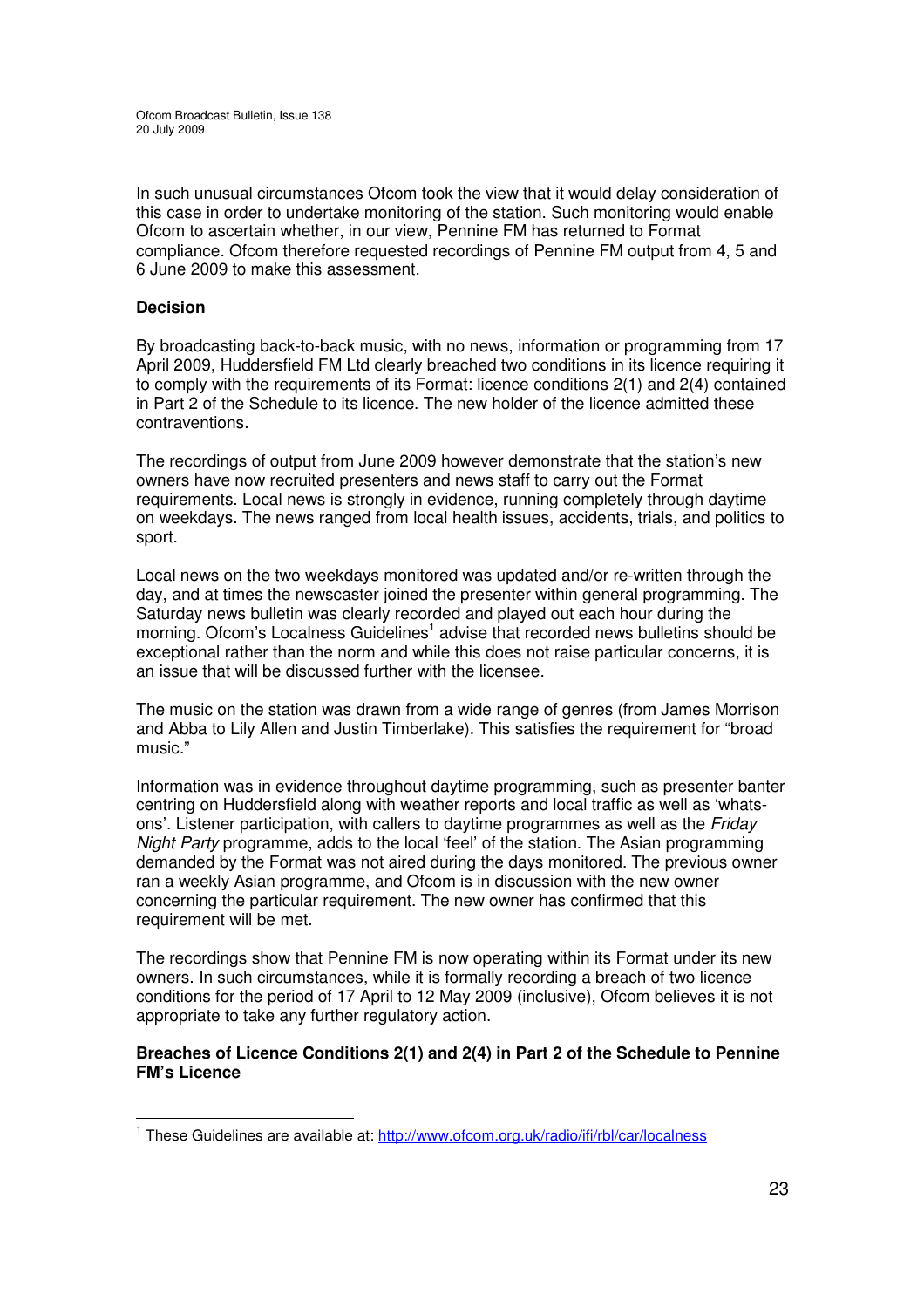## **Fairness and Privacy cases**

## **Upheld**

## **Complaint by Mr M**

*Rabbit Chat and Date, Teletext, 5 July 2008*

**Summary**: Ofcom has upheld this complaint of unfair treatment and unwarranted infringement of privacy in the broadcast made by Mr M.

*Rabbit Chat and Date* is a user-generated commercial chat and dating service which enables contributors to send in photographs and text messages for broadcast in conjunction with the contributor's pseudonym and/or box number. Mr M complained that he had been treated unfairly and that his privacy had been infringed by the Rabbit service when his pseudonym and box number were broadcast in conjunction with a text message he had not sent and which unfairly represented both his views on the Rabbit service and the sexuality of those from whom he was seeking a response.

In summary Ofcom found that:

- Mr M was treated unfairly in that a text message he submitted to the Rabbit service for broadcast was substituted for one which unfairly represented both his opinion of the service and the type of person he was inviting to respond to his text message.
- Mr M's privacy was unwarrantably infringed in the programme as broadcast in that a text message he had sent to the Rabbit service was substituted for a text message which misrepresented his sexual preferences and then broadcast along with his pseudonym and box number without his consent and there was no evidence to suggest that this infringement was warranted.

## **Introduction**

*Rabbit Chat and Date* (the "Service") is a user-generated commercial chat service which allows viewers to send text messages and photographs for broadcast. Contributors pay fees for text messages to appear on the screen and, if they wish, to submit photographs of themselves which are shown on another part of the screen for approximately 20 seconds with an accompanying text message from the contributor. Contributors are identified on screen by a "box number" (a six digit number) and a pseudonym (if they have chosen one). In order to make contact with each other, contributors pay another fee to send a text message to the box number shown on screen of any other contributor whom they wish to contact. This text message is received by the Service which passes it on to the intended recipient. The Service does not reveal the personal details of the sender to the recipient, rather the sender is identified by his or her box number and pseudonym (if applicable).

The Service is moderated by a team of "text jockeys". Text messages can be accepted and sent to air, edited and sent to air or rejected. The edit facility is provided so the text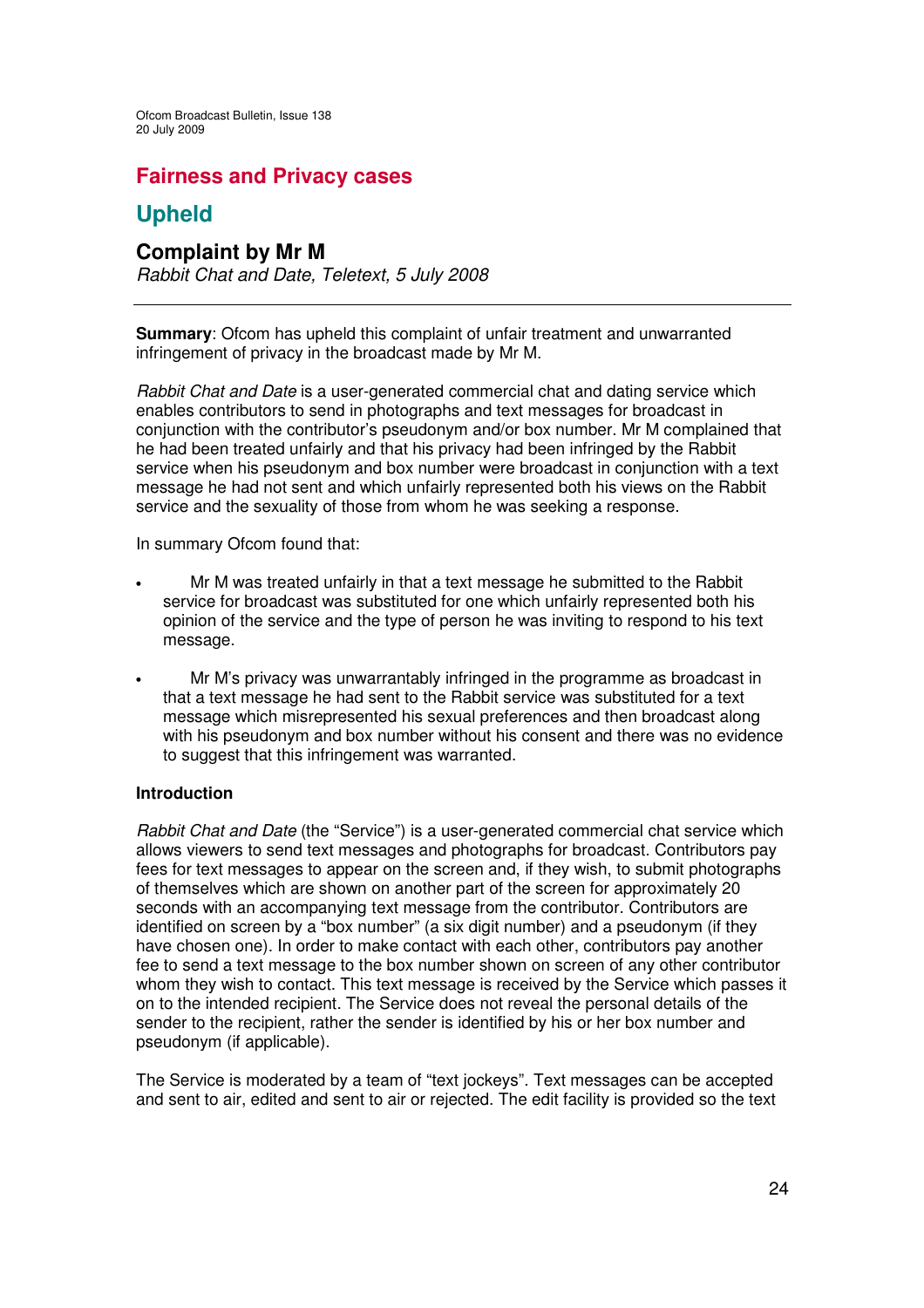jockeys can make minor amendments to text messages that, for example, include an offensive word, but are otherwise acceptable.

During the broadcast on 5 July 2008, the following text message from a contributor was shown as part of the on-screen chat:

*"GOODCHOICE - I love this page. Thanks for keeping me entertained. Gay guys, text me now. mwah! (103646)"*

Ofcom received a complaint from Mr M whose Service pseudonym and box number were "Goodchoice" and "103646". Mr M complained that he was treated unfairly in the programme as broadcast and that his privacy had been unwarrantably infringed in the broadcast of the programme.

#### **The Complaint**

#### **Mr M's case**

In summary, Mr M complained that he was treated unfairly in the programme as broadcast in that:

a) The programme makers changed the text message that he had sent and replaced it with one that made it appear that he was gay and looking for other gay men to date.

By way of background, Mr M said his original text message to the programme was:

"This page is rubbish ave been after bi girls 4 weeks + got nothing cud av flown 2 amsterdam wa the money ave spent."

In summary, Mr M complained that his privacy had been unwarrantably infringed in the programme as broadcast in that:

b) The programme left viewers with the impression that he was gay.

#### **Teletext's case**

a) In response to Mr M's complaint of unfair treatment Teletext accepted that the text message Mr M sent to the Service read:

"This page is rubbish ave been after bi girls 4 weeks + got nothing cud av flown 2 amsterdam wa the money ave spent."

According to Teletext, this text message was considered inappropriate for broadcast and was therefore rejected. Teletext said that, in accordance with the terms and conditions of the Service, Mr M was informed of this and charged for the text message and that in response Mr M then texted the following message:

"Eye but u still charged me 4 it u minimum wage loser go + fuck yer self ya fuckin muppet."

Teletext acknowledged that the text message which was broadcast was as follows: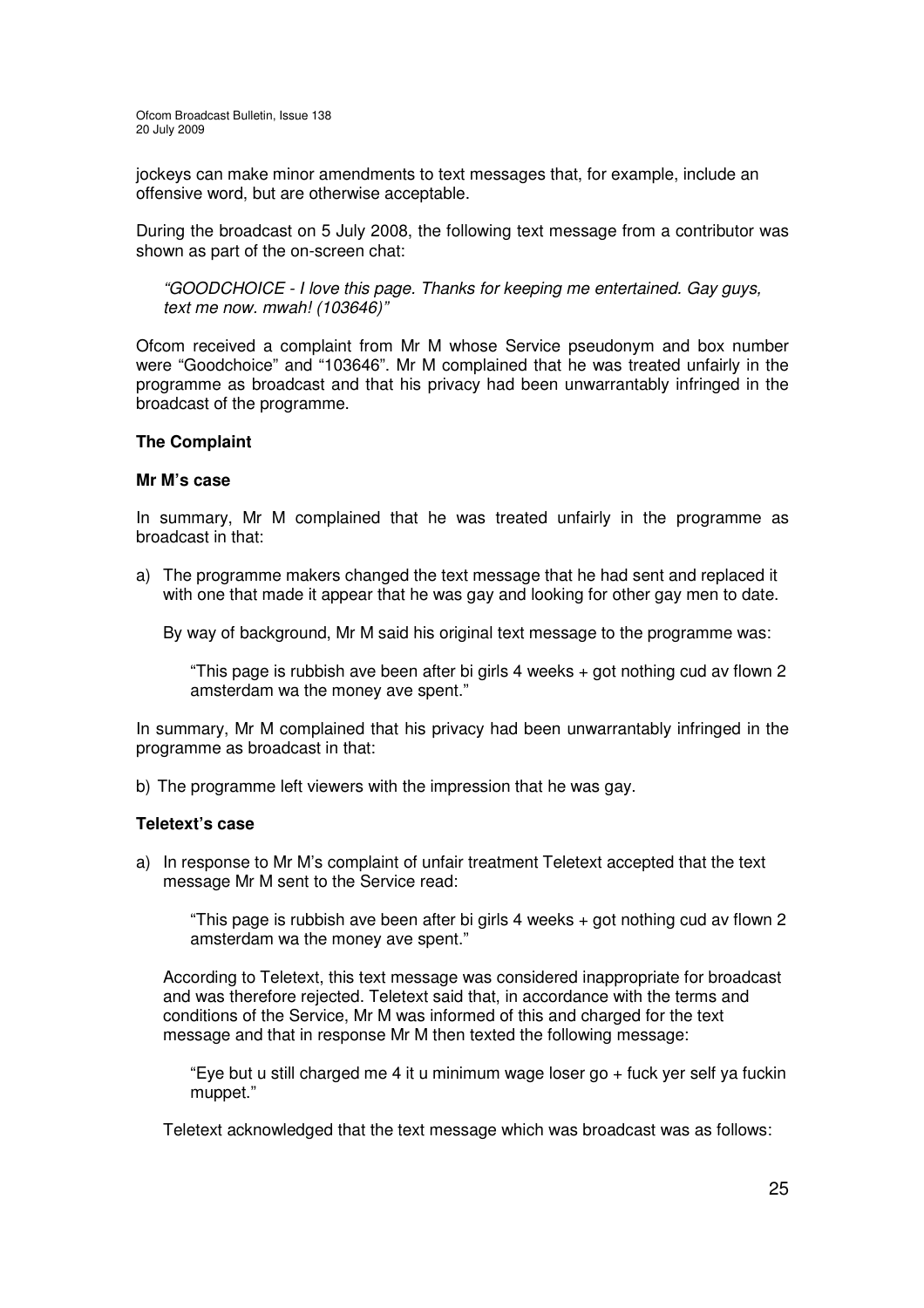*"GOODCHOICE - I love this page. Thanks for keeping me entertained. Gay guys, text me now. mwah! (103646)"*

Teletext said that after receiving the complaint its head of compliance visited the offices of its moderator to ensure that it met the standards expected by Teletext. The broadcaster said that it found no operating problems with the moderator's text editing functions in use at the time of the incident or otherwise.

Teletext said it believed that it was most likely that the text message complained of had been sent to air deliberately by the text jockey after he was goaded by Mr M's offensive language. The broadcaster said that the text jockey had left the employment of its moderator and it had had no direct contact with him. Teletext said that its training of text jockeys now includes a session on not taking any text messages personally and that all text jockeys have been instructed that if any text message is received which appears to be personal to them, they should simply refer the text message to their supervisor.

b) In response to Mr M's complaint of unwarranted infringement of privacy in the broadcast, Teletext said that the Service, which uses pseudonyms and box numbers (and prohibits the use of real names), was by its very nature private unless the sender made a deliberate choice to let people know his pseudonym.

Teletext did not believe that the substituted text message gave the impression that Mr M was gay. Rather it argued that the substituted text message gave the impression to anyone who read it that someone using the Service under the pseudonym used by Mr M was gay. Teletext also said that its records showed that no viewer had contacted the complainant in relation to the substituted text message and that therefore Mr M did not appear to have been in a position where anyone would have connected the text message with him or his name.

By way of background, Teletext said that Mr M sent a photograph to the Service and that the photograph was in the carousel of photographs broadcast on 5 July 2008 a full 18 minutes before the substituted text message was broadcast. Teletext explained that photographs are broadcast in quarterscreen and are on air for only 21 seconds.

## **Decision**

Ofcom's statutory duties include the application, in the case of all television and radio services, of standards which provide adequate protection to members of the public and all other persons from unfair treatment and unwarranted infringement of privacy in, or in the making of, programmes included in such services.

Where there appears to have been unfairness in the making of the programme, this will only result in a finding of unfairness if Ofcom finds that it has resulted in unfairness to the complainant in the programme as broadcast.

In carrying out its duties, Ofcom has regard to the need to secure that the application of these standards is in the manner that best guarantees an appropriate level of freedom of expression. Ofcom is also obliged to have regard, in all cases, to the principles under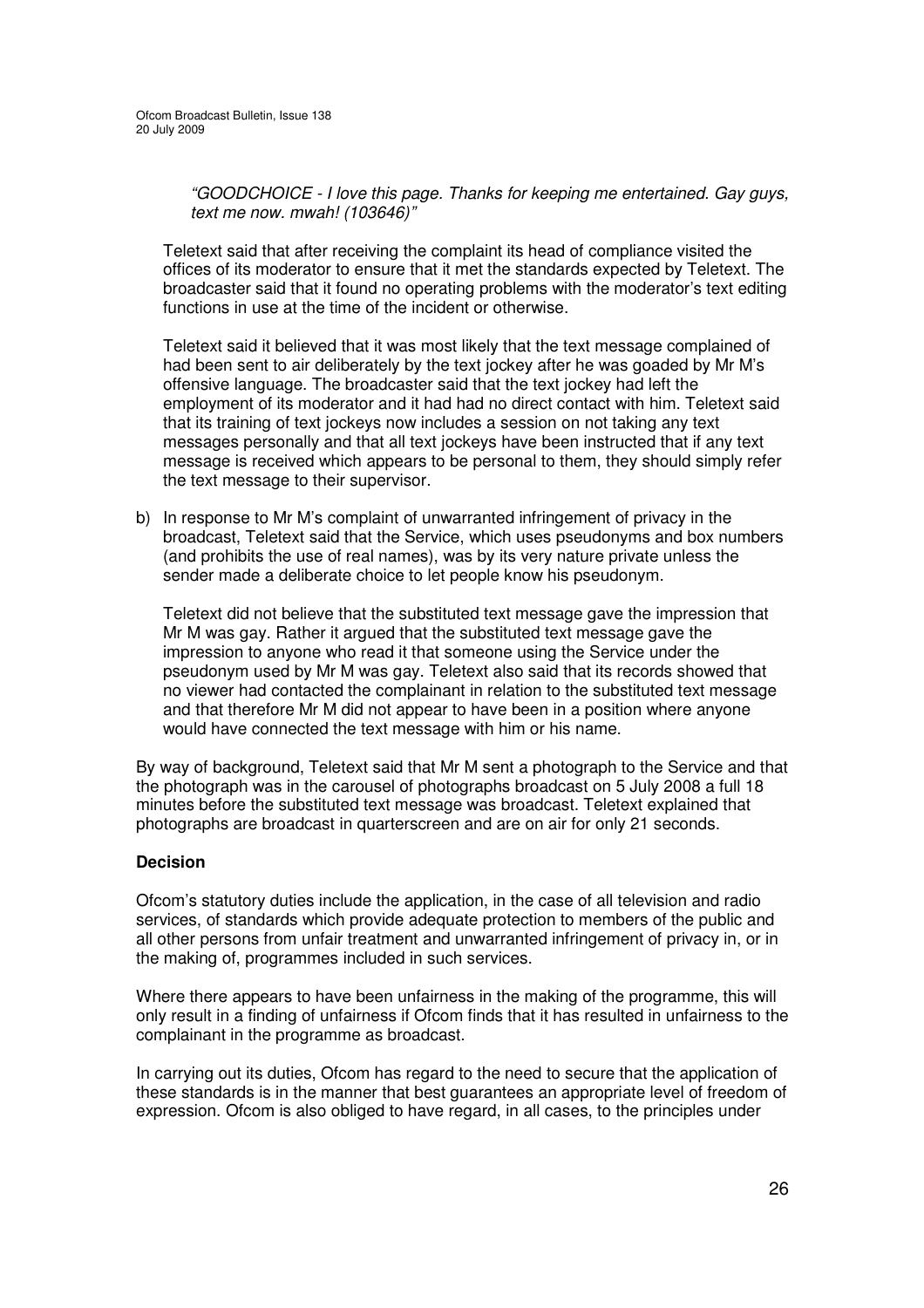which regulatory activities should be transparent, accountable, proportionate and consistent and targeted only at cases in which action is needed.

Mr M's complaint was considered by Ofcom's Executive Fairness Group. In reaching its decision, Ofcom carefully considered all the relevant material provided by both parties. This included a recording of the programme as broadcast and both parties' written submissions.

a) Ofcom first considered Mr M's complaint that he was treated unfairly in the programme in that the programme makers changed the text message that he had sent and replaced it with one that made it appear that he was gay and looking for other gay men to date.

Ofcom considered this complaint in light of the requirement on broadcasters in Rule 7.1 of Ofcom's Broadcasting Code (the "Code") to avoid unjust or unfair treatment of individuals or organisations in programmes. Ofcom also took particular account of Practice 7.6 of the Code which states that when a programme is edited, contributions should be represented fairly.

Ofcom noted that Mr M had sent the Service the following text message for broadcast (the "Original Message"):

"This page is rubbish ave been after bi girls 4 weeks + got nothing cud av flown 2 amsterdam wa the money ave spent."

It noted from Teletext's submission that Mr M had also sent a second text message:

"Eye but u still charged me 4 it u minimum wage loser go + fuck yer self ya fuckin muppet."

It also noted the text message broadcast (the "Substituted Message") was:

*"GOODCHOICE - I love this page. Thanks for keeping me entertained. Gay guys, text me now. mwah! (103646)"*.

Ofcom observed that the Substituted Message included the pseudonym "Goodchoice" and the box number "103646"*,* both of which were unique to Mr M and, without revealing his identity, enabled other contributors to respond to his text messages on screen or to contact him via the Service.

Ofcom recognised that the editing of a programme is an editorial matter for a broadcaster. However, broadcasters must ensure that the programme as broadcast does not result in unfairness to an individual or organisation.

In addressing whether it was unfair for the programme to have edited Mr M's Original Message in the way it did (substituting it for another), Ofcom considered the extent to which the meaning of the Original Message differed to that of the Substituted Message.

Ofcom considered that the Original Message sent by Mr M would have been understood by viewers to indicate that the contributor was dissatisfied with the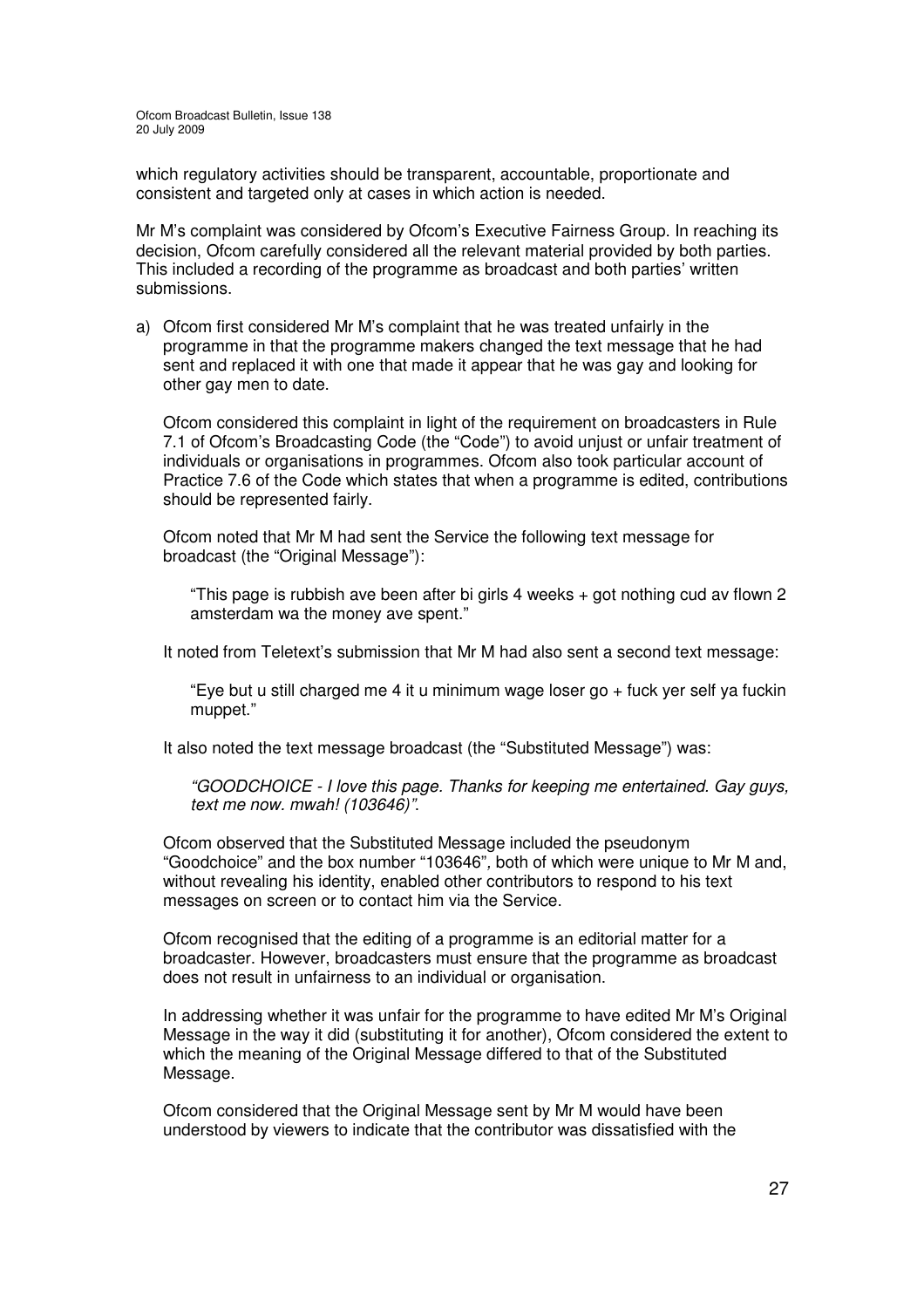results he was receiving from the Service because he had been trying to attract bisexual females to respond to the text messages he had been posting for four weeks with no success.

Ofcom also considered that the Substituted Message broadcast with Mr M's pseudonym and box number indicated that he loved the Service, had found it very entertaining and that he wanted gay men to send him text messages through the Service.

In Ofcom's view, the meanings of the two messages were entirely different. In particular it noted that Mr M's attitude towards the Service and the gender and sexual preferences of the people he was trying to attract, as expressed in the Original Message, were misrepresented.

Taking into account each of the points noted above, Ofcom considered that the Substituted Message unfairly represented both Mr M's views on the Service and the sexuality of those from whom he was seeking a response.

In considering whether Mr M was treated unfairly in the programme as broadcast (through the unfair substitution of the Original Message), Ofcom next considered whether, and if so how, the Substituted Message was linked to him in the broadcast.

Ofcom noted that Mr M was not named and was only referred to on screen via his pseudonym (Goodchoice) and box number (103646) which would not, by themselves, have identified Mr M (as opposed to Goodchoice/103646) to viewers.

Ofcom noted from the submissions, however, that Mr M had submitted a photograph of himself which had been broadcast 18 minutes prior to the broadcast of the Substituted Message. Teletext's practice was to broadcast contributors' box numbers under their photographs, along with a text message from the contributor with or without their pseudonym.

Given the nature of the Service, a chat and dating service, Ofcom considered there was a reasonable chance that some viewers may have seen the broadcast photograph of Mr M, recognised him, noted his box number and/or pseudonym and waited for a text message from 103646 or Goodchoice to be broadcast.

In the circumstances, when the Substituted Message with the pseudonym Goodchoice and box number 103646 was broadcast 18 minutes after the broadcast of Mr M's photograph, those viewers would have associated the Substituted Message (which misrepresented his views and the sexuality of the respondents he was seeking) with Mr M.

In light of these factors, Ofcom found that the broadcast of the Substituted Message resulted in unfairness to Mr M.

b) Ofcom then considered Mr M's complaint that his privacy had been unwarrantably infringed in the programme as broadcast in that the programme left viewers with the impression that he was gay.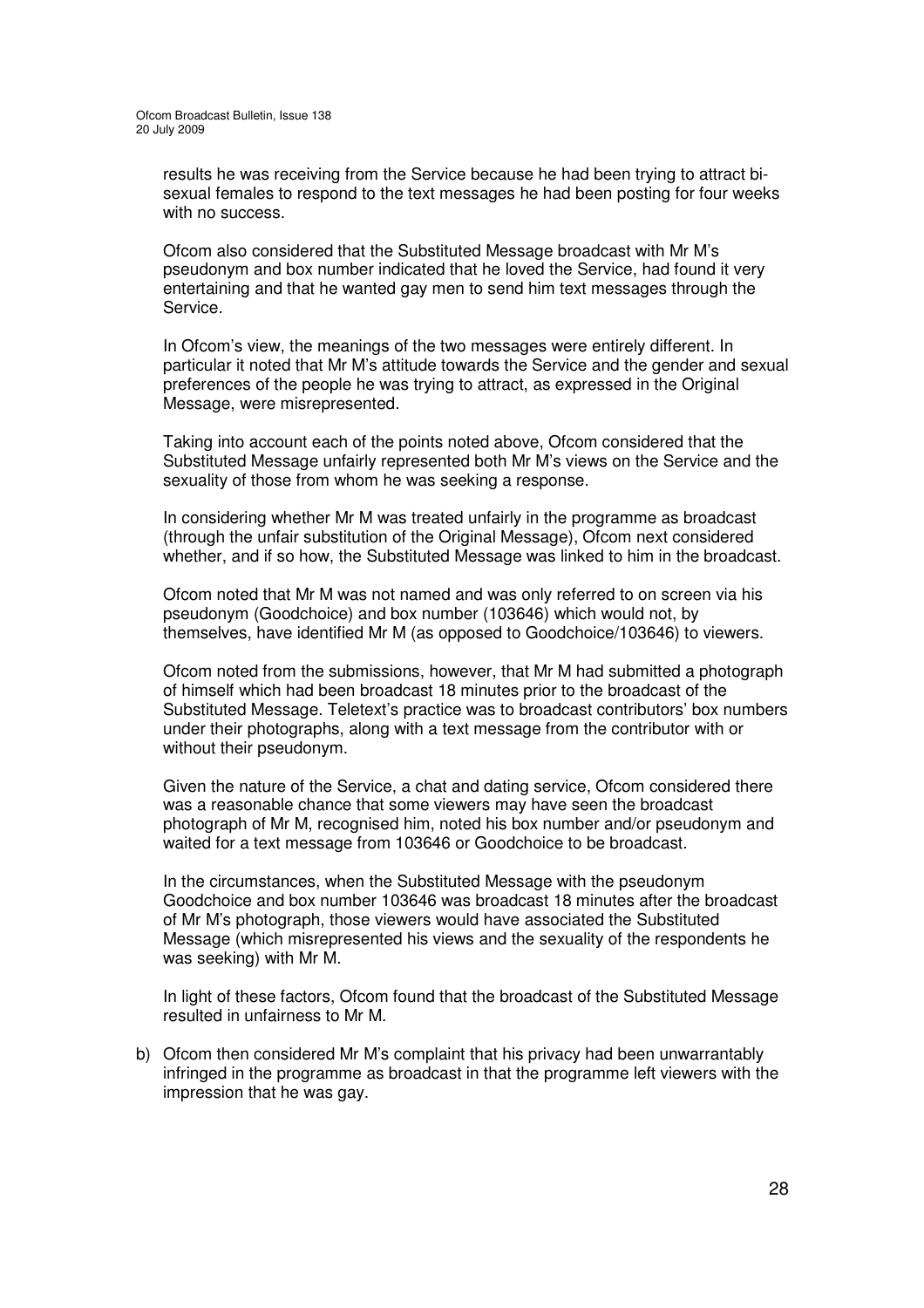In Ofcom's view, the line to be drawn between the public's right to information and the citizen's right to privacy can sometimes be a fine one. In considering complaints about the unwarranted infringement of privacy both in relation to the making and the broadcast of programmes, Ofcom must consider two distinct questions: First, has there been an infringement of privacy? Secondly, if so, was it warranted? This is in accordance with Rule 8.1 of the Code which states:

"Any infringement of privacy in programmes or in connection with obtaining material included in programmes, must be warranted".

In considering this head of the complaint, Ofcom took account of Practice 8.6 of the Code which states that if the broadcast of a programme would infringe the privacy of a person, consent should be obtained before the relevant material is broadcast, unless the infringement of privacy is warranted.

Ofcom considered whether Mr M had a legitimate expectation of privacy in the circumstances in which the Substituted Message with his pseudonym and box number were broadcast in the programme.

Ofcom observed that Mr M was not named in the broadcast, nor was his address or phone number shown, rather he had provided a pseudonym and used a box number through which he could be contacted by other contributors to the Service.

Ofcom also noted that Mr M had actively chosen to submit text messages to the Service. It was Ofcom view that Mr M had consented to Teletext broadcasting on the Service any text messages or photographs which he submitted together with his pseudonym and/or box number.

However, as noted in the Decision at head a) above, Ofcom also considered that the Original Message submitted by Mr M was unfairly edited in a way which replaced the Original Message with the Substituted Message. It was clear to Ofcom that the Substituted Message was not a text message submitted to the service by Mr M and that he had not consented to the broadcast of the Substituted Message with his pseudonym and box number.

Given the reference to sexual preferences in the Substituted Message and the absence of consent from Mr M to its broadcast with his pseudonym and box number, Ofcom considered that he had a legitimate expectation of privacy in relation to the material broadcast.

Ofcom then considered whether Mr M's privacy had been infringed in the broadcast. It noted Teletext had argued that Mr M's privacy was not infringed because he was identified solely by his pseudonym and box number. However, as noted in the Decision at head a) above, Mr M's photograph together with his box number and possibly his pseudonym was broadcast 18 minutes before the broadcast of the Substituted Message. Given the nature of the Service, Ofcom considered that there was a reasonable chance that some viewers may have seen the broadcast photograph of Mr M, recognised him, noted his box number and/or pseudonym and waited for a text message from 103646 or Goodchoice to be broadcast.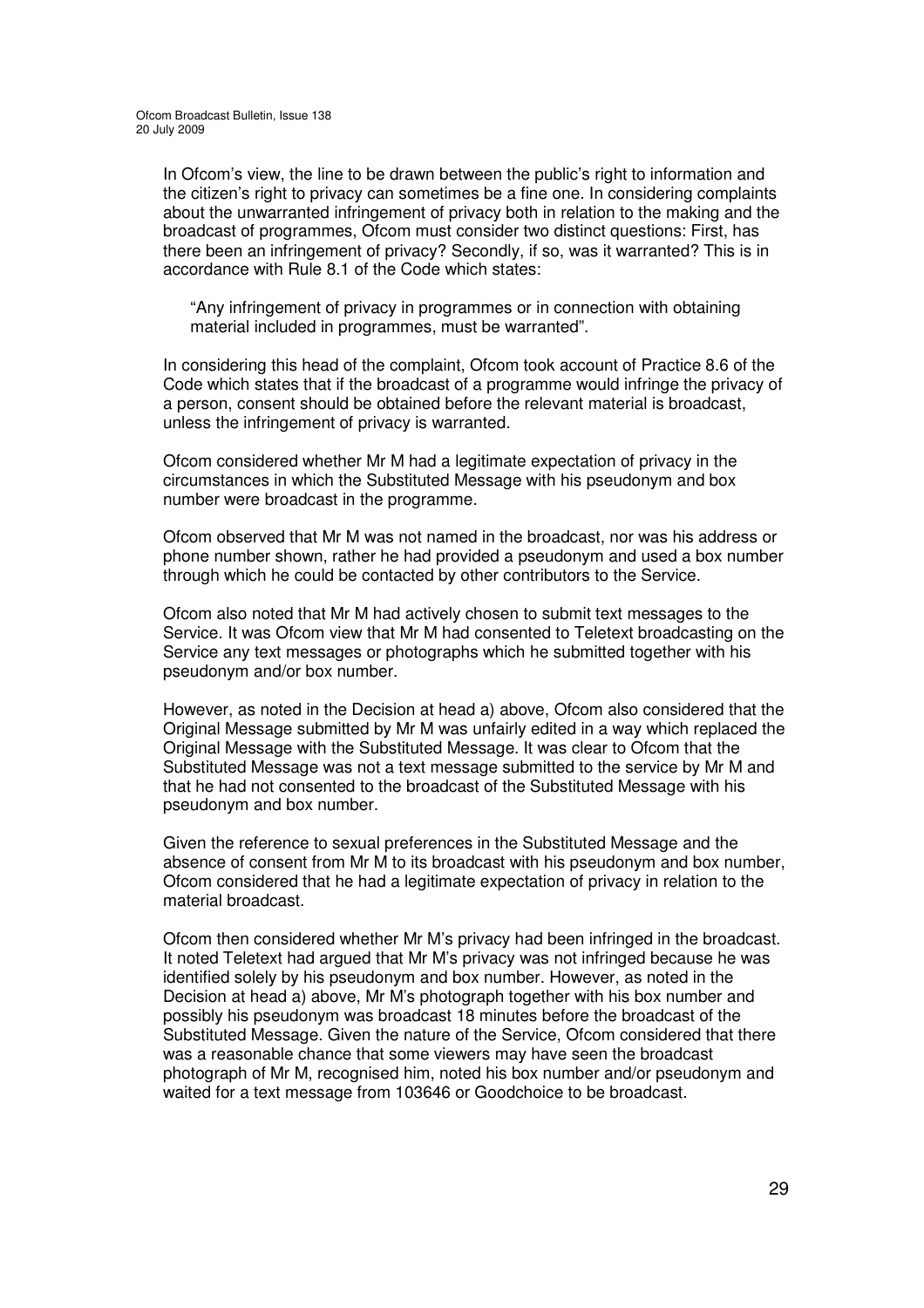In the circumstances, when the Substituted Message with the pseudonym Goodchoice and box number 103646 was broadcast 18 minutes after the broadcast of Mr M's photograph, those viewers would have associated the Substituted Message with Mr M and thought that he was seeking responses from gay men.

Ofcom then went on to consider whether this infringement of Mr M's privacy was warranted.

In Section 8 of the Code "warranted" has a particular meaning. It means that where broadcasters wish to justify an infringement of privacy as warranted, they should be able to demonstrate why in the particular circumstances of the case, it is warranted. If the reason is that it is in the public interest, then the broadcaster should be able to demonstrate that the public interest outweighs the right to privacy. Examples of public interest would include revealing or detecting crime, protecting public health or safety, exposing misleading claims made by individuals or organisations or disclosing incompetence that affects the public.

Ofcom did not consider that the content of the broadcast itself provided any evidence that the infringement of Mr M's privacy in the circumstances described above was warranted, for example by any public interest in the material.

Ofcom therefore found that Mr M's privacy was unwarrantably infringed in the broadcast of the programme.

**Accordingly, Ofcom has upheld Mr M's complaint of unfair treatment and unwarranted infringement of privacy in the broadcast of the programme.**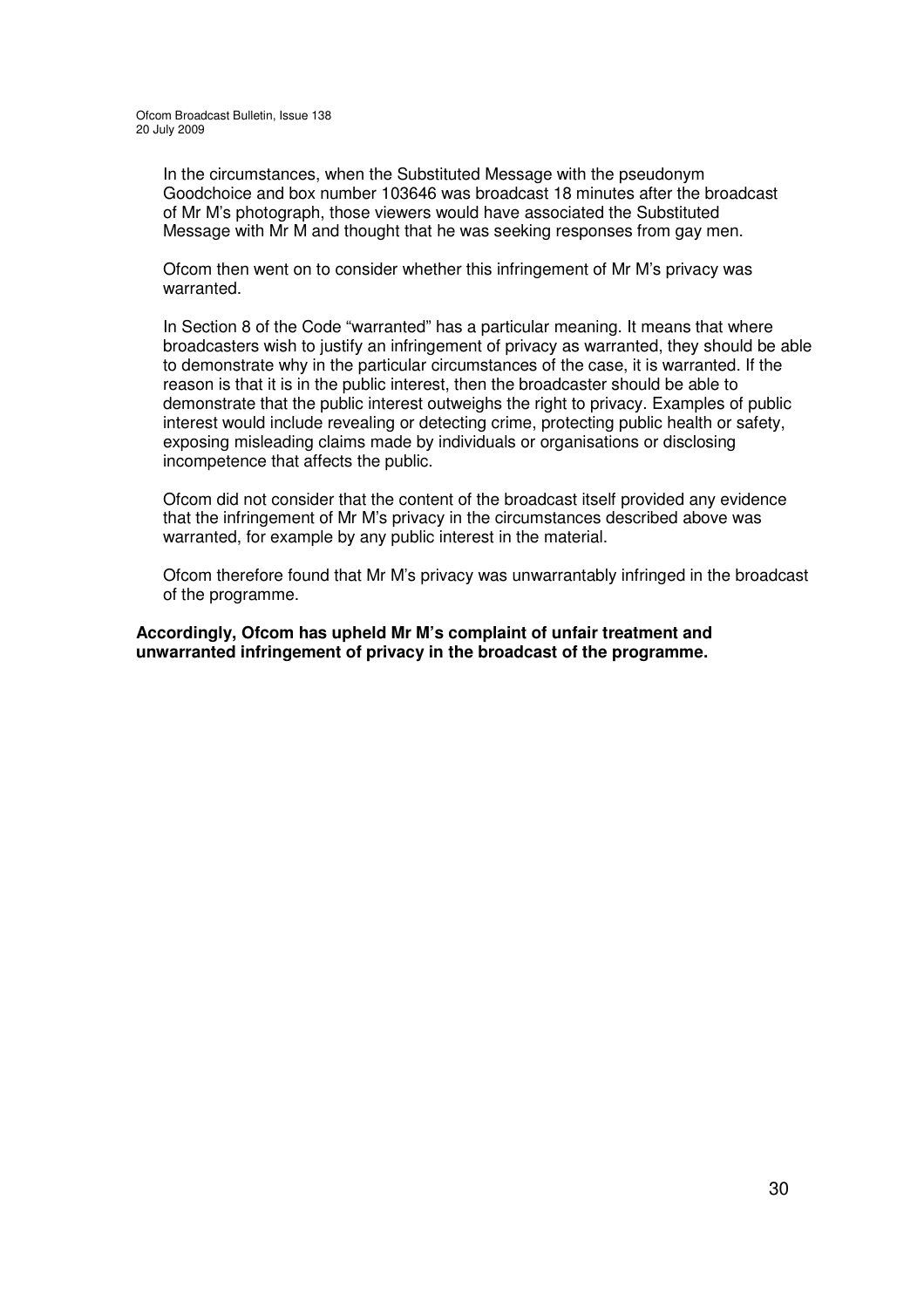# **Upheld**

## **Complaint by Dr Parvinder Singh Garcha and others**

*Sunrise Radio Network News, Sunrise Radio, 23 September 2008*

**Summary**: Ofcom has upheld this complaint of unfair treatment made by Dr Parvinder Singh Garcha and others.

On 23 September 2008, an edition of *Sunrise Radio Network News* broadcast at 13:00 included an item that referred to forthcoming elections to the ruling committee of the Sri Guru Singh Sabha Gurdwara Sikh Temple in Southall. Mr Gurminder Singh Thind, the leader of an opposition group contesting the elections, raised questions about professional fees of £4 million that had been paid in connection with the building of the Gurdwara.

Dr Garcha, the General Secretary of the Committee of the Gurdwara at the time of the broadcast, and other members of the Committee of the Gurdwara at the time complained that they had been treated unfairly in the broadcast.

Ofcom found that the item made serious allegations about the complainants and that, as a result, it was incumbent upon Sunrise Radio, in the interests of fairness, either to provide the complainants with an appropriate and timely opportunity to respond or to include information about the complainants' previous rebuttals to the allegations. Sunrise Radio's failure to do either, resulted in unfairness to Dr Garcha and the members of the Committee.

## **Introduction**

On 23 September 2008, Sunrise Radio, a local radio station in Southall which serves West London's Asian community, broadcast an edition of *Sunrise Radio Network News.*

In this edition, the presenter read out the following news story concerning the Sri Guru Singh Sabha Gurdwara ("the Gurdwara"), a Sikh Temple in Southall:

*"Concerns have been raised over money paid to companies to carry out work for the Sri Guru Singh Sabha Gurdwara in Southall. A member of an opposition group wants an independent audit of the temple's accounts to find out what has happened to members' donations. Three groups are standing for election to the temple's ruling committee on 5 October: the Bulls, the Falcons and the Lions. Gurminder Singh Thind from the Lion group explains his concerns."*

The programme then included Mr Gurminder Singh Thind, a representative from the Lion group (one of the opposition groups standing for election to the Gurdwara's Committee) saying:

*"£17 million was given as the cost of the project and professional fees together. Only through pressure we got to know the professional fees were £4 million. Now, that, if you look at the total cost of the project, works out to be between 20 and 30% depending on which way you look at it. Which then compares to the Royal Institute of*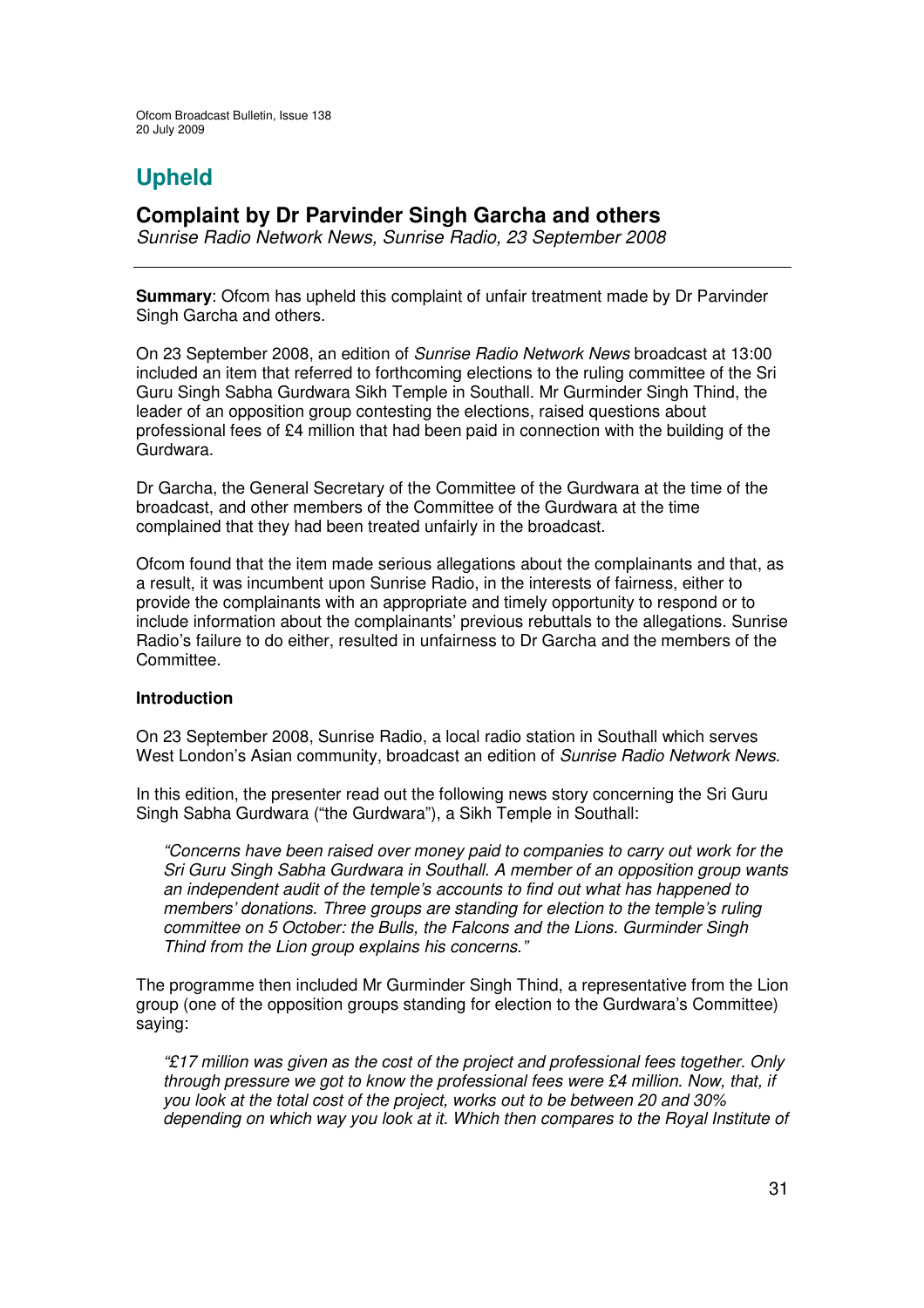*Chartered Surveyors' guidelines for similar projects. The fees should be between 8- 12%. Where have these fees gone? Who were they paid to?"*

Ofcom received a complaint from Dr Parvinder Singh Garcha, the General Secretary of the Committee of the Gurdwara at the time of the broadcast, that he and Mr B S Keila, Mr H S Kalsi, Mr A Singh, Mr H S Sohi, Mr D S Dokal and Mr S S Johal, members of the Gurdwara's Committee at the time of the broadcast ("the members of the Committee"), were treated unfairly in the programme as broadcast.

## **The Complaint**

## **Dr Garcha's case**

By way of background, Dr Garcha said that he and the members of the Committee were part of the group that voted on and made the decisions in respect of the financing and construction of the Gurdwara.

In summary, Dr Garcha complained that he and the members of the Committee were treated unfairly in the programme as broadcast in that:

- a) The programme, which took place in the run up to elections to the Committee of the Gurdwara, was unfair in that it portrayed the complainants as unable to manage the Gurdwara's finances properly, in spite of the following available information:
	- i) the expenditure on the Gurdwara was monitored by quantity surveyors appointed by the Gurdwara and by the Allied Irish Bank (which made finances available for the project);
	- ii) an independent audit was carried out by Blackstone Franks, a leading firm of city auditors, who had reported to the trustees of the Gurdwara that the audit had been satisfactory;
	- iii) although the Gurdwara was aware of the RICS' guidelines, the construction of the Gurdwara was a very unusual project due to the design and procurement changes which the audit confirmed. The Gurdwara was opened in March 2003 at a total cost of £18.7 million. However there was a settlement reached for the construction of the project to be £13.35 million;
	- iv) the Gurdwara was probably the largest development project in Southall;
	- v) the loan outstanding for the construction of the Gurdwara was now £2.5 million, which was a remarkable achievement; and
	- vi) full accounts had been published on the Gurdwara's website.
- b) The programme did not give them an opportunity to respond to the allegations concerning expenditure on construction of the Gurdwara.

Dr Garcha said that the broadcaster ought to have been aware from its records that at the time of broadcast and since October 2000 he was the General Secretary of the Gurdwara. However, at no time did the programme makers contact him.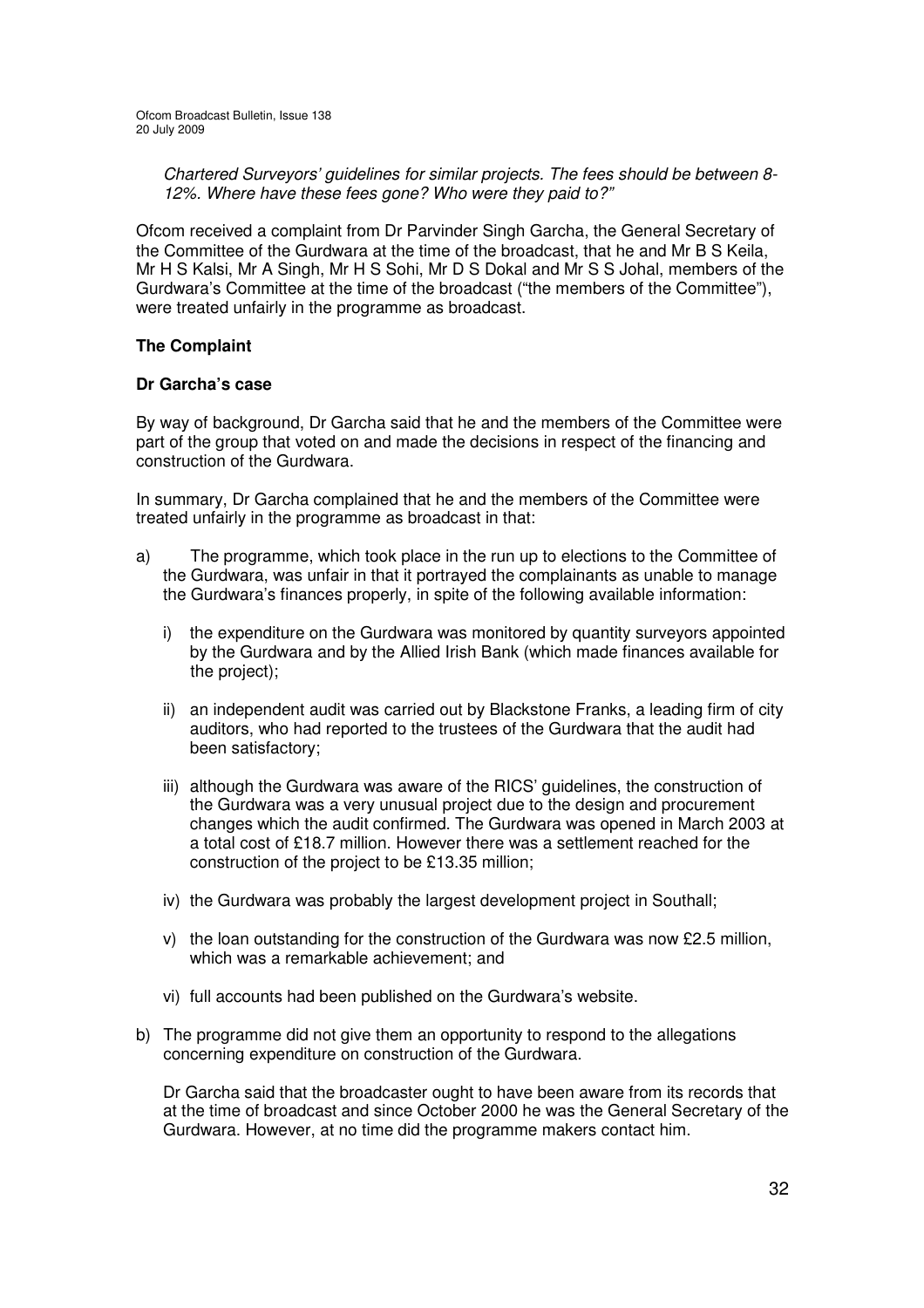#### **Sunrise Radio's case**

Sunrise Radio responded to heads a) and b) of Dr Garcha's complaint that he and the members of the Committee were treated unfairly in the programme as broadcast together. In summary, Sunrise Radio responded as follows:

#### a) and b)

Sunrise Radio said the background to the programme was the Committee elections to the Gurdwara. The elections were of relevance and interest to the local Sikh community and Sunrise Radio had decided to cover them. Part of the public interest in the elections was the ongoing public debate over the building costs and the financial management of the Gurdwara building project.

Sunrise Radio explained that the elections for the Committee of the Gurdwara were scheduled for 5 October 2008 and its coverage would be ongoing, allowing all groups to air their manifestos. The coverage culminated on 3 October 2008 with two news stories which included interviews with all the three groups standing. While it was the station's intention to give equal coverage to all the groups standing for election, the news editor did not feel that each broadcast needed to reflect all perspectives. Sunrise Radio explained that it did not set out to favour any group standing in the elections and believed that it did not do so.

Sunrise Radio said that the item complained of was drawn from a press release issued by Mr Thind's Lion opposition group on the evening of 22 September 2008. The press release repeated allegations that had been made before and that were already in the public domain. Sunrise Radio explained that the story raised allegations that had been raised before, but which were being raised again because they had resonance within certain parts of the community.

Sunrise Radio said that immediately after the broadcast of the programme, Dr Garcha contacted the station's news desk objecting to the story on the basis that it was biased against his group. He said that he should have been given the opportunity to respond.

Sunrise Radio said that Dr Garcha's complaint was escalated immediately and that, following various conversations, Dr Garcha provided an interview rebutting the allegations made regarding the financial management of the building project. Two extracts from the interview were broadcast during Sunrise Radio's news the following day, 24 September 2008, in bulletins at 06:00 and 09:00. Sunrise Radio said it had therefore provided a specific opportunity for Dr Garcha to rebut the allegations made by Mr Thind, which he had done and which had been broadcast. Sunrise Radio said that Dr Garcha would have been given the opportunity to respond anyway, however his complaint provided an opportunity to respond the very next day.

Sunrise Radio said that it was very aware of the strength of feeling in the community on issues such as the one aired on the programme complained of. This was why Sunrise Radio covered this type of story and, in over 20 years of broadcasting to the Asian community, Sunrise Radio said that it had always remained neutral and achieved a fair balance on difficult issues of religion and politics.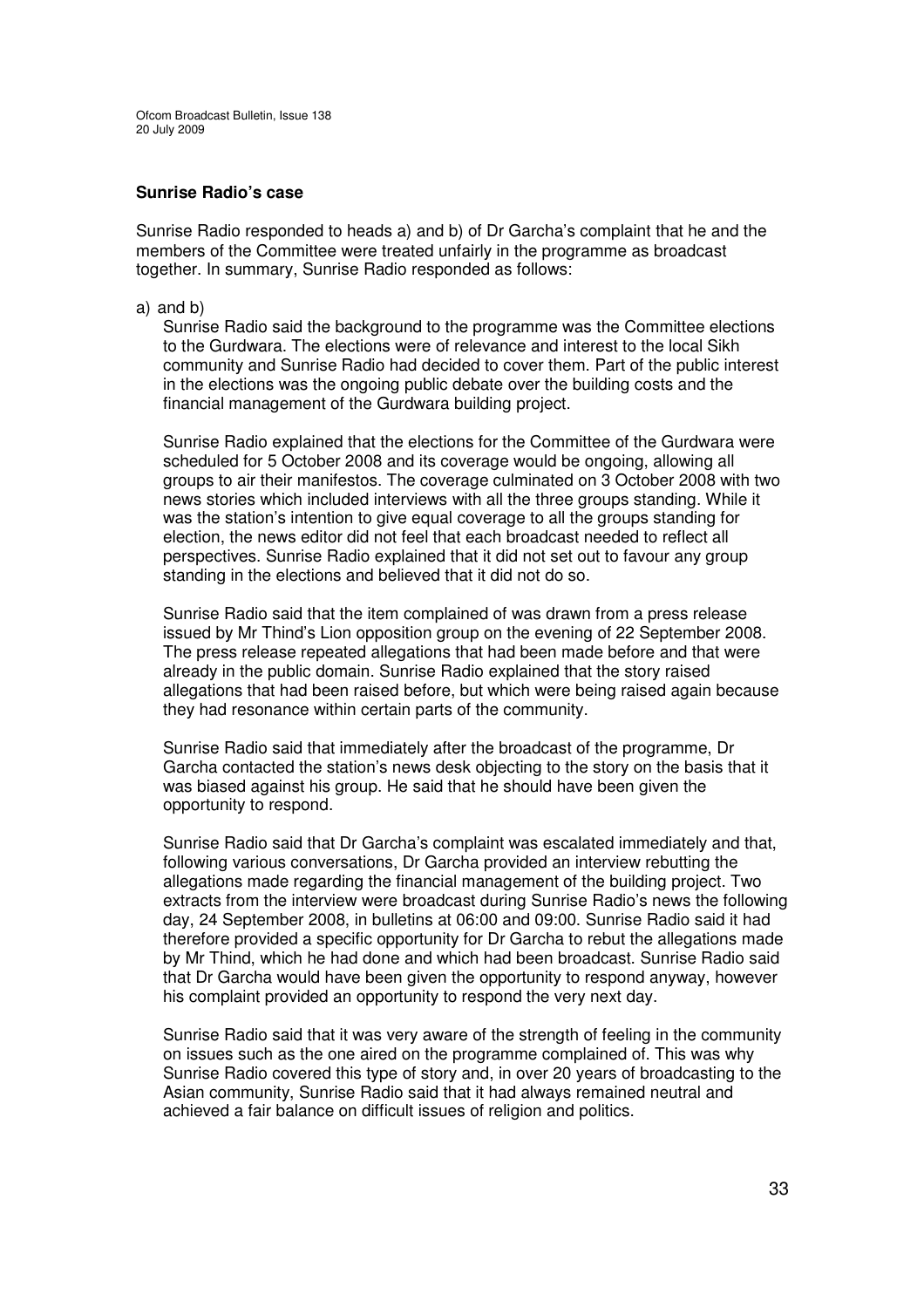## **Decision**

Ofcom's statutory duties include the application, in the case of all television and radio services, of standards which provide adequate protection to members of the public and all other persons from unfair treatment and unwarranted infringement of privacy in, or in the making of, programmes included in such services.

In carrying out its duties, Ofcom has regard to the need to secure that the application of these standards is in the manner that best guarantees an appropriate level of freedom of expression. Ofcom is also obliged to have regard, in all cases, to the principles under which regulatory activities should be transparent, accountable, proportionate and consistent and targeted only at cases in which action is needed.

Dr Garcha's complaint was considered by Ofcom's Executive Fairness Group. In reaching its decision, Ofcom carefully considered all the relevant material provided by both parties. This included a recording and transcript of the programme as broadcast and both parties' written submissions.

a) and b)

Ofcom considered together the complaint at head a) that the programme, which took place in the run up to elections to the Committee of the Gurdwara, was unfair in that it portrayed the complainants as unable to manage the Gurdwara's finances properly in spite of available information and the complaint at head b) that the programme did not give the complainants an opportunity to respond to the allegations concerning expenditure on construction of the Gurdwara.

In considering the complaints, Ofcom had regard to whether the broadcaster's actions ensured that the programme as broadcast avoided unjust or unfair treatment of individuals, as set out in Rule 7.1 of the Ofcom Broadcasting Code ("the Code"). Ofcom took account of Practice 7.9 of the Code, which states that broadcasters must take reasonable care to satisfy themselves that material facts have not been presented, disregarded or omitted in a way that is unfair to an individual or organisation. It also took account of Practice 7.11, which states that if a programme alleges wrongdoing or incompetence or makes other significant allegations, those concerned should normally be given an appropriate and timely opportunity to respond.

In Ofcom's view, the clear inference arising from the broadcast was that the complainants had not managed the Gurdwara's finances properly. This was a serious allegation of wrongdoing or incompetence on the part of the Committee and was made more serious because of the sensitive time it was broadcast, namely the build up to the elections to the Committee of the Gurdwara. Ofcom noted that the item was broadcast with no other information to counter the allegations being included.

Ofcom noted that Dr Garcha said the allegations had been raised during the 2006 elections and had been answered, with a Q&A document being sent out to all members of the Gurdwara. Ofcom also noted the information listed at head a)i) to vi) in the complaint, which Dr Garcha said was in the public domain.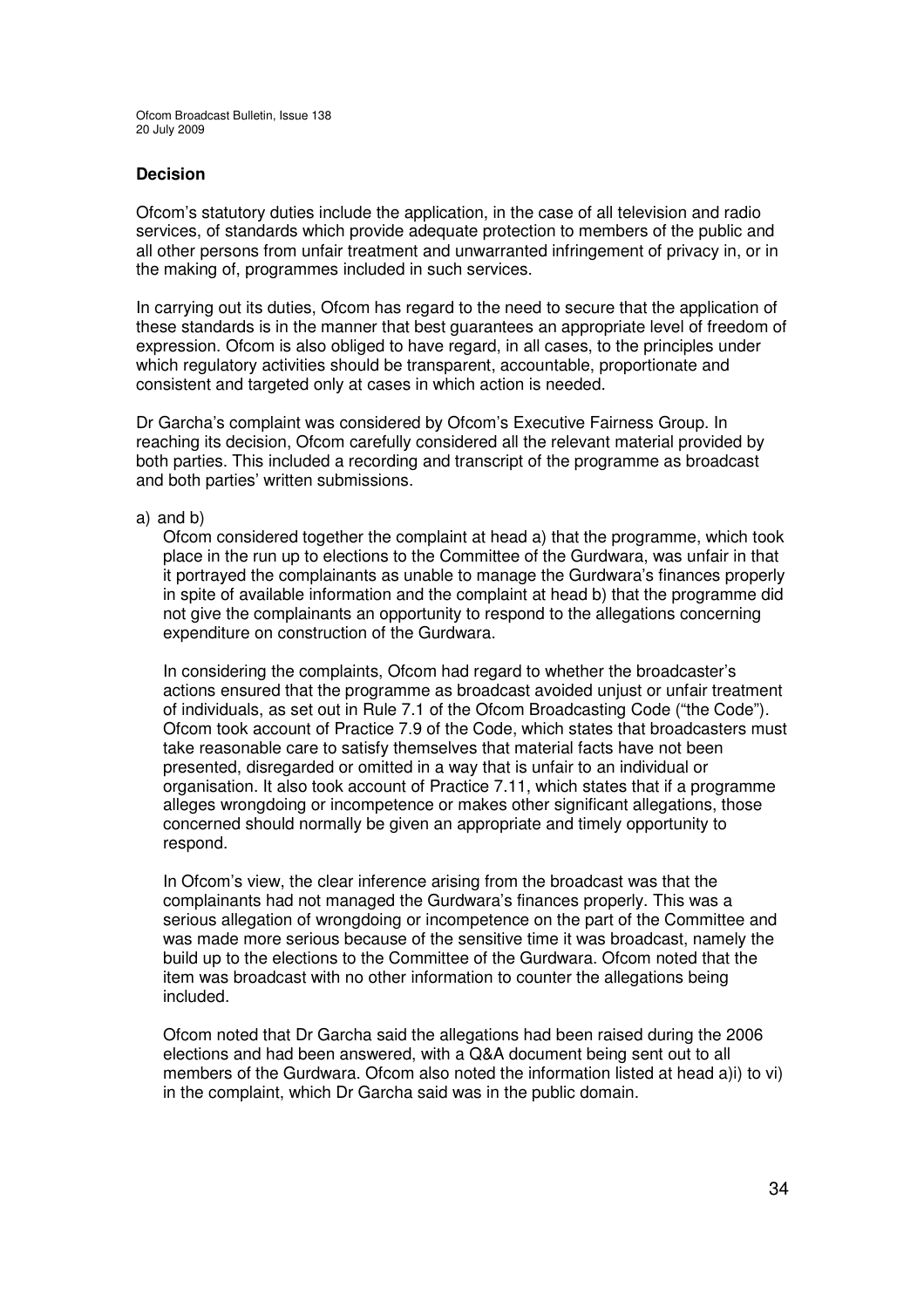Ofcom also took into account Sunrise Radio's acknowledgment that the allegations had been raised before and were the subject of ongoing public debate; that this was a long running and difficult topic that had generated considerable interest and polarised views; and that the matter had been raised before and was being raised again because of its resonance in certain parts of the community.

In Ofcom's view it was clear from the information provided by both parties that the arguments on both sides of the debate had already been well rehearsed and were easily available to Sunrise Radio at the time of broadcast.

In the circumstances, Ofcom was concerned that when airing the allegations against the complainants, the programme made no reference to the complainants' previous responses. By omitting to do so, in Ofcom's view, Sunrise Radio did not take reasonable care to satisfy itself that material facts had not been disregarded or omitted in a way that was unfair to the complainants and that its failure to do so resulted in unfairness to the complainants.

Ofcom noted Sunrise Radio's explanation that the programme was part of its ongoing coverage of the elections and that the news editor had decided each programme need not reflect all perspectives. However, as set out above, Ofcom took the view that as serious allegations were made in the broadcast about Dr Garcha and the members of the Committee, it was incumbent on Sunrise Radio to provide them with an appropriate and timely opportunity to respond to the allegations. In Ofcom's view, Sunrise Radio failed to provide either an opportunity for Dr Garcha or other members of the Committee to respond or to include other information that was relevant to the issue and, by Sunrise Radio's own admission, already in the public domain. Ofcom noted Sunrise Radio's statement that the complainants were always going to be given an opportunity to respond to the allegations, but that by contacting Sunrise Radio on the day of broadcast, Dr Garcha was given an immediate opportunity to respond on behalf of the complainants, which resulted in two broadcasts the following morning. Ofcom noted that in that context and, particularly given the rebuttal broadcasts the following day, overall Sunrise Radio considered its coverage had been fair. However, in Ofcom's view, given the seriousness of the allegations, the potential impact and the timing in relation to the imminent elections, the failure to achieve fairness in the original broadcast was not remedied by the two broadcasts the following day when different people were likely to be listening.

Taking into account all of the above, Ofcom considered that the programme included serious allegations about Dr Garcha and the members of the Committee. As a result of Sunrise Radio's failure either to take reasonable care to satisfy itself that material facts had not been disregarded or omitted in a way that was unfair to the complainants or to provide them with an appropriate and timely opportunity to respond to the allegations, the programme resulted in unfairness to the complainants.

**Accordingly, Ofcom has upheld Dr Garcha's complaint on his own behalf and on** behalf of Mr B S Keila, Mr H S Kalsi, Mr A Singh, Mr H S Sohi, Mr D S Dokal and Mr **S S Johal of unfair treatment in the broadcast of the programme.**

**Ofcom has directed Sunrise Radio to broadcast a summary of this finding.**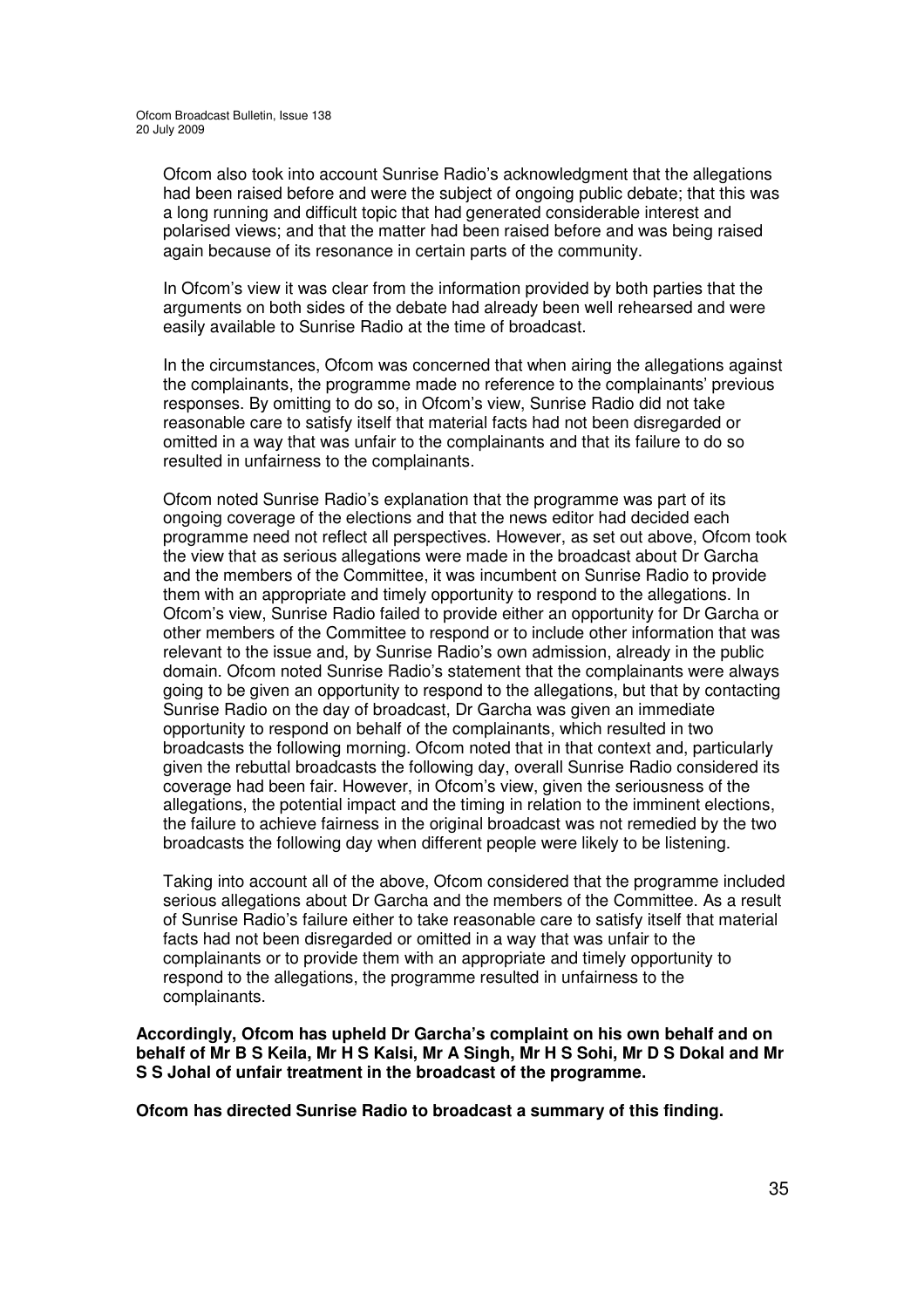# **Not Upheld**

## **Complaint by Mrs Suzie Coleman**

*The Jeremy Kyle Show, ITV1, 1 December 2008*

**Summary**: Ofcom has not upheld this complaint of unfair treatment and unwarranted infringement of privacy in the making of the programme.

On 1 December 2008, ITV broadcast an episode of *The Jeremy Kyle Show* which included an item entitled *"I won't let you have a black boyfriend – I don't want black grandchildren"*. Mrs Suzie Coleman contributed to this part of the programme. She said that she was a racist and defended her views by saying that her feelings about different races stemmed from one of her family members being assaulted by someone from an ethnic minority.

Mrs Coleman complained that she was treated unfairly in the programme and that her privacy was unwarrantably infringed in the making of the programme.

In summary Ofcom found the following:

- Ofcom found that Mrs Coleman was aware of the general nature and purpose of the show. She initiated contact with the programme makers and discussed racism with them prior to the programme being filmed. Furthermore, Ofcom considered that this edition was consistent with the programme's established theme and format.
- Ofcom found that the programme was edited fairly and used Mrs Coleman's own words to explain that she was racist and why.
- Ofcom found that Mrs Coleman was given several opportunities to respond to the allegations of racism made against her. She explained the basis of her views and the fact that she was not happy with the way she felt.
- Ofcom found that Mrs Coleman had no legitimate expectation of privacy, having volunteered private information to the programme makers in the knowledge that the information was given with a view to broadcast.

## **Introduction**

On 1 December 2008, ITV broadcast an episode of *The Jeremy Kyle Show*, a chat show programme hosted by Jeremy Kyle in which guests from the general public are invited to participate. This edition of the programme included an item entitled *"I won't let you have a black boyfriend – I don't want black grandchildren"*. Mrs Suzie Coleman contributed to this part of the programme. She said that she was a racist and defended her views by saying that her hatred of different races stemmed from one of her family members being assaulted by someone from an ethnic minority.

Mrs Coleman's daughter, Jodie, also contributed to the programme and defended her relationship with a black man to her mother and discussed other times when her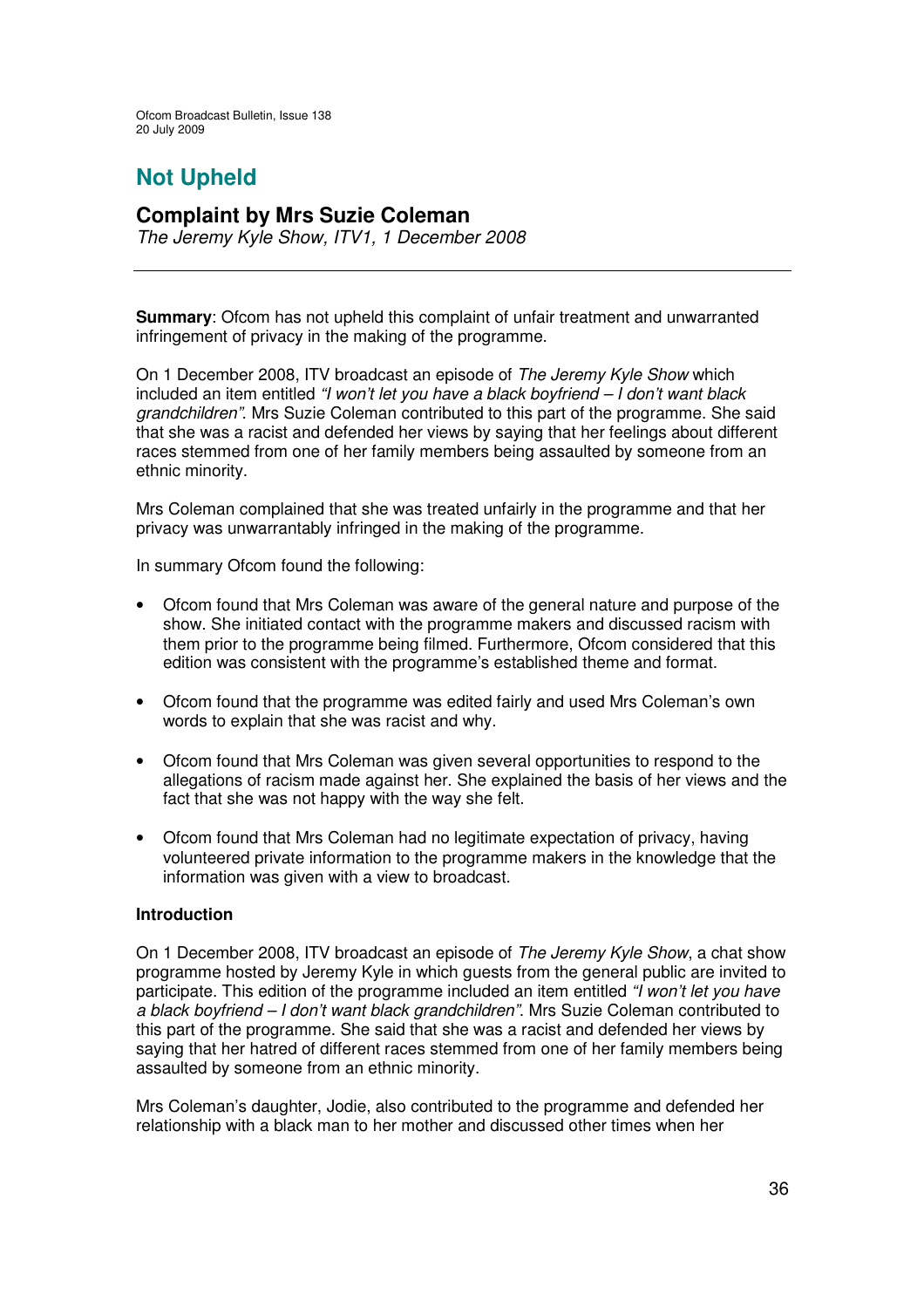mother's racism had affected her. Jodie stated that her mother had tried to break up her relationship several times in the past and that she feared that racist insults would be shouted by her mother whenever she was on the phone to her boyfriend. During this part of the programme, Jeremy Kyle told Mrs Coleman to leave the stage and stated that he had "*spent twenty minutes trying to understand her*", but didn't want to listen to her any more. Shortly afterwards, Mrs Coleman was shown returning to the stage where she remained until the end of the item.

Mrs Coleman complained to Ofcom that she was treated unfairly in the programme and that her privacy was unwarrantably infringed in the making of the programme.

## **The Complaint**

## **Mrs Coleman's case**

In summary, Mrs Coleman complained that she was treated unfairly in the programme in that:

a) She was misled as to the nature and purpose of the programme.

Mrs Coleman said that she had agreed to contribute to the show under false pretences. In particular, Mrs Coleman said that:

- i) She would not have taken part in the programme if she had known that it was to be about racism.
- ii) She was under the impression that she would get a fair chance to air her views, which did not happen.
- iii) Jeremy Kyle's behaviour towards her was intimidating, unnerving and contrary to her expectations.
- b) The programme was edited unfairly to portray Mrs Coleman as a racist, which she was not. Mrs Coleman said that the programme depicted her as a "complete racist" and was edited in such a way as to make her "look worse".
- c) She was not given an opportunity to respond to the allegations made against her.

Mrs Coleman said that, in addition to the assault on a member of her family, which resulted in her holding racist views, she had also explained to a researcher for the programme her own violent past, which added to her anxieties. She was told that Jeremy Kyle would know about this and that he would prompt her to get her side of the story across. Mrs Coleman said that this did not happen and that she was judged on the programme and not given the chance to tell her side of the story.

d) She withdrew her consent to appearing in the programme.

Mrs Coleman said that she had told the programme makers not to broadcast the programme because she had not been able to get her side across. The programme was broadcast nevertheless.

In summary, Mrs Coleman complained that her privacy was infringed in the making of the programme in that: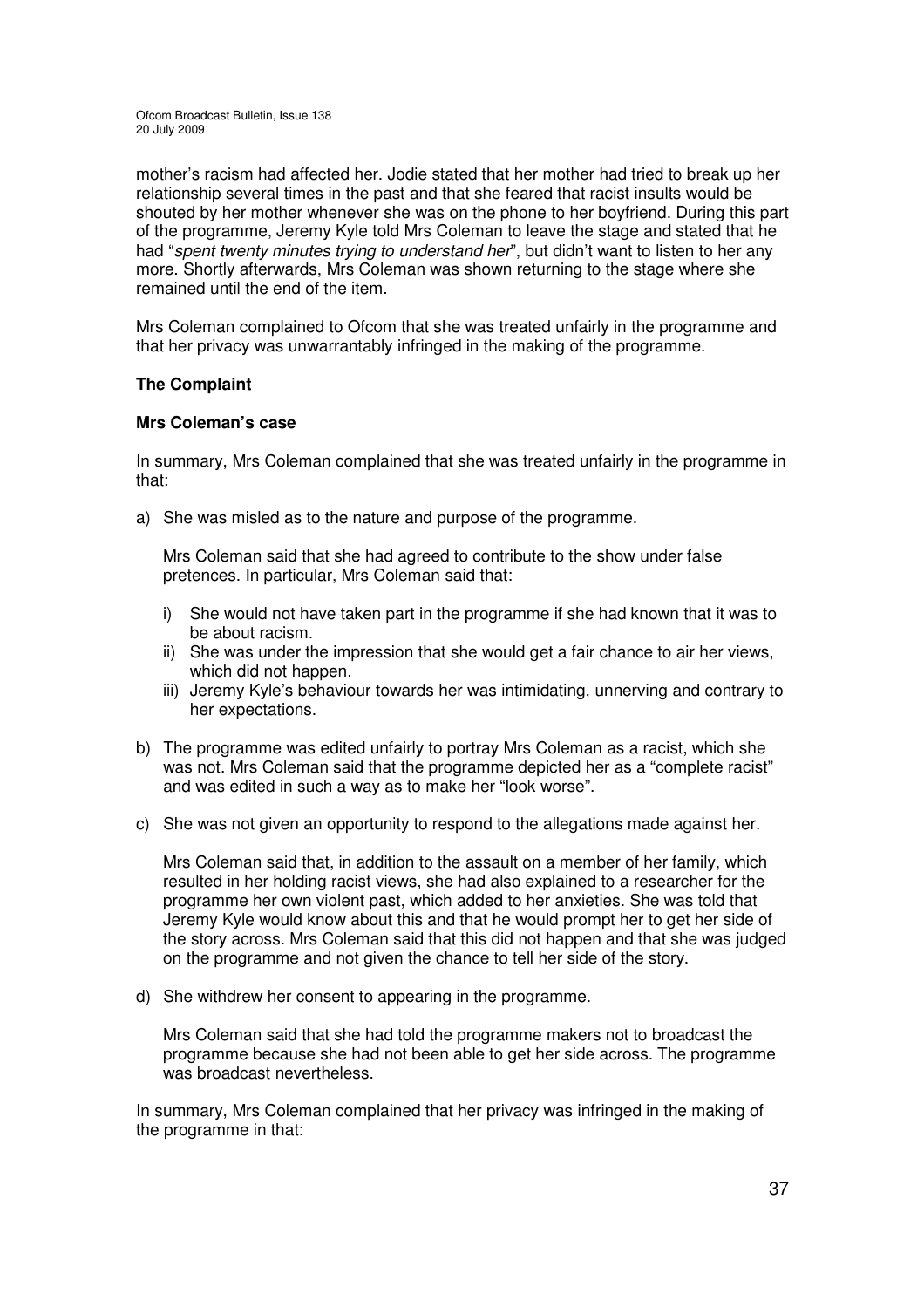e) She was asked very private questions about her past and her family by the programme makers.

## **ITV's case**

By way of background, ITV Limited ("ITV"), responsible for the compliance of the programme on behalf of the ITV network ("ITV1"), said that the theme of this episode of the programme was racism. The first part of the programme had focused on a contributor called Shah, who gave details of the long-term racist abuse that he had suffered. The second and third parts of the programme were about the complainant, Mrs Coleman, and the problems in her relationship with her 16 year old daughter, Jodie, caused by Mrs Coleman's racist attitudes.

In summary, ITV responded to Mrs Coleman's complaint of unfair treatment as follows:

- a) In relation to Mrs Coleman's complaint that she was misled as to the nature and purpose of the programme ITV responded as follows:
	- i) ITV said that Mrs Coleman had initiated contact with the programme makers and said she wanted to appear on the programme to discuss her unhappiness about her teenage daughter's relationship with a black man.

ITV said that the programme's researchers contacted Mrs Coleman's son and her neighbour prior to the recording of the programme. Both confirmed that they knew Mrs Coleman was appearing on the show on account of her views about Jodie's boyfriend being black.

ITV said that Mrs Coleman had spoken openly about her racist views to one of the programme researchers the night before the programme and that after this discussion she could not have been left in any doubt as to what the key issue in the programme would be. Mrs Coleman had also confirmed that everything she had told the programme researcher could be relayed to Jeremy Kyle and could be discussed on the programme and that none of it needed to be kept private.

- ii) ITV said that Mrs Coleman was given the opportunity to air her views on the programme and she explained her reasons for holding her particular views about black people.
- iii) ITV said that before the recording of the programme, the producer told Mrs Coleman that Jeremy Kyle would take a very tough stance against her racist views and had made sure that she had seen previous editions of the programme. Mrs Coleman was also told in advance what format the programme would take. In particular, she was told a debate would be encouraged and that there would be a surprise element to the programme. ITV said that Mrs Coleman signed all the relevant consent forms.

ITV said that, in the context of Mrs Coleman's views, which would have been offensive to most viewers, Jeremy Kyle's treatment of her was warranted. ITV said that it did not accept this was done in an intimidating way. Furthermore, as Mrs Coleman was a regular viewer of the programme ITV said that she would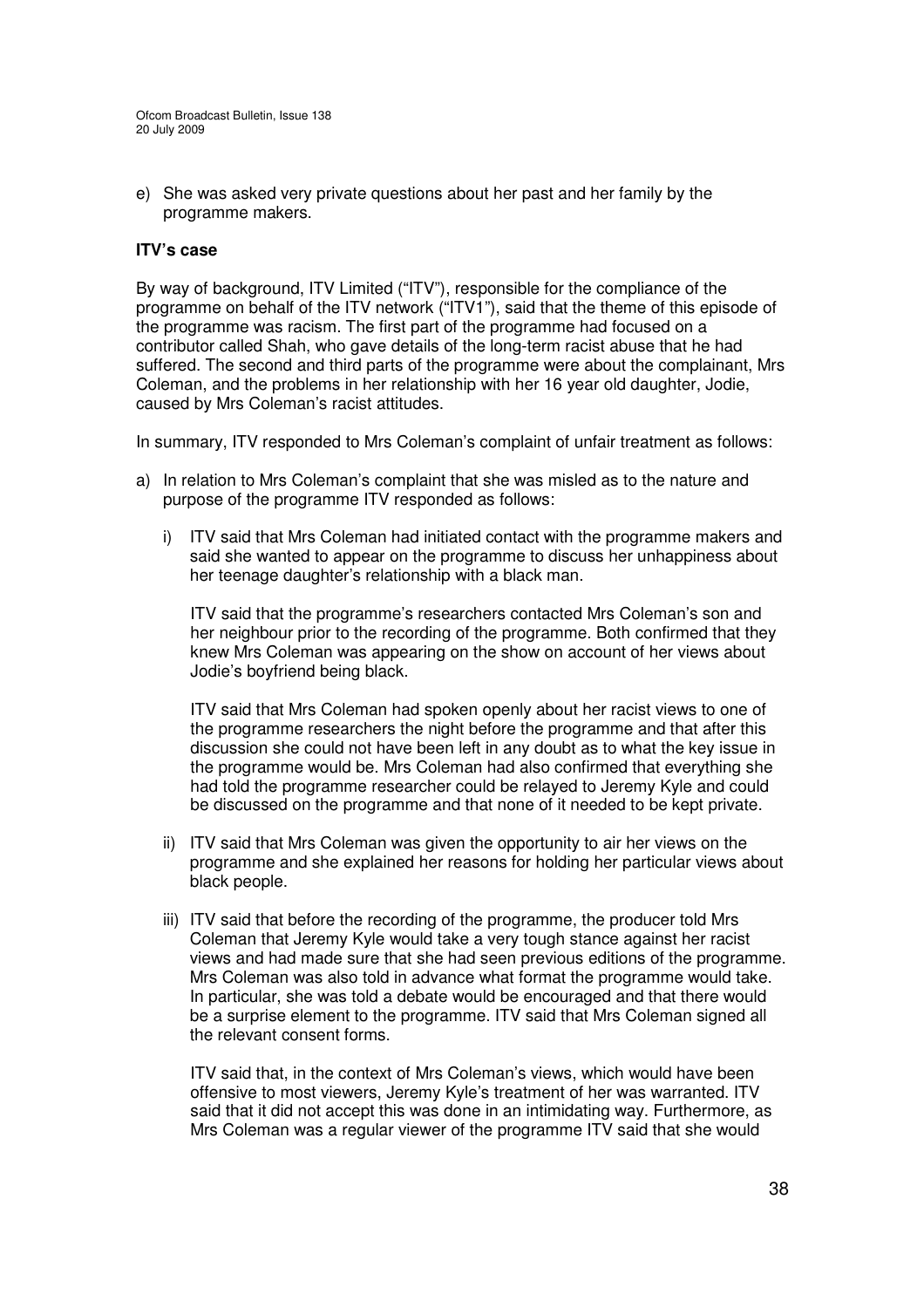have been aware of how Jeremy Kyle behaved towards participants who held controversial and offensive opinions.

- b) In relation to Mrs Coleman's complaint that footage of her was edited unfairly to portray her as a racist, ITV said that the unedited footage of her contribution to the programme contained no material that contradicted the position taken by Mrs Coleman in the broadcast. The views expressed by her during the course of the programme could fairly be described as racist and she herself accepted that categorisation.
- c) In response to Mrs Coleman's complaint that she was not given an opportunity to respond to the allegations made against her, ITV said that Mrs Coleman explained the history behind her racist views to the programme makers. She had made it clear on two occasions that she was not happy about the way she felt since she had not felt that way prior to the assault on a member of her family. Furthermore, ITV said that after Mrs Coleman was asked to leave the stage by Jeremy Kyle she was able to return so that she could bring her friend on stage to support her and make the point that she was *"not a bad person".* Mrs Coleman also made it clear that she did not condone the sort of violent abuse that had been suffered by Shah, the previous guest on the programme. ITV also said that Mrs Coleman expressed no link between her own violent past and her reasons for holding the views she did or her reasons for wanting to appear on the programme. Consequently, Jeremy Kyle was under no requirement to ask her about her own violent past or for it to be referred to in the programme.
- d) In response to Mrs Coleman's complaint that she withdrew her consent to appear in the programme, ITV said that Mrs Coleman contacted the programme makers on two occasions after the recording of the programme but she did not seek to withdraw her consent to appear in the programme. ITV said that she had made enquiries about whether the programme would be repeated and had requested that her place of work not be mentioned in the programme. However, at no time did Mrs Coleman mention to the programme makers that she wanted to withdraw her consent.

In summary, ITV responded to Mrs Coleman's complaint of unwarranted infringement of privacy in the broadcast programme as follows:

e) ITV said the very nature of *The Jeremy Kyle Show* involved participants talking about personal aspects of their lives. At no point in the research process did Mrs Coleman object to answering any of the questions put to her by the programme's researchers. In addition, ITV said that Mrs Coleman confirmed that there was no information that she had provided which could not be given to Jeremy Kyle. She had, therefore, given informed consent. Although the details of Mrs Coleman's story and her relationship with her daughter were clearly personal and private, ITV said that such information was entirely relevant to the programme, since Mrs Coleman wanted to address the difficulties she said had arisen between her and her daughter.

## **Mrs Coleman's Comments**

In summary, Mrs Coleman commented on ITV's statement as follows: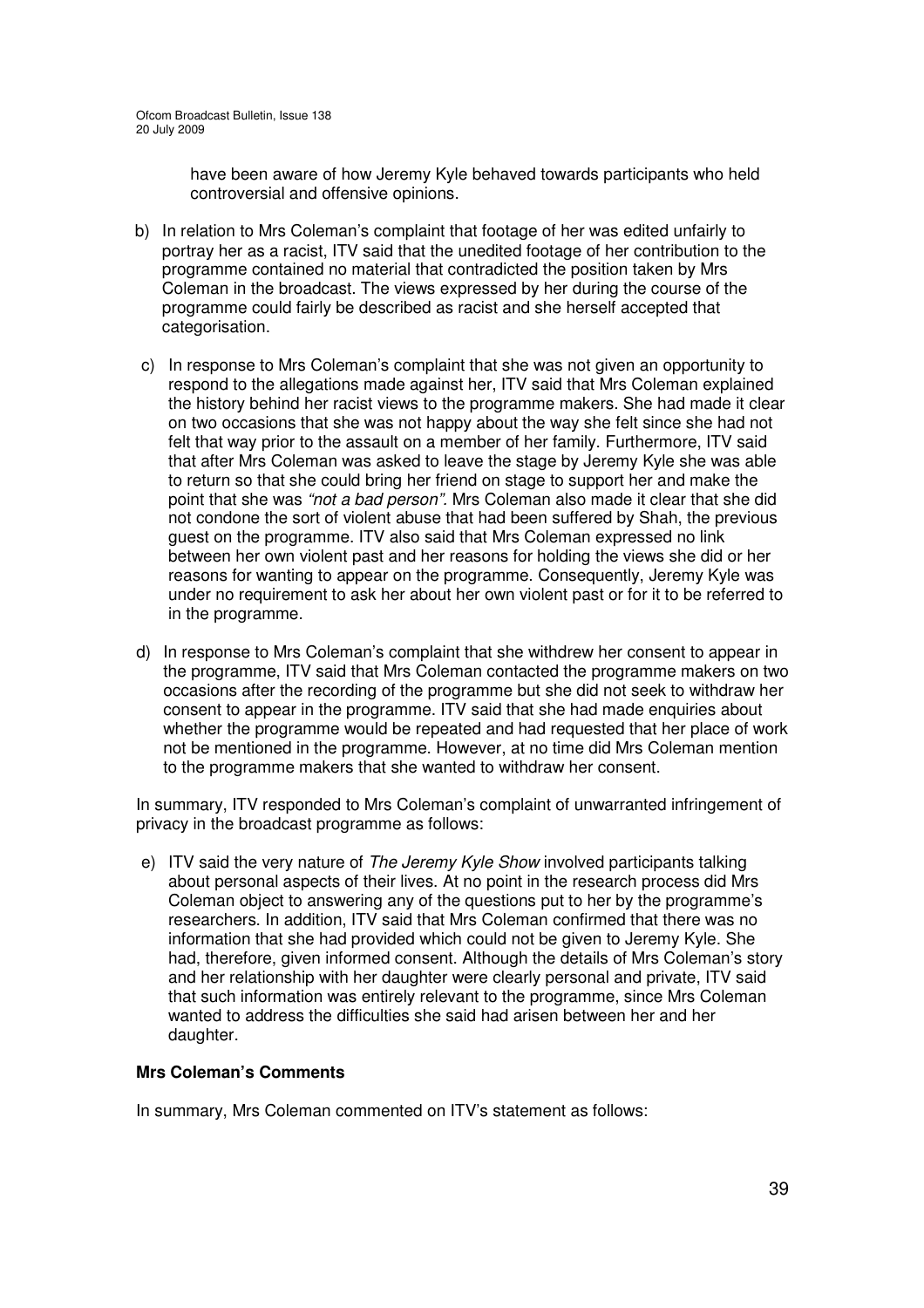- a) With reference to the complaint that she was misled, Mrs Coleman said that the concern she had actually wished to raise on the programme was that her daughter's boyfriend was ten years older than her daughter and married with a child, but it was not until the last moment before recording that she was informed she could not mention this. Furthermore, Mrs Coleman said that a researcher on the programme had lied to her in saying that Jodie wanted to participate in the show to resolve matters with her mother. She also complained that Jodie was kept apart from her before the show. Mrs Coleman said that at the time she was asked to sign the consent form for the programme, the only matter that was drawn to her attention was that she was not to participate in any other media before transmission.
- b) As regards her complaint that the footage of her was unfairly edited, Mrs Coleman said that she was "egged on" by the programme's researchers to express the views she did.

## **ITV's Comments**

In summary ITV responded to Mrs Coleman's comments as follows:

a) In response to the complaint that Mrs Coleman was misled, ITV said that in her detailed conversation with the programme's researcher before the programme, Mrs Coleman focused only on the fact that her daughter's boyfriend was black. ITV said that Mrs Coleman was told by a researcher for the programme that her daughter would like to work on improving her relationship with her mother, but that first she wanted to discuss her mother's racism. ITV confirmed that Mrs Coleman and her daughter were not together and that they had been kept apart before recording at the request of Jodie.

ITV said that the programme's producer recalled that she took Mrs Coleman through the consent form and explained that the contract meant she could not take part in any other media before transmission, talked her through the remainder of the form and explained its contents. Mrs Coleman was left with the form so that she could look over the document herself.

b) In response to Mrs Coleman's complaint of unfair editing, ITV said that while backstage the programme's researchers would talk through the main parts of a guest's story with them and in order to put them at ease before they went on stage, but that Mrs Coleman was not "egged on" to say anything she had not already said herself to the production team.

## **Decision**

Ofcom's statutory duties include the application, in the case of all television and radio services, of standards which provide adequate protection to members of the public and all other persons from unfair treatment and unwarranted infringement of privacy in, or in the making of, programmes included in such services.

In carrying out its duties, Ofcom has regard to the need to secure that the application of these standards is in the manner that best guarantees an appropriate level of freedom of expression. Ofcom is also obliged to have regard, in all cases, to the principles under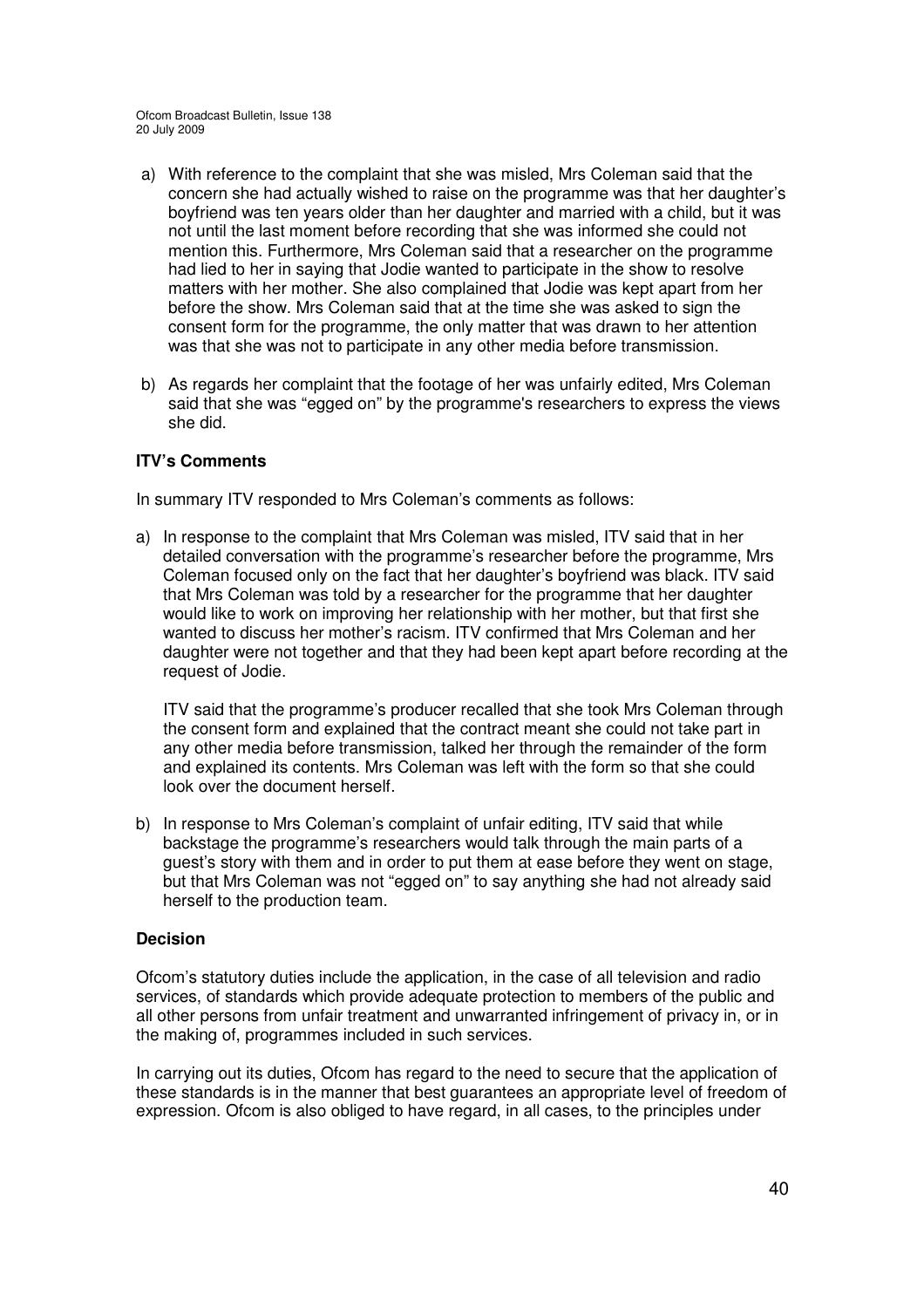which regulatory activities should be transparent, accountable, proportionate and consistent and targeted only at cases in which action is needed.

Mrs Coleman's complaint was considered by Ofcom's Executive Fairness Group. In reaching its decision, Ofcom carefully considered all the relevant material provided by both parties. This included recordings of the programmes as broadcast and transcripts, both parties written submissions and recordings and transcripts of unedited material.

## *Unfair Treatment*

a) Ofcom first considered Mrs Coleman's complaint that she was misled as to the nature and purpose of the programme.

In considering this complaint, Ofcom took into account Rule 7.1 of the Ofcom Broadcasting Code ("the Code"), which states that broadcasters must avoid unjust or unfair treatment of individuals in programmes. Ofcom also took into account each of the measures set out in Practice 7.3 of the Code. This provides that, where a person is invited to contribute to a programme, they should normally, at an appropriate stage:

- be told the nature and purpose of the programme, what the programme is about, and be given a clear explanation of why they were asked to contribute and when (if known) and where it is likely to be first broadcast;
- be told what kind of contribution they are expected to make;
- be informed about the areas of questioning and, wherever possible, the nature of other likely contributions;
- be made aware of any significant changes to the programme as it develops which might reasonably affect their original consent to participate, and which might cause material unfairness
- be told the nature of their contractual rights and obligations and those of the programme maker and broadcaster in relation to their contribution; and
- be given clear information, if offered an opportunity to preview the programme, about whether they will be able to effect any changes to it.

Practice 7.3 of the Code goes on to set out that taking these measures listed above is likely to result in the consent that is given being "informed consent".

It is important to note that potential contributors to a programme should be given sufficient information about its nature and purpose to enable them to make an informed decision about whether or not to take part. In assessing whether a contributor has given informed consent for their participation, Ofcom will not only look at the information that was available to the contributor before the recording of the contribution but also consider the contribution itself.

In making a decision on this head of complaint, Ofcom considered in turn each of the three allegations specified by Mrs Coleman in her complaint.

i) As regards the complaint that Mrs Coleman would not have taken part in the programme if she had known it was to be about racism, Ofcom noted first that Mrs Coleman had initiated contact with the programme and engaged in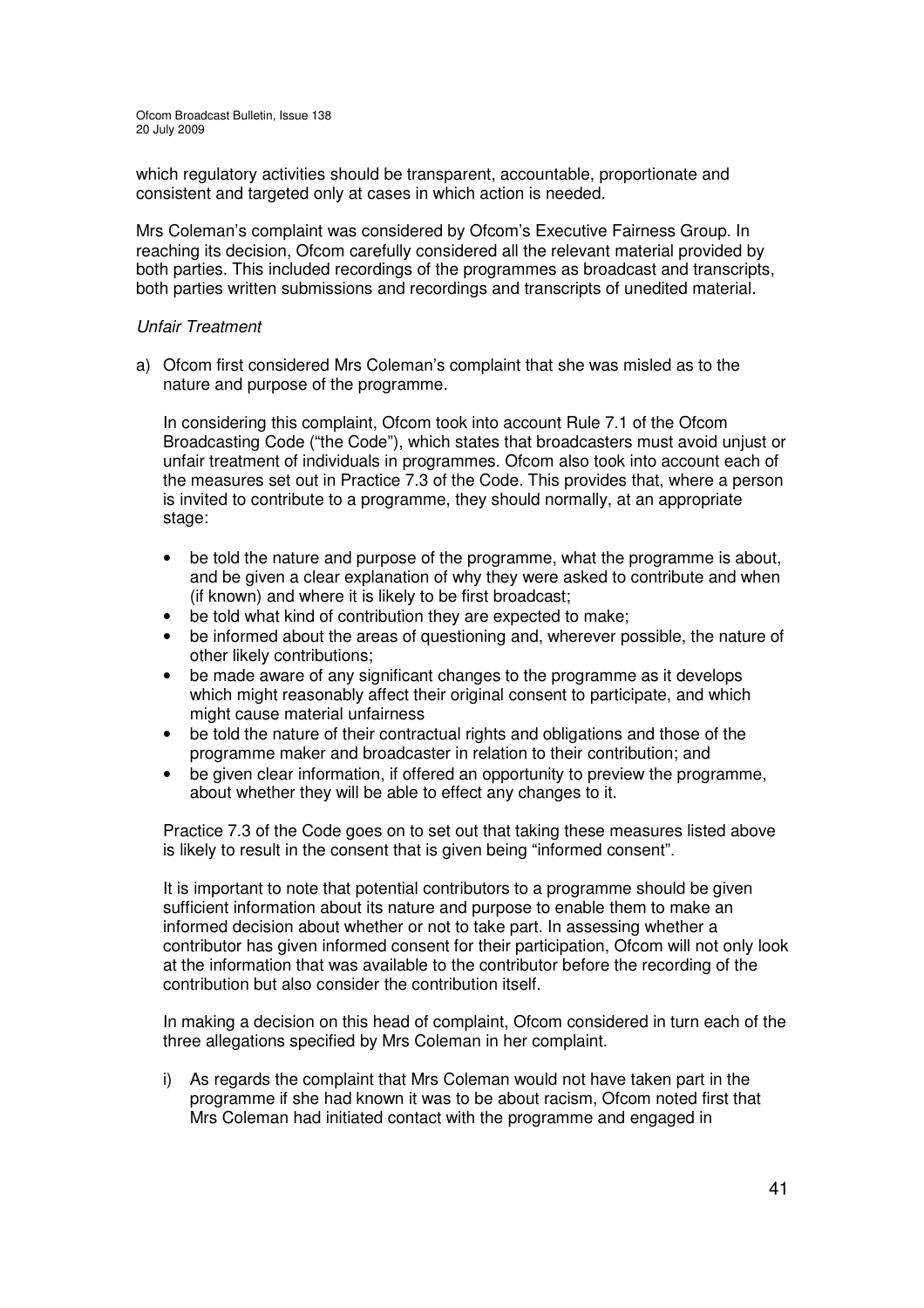considerable dialogue with a programme researcher in which racism was discussed at length and in detail, including Mrs Coleman's explanation of why she felt the way she did about black people. Ofcom also noted Mrs Coleman's complaint that the concern she really wished to raise on the programme was that Jodie's boyfriend was 10 years older than her and married. Ofcom considered that Mrs Coleman, having engaged in a comprehensive discussion with the researcher, was fully aware of the topics to be discussed on the programme. Ofcom also considered that it was apparent from the programme itself that, although Mrs Coleman was at times clearly uncomfortable, she was an active and willing participant in the discussion. In these circumstances, Ofcom was satisfied that Mrs Coleman had a sound understanding of the topics to be discussed in the programme.

ii) As regards the complaint that Mrs Coleman did not get a fair chance to air her views, Ofcom noted that Mrs Coleman was given numerous opportunities to express her views and considered that these were given ample prominence in the programme itself. She was also afforded the opportunity to explain the basis of her views. At one point in the programme, Mrs Coleman said by way of explanation of her views:

*"Basically an ethnic minority assaulted a member of family so therefore I do not like them at all."*

Ofcom noted that Mrs Coleman volunteered this explanation freely and that she continued to rely on this rationale throughout. Ofcom noted she said:

*"I have my rights, I have my opinions, I can't help the way I feel."*

Later in the programme there was the following dialogue between Mrs Coleman and her daughter:

Jodie: *"You don't need to be racist but you are!"*

Mrs Coleman: *"You know perfectly well why I am. You know perfectly well why."*

Ofcom noted that Mrs Coleman repeatedly said she could not help they way she felt about black people. Consequently, it appeared to Ofcom that Mrs Coleman was given sufficient opportunity to explain her position and her reasons for feeling the way she did.

iii) Ofcom next considered the complaint that Jeremy Kyle's behaviour towards Mrs Coleman was intimidating, unnerving and contrary to her expectations. Ofcom took into account the usual format of the programme and considered that Mrs Coleman, who had viewed previous editions of the programme, might well have expected her views to be challenged, and potentially aggressively so. Ofcom also noted that, in addition to her general awareness of the programme, Mrs Coleman was given specific prior warning of this prospect by the programme makers before filming, as a result of the views she was going to express on the programme. Ofcom noted that at one point Jeremy Kyle said to her: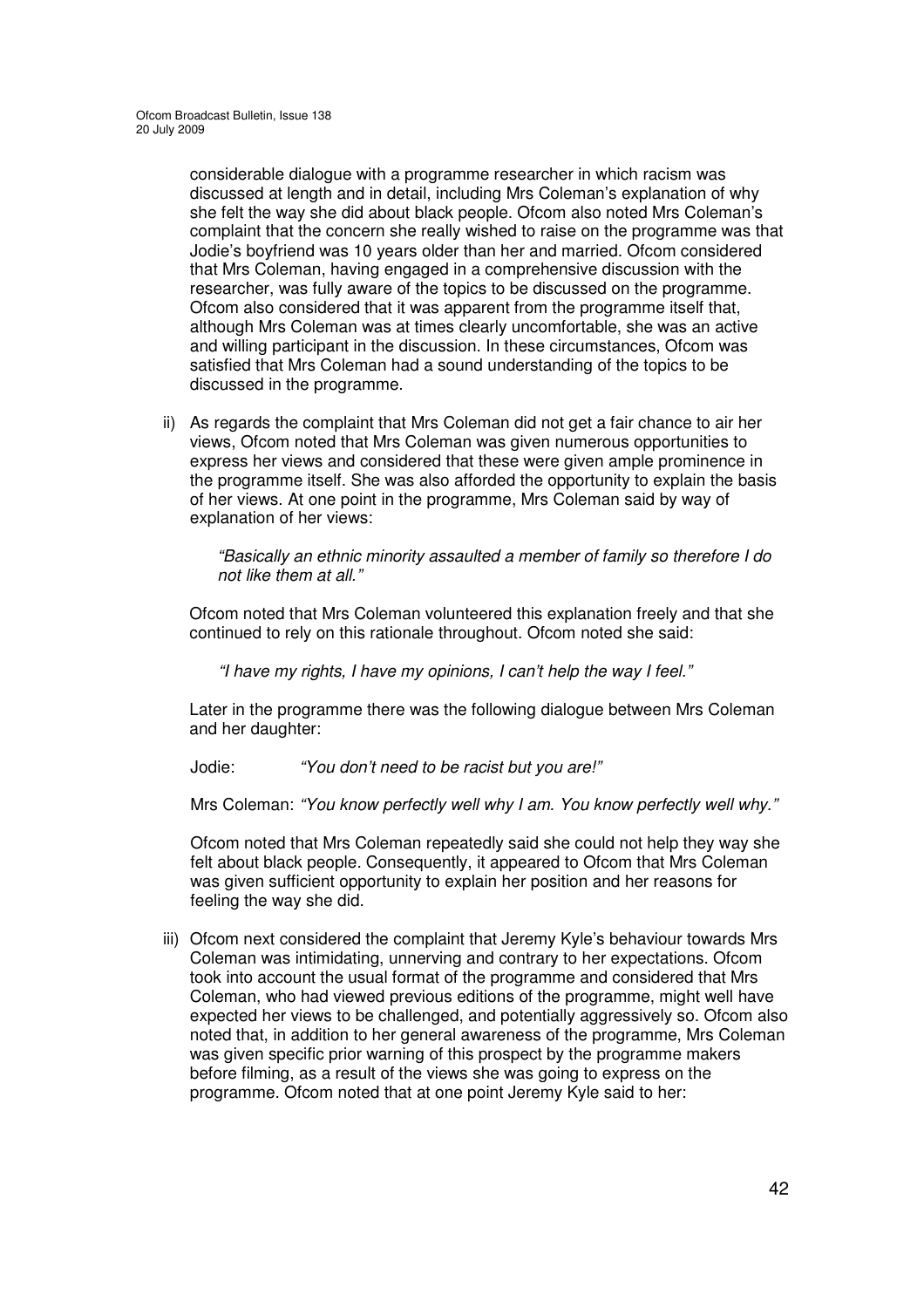*"Let me tell you something lady, when they told me about this show I couldn't in my wildest dreams have thought that I would have anything to say to somebody who I consider to be uneducated, vile mouthed and at best, ok, a stain on this country, so I've had it, why don't you get your racist backside off my stage and away from this building. Get lost."*

Later he said:

*"I'm surprised you've got any friends at all whatever colour of their skin."*

Ofcom considered that Jeremy Kyle's behaviour towards Mrs Coleman, both in relation to the above examples and other comments he made in the programme, was robust and, at times, very challenging. However, Ofcom also considered that the views Mrs Coleman was expressing would be likely to be considered by many viewers to be offensive and unpalatable and noted the warning she was given by the programme researcher that Jeremy Kyle would be likely to take a tough stance regarding her views. In all the circumstances, Ofcom found that Jeremy Kyle's behaviour towards Mrs Coleman did not result in unfairness to her.

Taking all the above factors into account, Ofcom found that Mrs Coleman was not misled about as to the nature and purpose of the programme and was not treated unfairly in this respect.

b) Ofcom then considered whether the programme was edited unfairly so as to portray Mrs Coleman as a racist.

In considering this part of the complaint Ofcom took account of Practices 7.6 and 7.9 of the Code. Practice 7.6 states that when a programme is edited, contributions should be represented fairly. Practice 7.9 states that broadcasters must take reasonable care to satisfy themselves that material facts have not been presented, disregarded or omitted in a way that is unfair to an individual or organisation.

Ofcom examined both the programme as broadcast and the unedited version and took the view that the broadcast programme did not omit any footage of Mrs Coleman that was likely to have materially altered the viewers' perception of her.

Ofcom noted the following comments made by Mrs Coleman during the course of the broadcast programme:

Jeremy Kyle: *"You said, I'm, I want to apologise to the audience, actually, you said, "if my daughter brought a black grandchild back to my house I'd rather keep a monkey in my kitchen."*

Mrs Coleman: *"Yeah."*

Jeremy Kyle: *"That is deliberately abusive and racist and just vile."*

Mrs Coleman: *"You asked me my opinion. I told you."*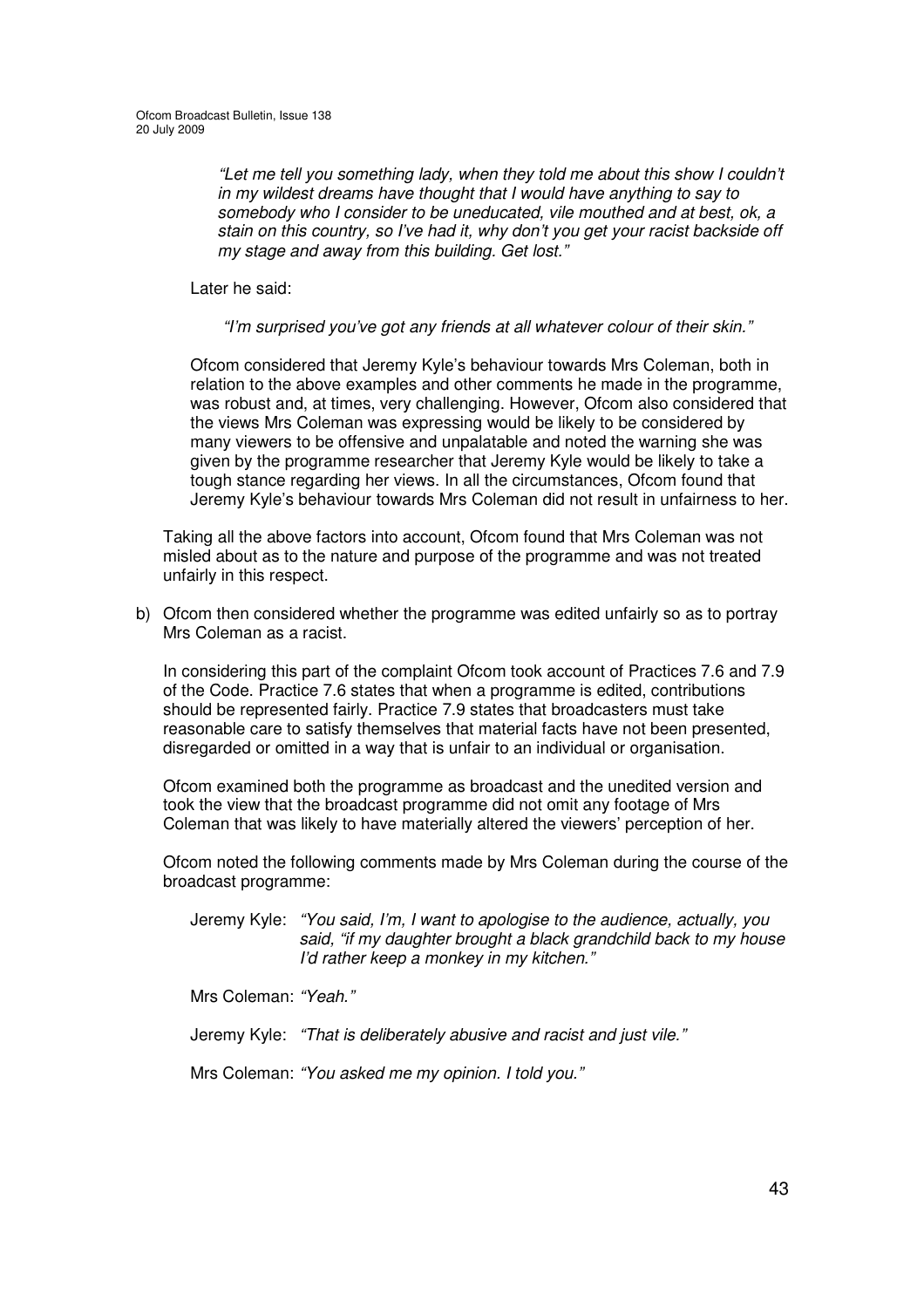Mrs Coleman repeated views of this nature throughout the programme and, in Ofcom's view, the programme therefore portrayed Mrs Coleman as being racist on the basis of her own confirmation that this was the case.

In these circumstances Ofcom found that the programme was not unfair to Mrs Coleman in this respect.

c) Ofcom then considered Mrs Coleman's complaint that she was not given an opportunity to respond to the allegations made against her.

In considering this part of the complaint Ofcom took account of Practice 7.11 of the Code, which states that if a programme alleges wrongdoing or incompetence or makes other significant allegations, those concerned should normally be given an appropriate and timely opportunity to respond.

Ofcom considered that the allegation of racism was a serious one to which Mrs Coleman was entitled to an opportunity to respond.

Ofcom noted the following extract from the programme:

Jeremy Kyle: *"What's your stance on this? What's your story?"*

Mrs Coleman: *"Basically an ethnic minority assaulted a member of family so therefore I do not like them at all."*

Later in the programme there was the following exchange:

- Jeremy Kyle: *"Why on earth would you then lead yourself to judge everybody who's not the colour that you are and label them the same?"*
- Mrs Coleman: *"Because unfortunately the situation that it left me in was the way I felt, cannot help the way I feel."*

Although, as set out under decision head a) iii) above, Mrs Coleman was questioned very robustly about her views, Ofcom considered that the allegation of racism was put to her a number of times, both by Jeremy Kyle and by her daughter, and she was able to give her explanation as to why she felt the way she did and the fact that she was not happy about the way she felt. Ofcom found therefore that Mrs Coleman was given an appropriate opportunity to respond to the allegation made against her.

Ofcom found no unfairness to Mrs Coleman in this respect.

d) Ofcom then considered Mrs Coleman's complaint that she withdrew her consent to appear in the programme.

In considering this complaint, Ofcom took into account Practice 7.3 of the Code, as set out under decision head a) above.

Ofcom considered, as noted above, that the broadcast of the programme was in line with the information she was given before agreeing to take part and that no significant changes had subsequently arisen. Ofcom concluded that it was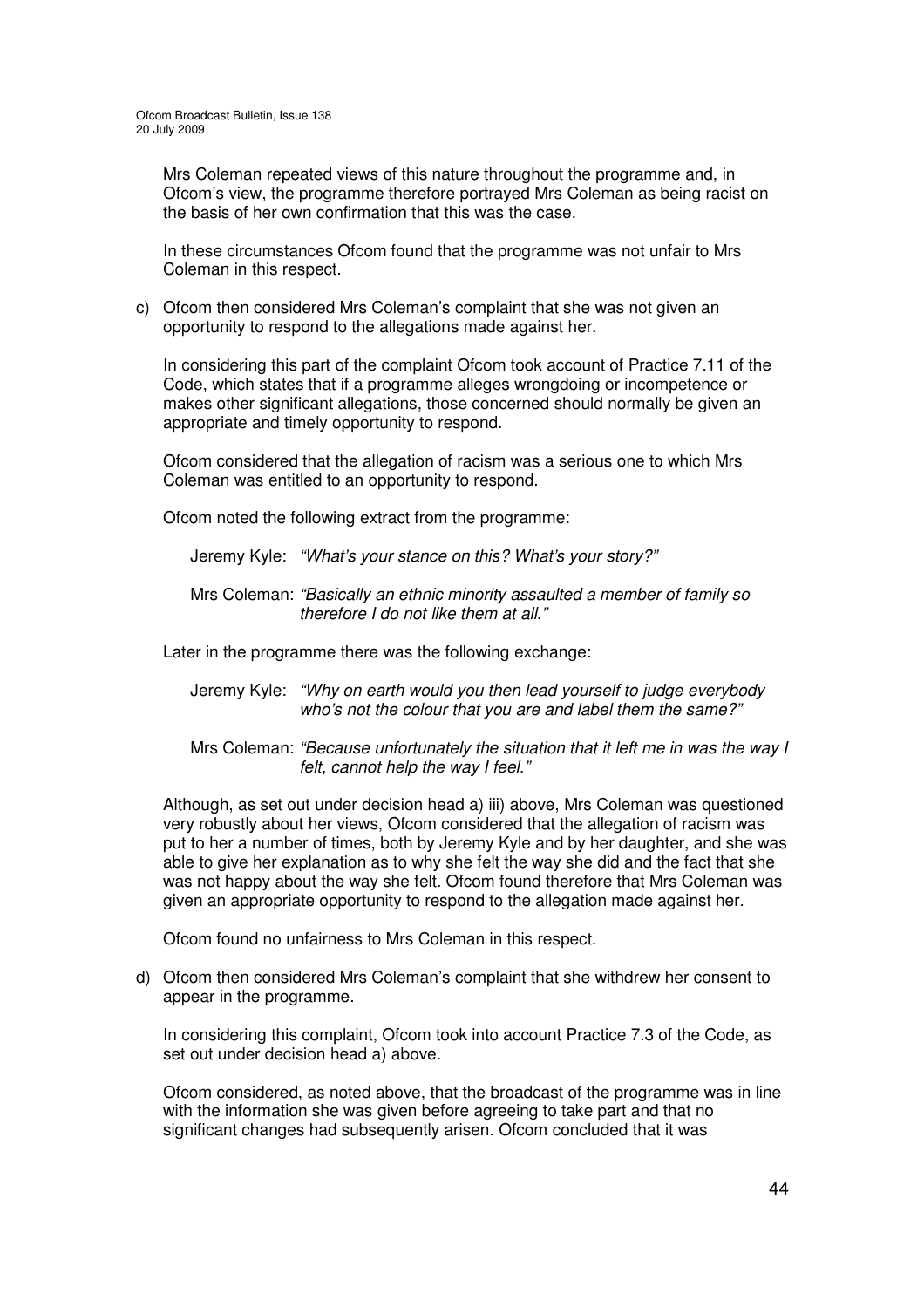reasonable for the programme makers to have believed that the consent provided by Mrs Coleman was informed consent and that, in the absence of any significant changes to the programme or her contribution, that consent remained valid.

## *Privacy*

e) Ofcom finally considered Mrs Coleman's complaint that her privacy was unwarrantably infringed in the making of the programme in that she was asked very private questions about her past and her family by the programme makers.

In Ofcom's view, the line to be drawn between the public's right to information and the citizen's right to privacy can sometimes be a fine one. In considering complaints about the unwarranted infringement of privacy both in relation to the making and the broadcast of the programme, Ofcom must consider two distinct questions: First, has there been an infringement of privacy? Secondly, if so, was it warranted? This is in accordance with Rule 8.1 of the Code which states that any infringement of privacy in programmes or in connection with obtaining material included in programmes, must be warranted.

Ofcom first considered whether Mrs Coleman had a legitimate expectation of privacy in relation to her discussions with the programme makers before the programme was recorded. Ofcom noted that Mrs Coleman volunteered information about herself and her family, some of which was sensitive and of a private nature, to the programme makers prior to the programme being filmed. However, Ofcom also noted that, as set out under decision head a) above, she gave informed consent for her participation in the programme. In these circumstances Ofcom considered that she did not have a legitimate expectation of privacy in relation to her conversations with the programme makers prior to the programme being recorded.

Having found no legitimate expectation of privacy, Ofcom found that Mrs Coleman's privacy was not infringed in the making of the programme. It was not therefore necessary for Ofcom to further consider whether any infringement of privacy was warranted.

**Accordingly, Ofcom has not upheld Mrs Coleman's complaint of unfair treatment in the programme and unwarranted infringement of privacy in both the making and broadcast of the programme.**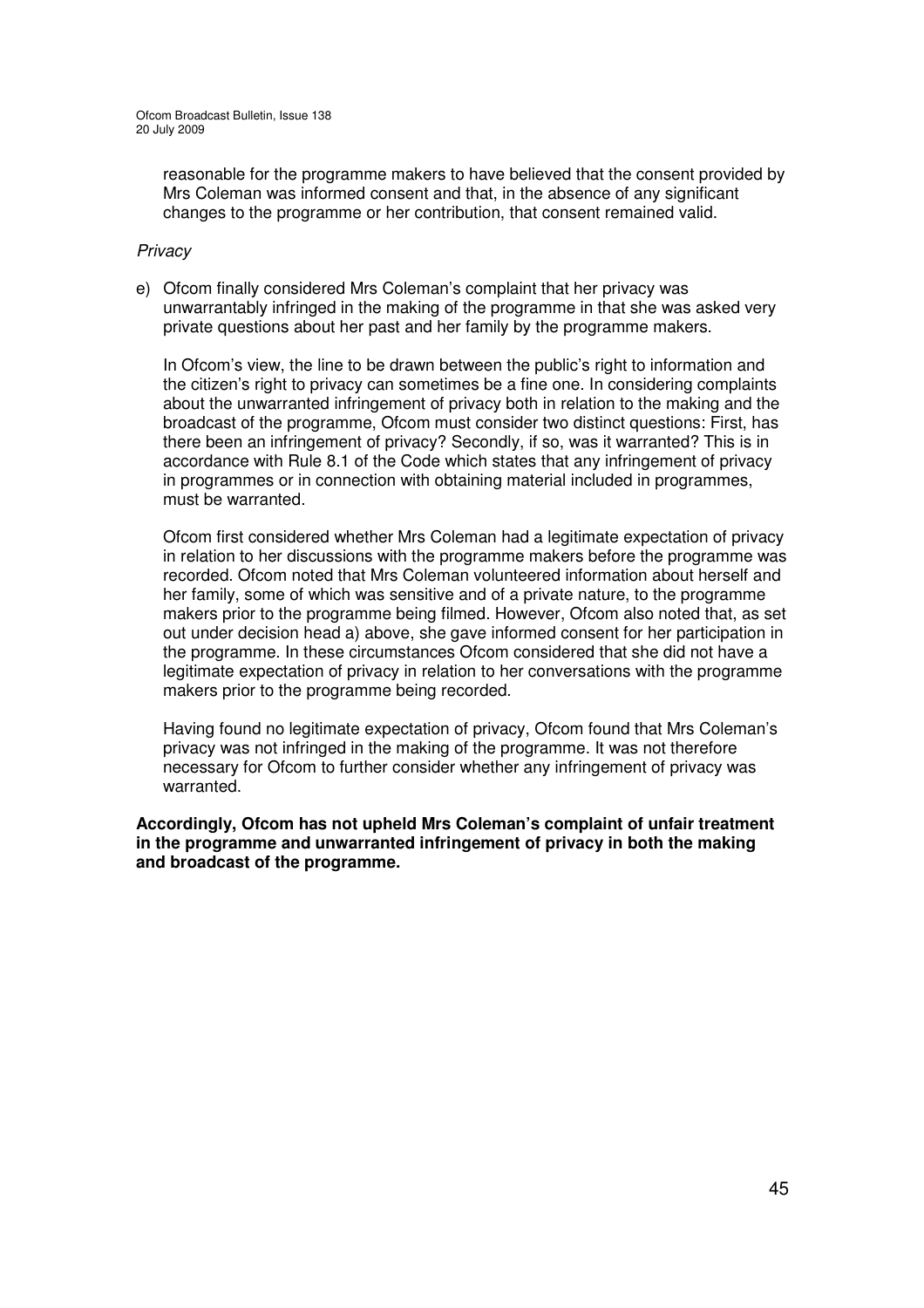# **Not Upheld**

## **Complaint by Mrs Tina Jenkins**

*The Murder of Billie-Jo: Siôn Jenkins' Story, Channel 4, 15 August 2008*

**Summary:** Ofcom has not upheld this complaint of unfair treatment and unwarranted infringement of privacy in the making and broadcast of the programme.

This programme looked at the new life of Mr Siôn Jenkins, who was convicted for the murder of his foster daughter, Billie-Jo, in 1988. Mr Jenkins was released in 2006 after two appeals and two retrials which had failed to return a verdict. Mr Jenkins and his wife, Mrs Tina Jenkins, contributed to the programme and footage of Mrs Jenkins was shown. Both Mr and Mrs Jenkins were shown asking the programme makers to stop filming and to leave their home. Footage of the interior of their home, taken after the request to stop filming, and of the programme makers leaving, was included in the programme as broadcast.

Mrs Jenkins complained that she was treated unfairly in the programme and that her privacy was unwarrantably infringed in the making and broadcast of the programme.

Ofcom found as follows:

- Ofcom considered that Mrs Jenkins had given her informed consent for her participation in the programme and that the contributions of others in the programme, while some reflected contrary viewpoints to those of Mr Jenkins, created no unfairness to Mrs Jenkins.
- Ofcom considered that the programme portrayed Mrs Jenkins as being supportive to Mr Jenkins and showed them as a close and committed family unit.
- Ofcom was satisfied that Mrs Jenkins had given informed consent for the filming in her home and her contribution to the programme. In these circumstances, Ofcom concluded that Mrs Jenkins did not have a legitimate expectation of privacy with regard to the information filmed and later disclosed in the programme.

## **Introduction**

On 15 August 2008, Channel 4 broadcast a documentary entitled *The Murder of Billie-Jo: Siôn Jenkins's Story*. Mr Siôn Jenkins was convicted of the murder of his foster daughter, Billie-Jo Jenkins in 1998. He was released in 2006 after two appeals and two retrials had failed to return a verdict. The programme followed Mr Jenkins over a period of four months as he prepared to tell his story of the events surrounding Billie-Jo's murder by publishing a book. The programme also explored Mr Jenkins's new life in Portsmouth with his second wife, Mrs Tina Jenkins, and what had led him to decide to tell his story for the first time.

Footage of Mrs Jenkins' contribution to the programme was included which showed her and her husband in their home and talking about how they met. Towards the end of the programme, the programme's producer stated that she had felt uneasy about an aspect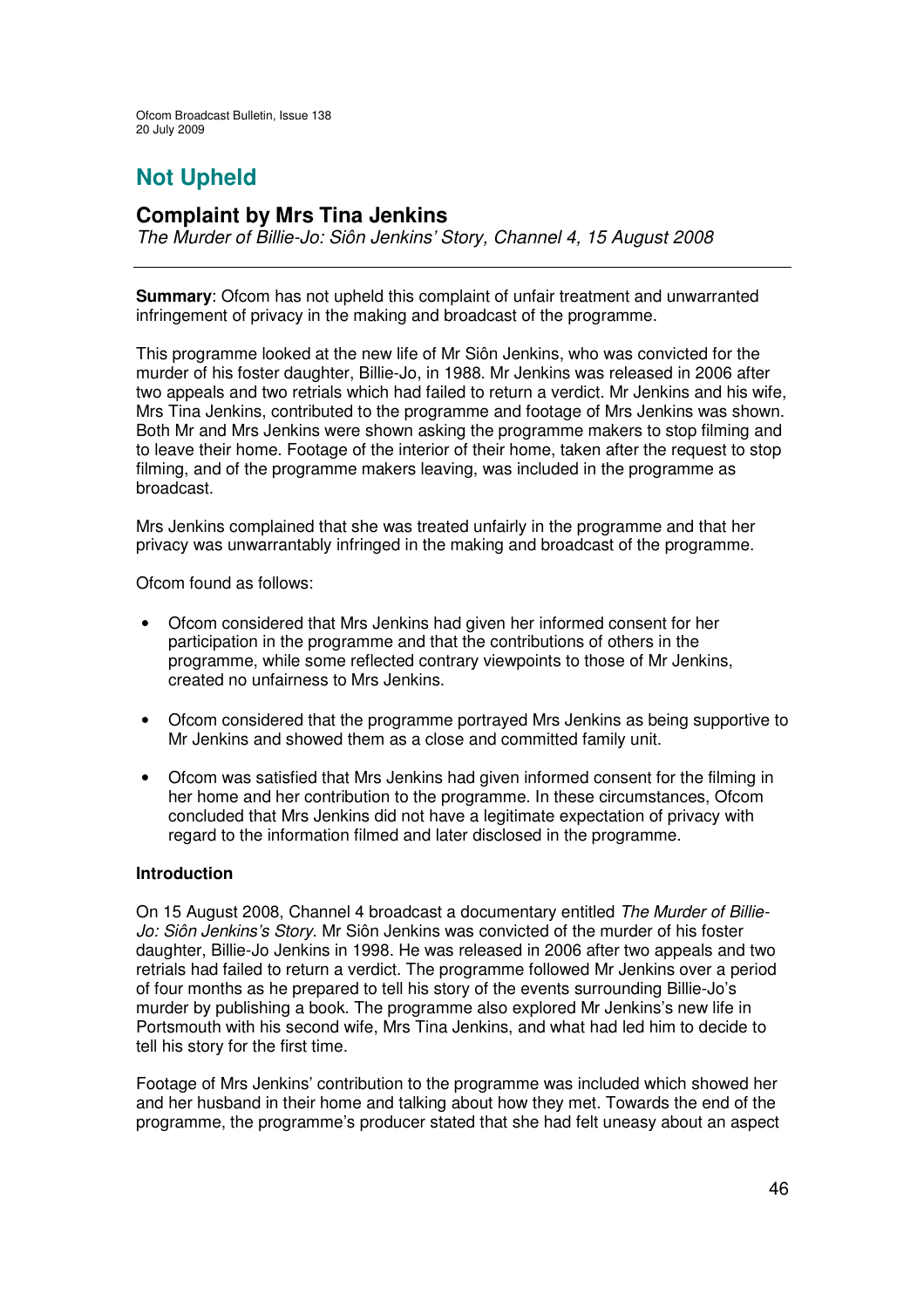of Mr Jenkins' story which concerned his belief that a man he claimed to have seen in his hallway at time of Billie-Jo's murder was a suspect. The producer was shown in the programme asking Mr Jenkins about the new suspect and why he had changed his mind about who was responsible for Billie-Jo's murder. Mr Jenkins was shown in the programme telling the reporter that he wished the filming to stop. He and Mrs Jenkins were then shown asking the programme makers to stop filming and for them to leave their home. Footage of the interior of Mr and Mrs Jenkins's home, taken after their request to stop filming was made, and of the programme makers leaving the house was included in the programme as broadcast.

Mrs Jenkins complained to Ofcom that she was treated unfairly in the programme and that her privacy was unwarrantably infringed in the making and broadcast of the programme.

## **The Complaint**

#### **Mrs Jenkins' case**

In summary, Mrs Jenkins complained that she was treated unfairly in the programme in that:

a) She had not given her "informed consent".

In particular, Mrs Jenkins said that the programme makers had given her an assurance that other contributors to the programme would not be contacted without her knowledge or consent. However, Mrs Jenkins said that this was not adhered to by the programme makers.

b) Her family life was ignored to misrepresent her husband. Mrs Jenkins said that she would not have participated in the programme other than to support her husband.

In summary, Mrs Jenkins complained that her privacy was unwarrantably infringed in the making and broadcast of the programme in that:

c) Footage of the interior of her home was filmed and broadcast "deceitfully" by the programme makers. She said that when the programme makers were leaving her house and after it had been made clear to them that she wished filming to stop, the programme makers continued to film and included this footage in the programme.

In summary, Mrs Jenkins complained that her privacy was unwarrantably infringed in the broadcast of the programme in that:

- d) Footage of Mrs Jenkins' first letter sent to Mr Jenkins when he was in prison was included in the programme despite Mrs Jenkins's request for the footage to be withdrawn.
- e) The programme makers had told her that they wished to portray a miscarriage of justice in the programme when this was not the case. Mrs Jenkins said that on no other basis would she have consented to the programme makers entering her home. She also said that she would not have taken part in the programme other than to support her husband.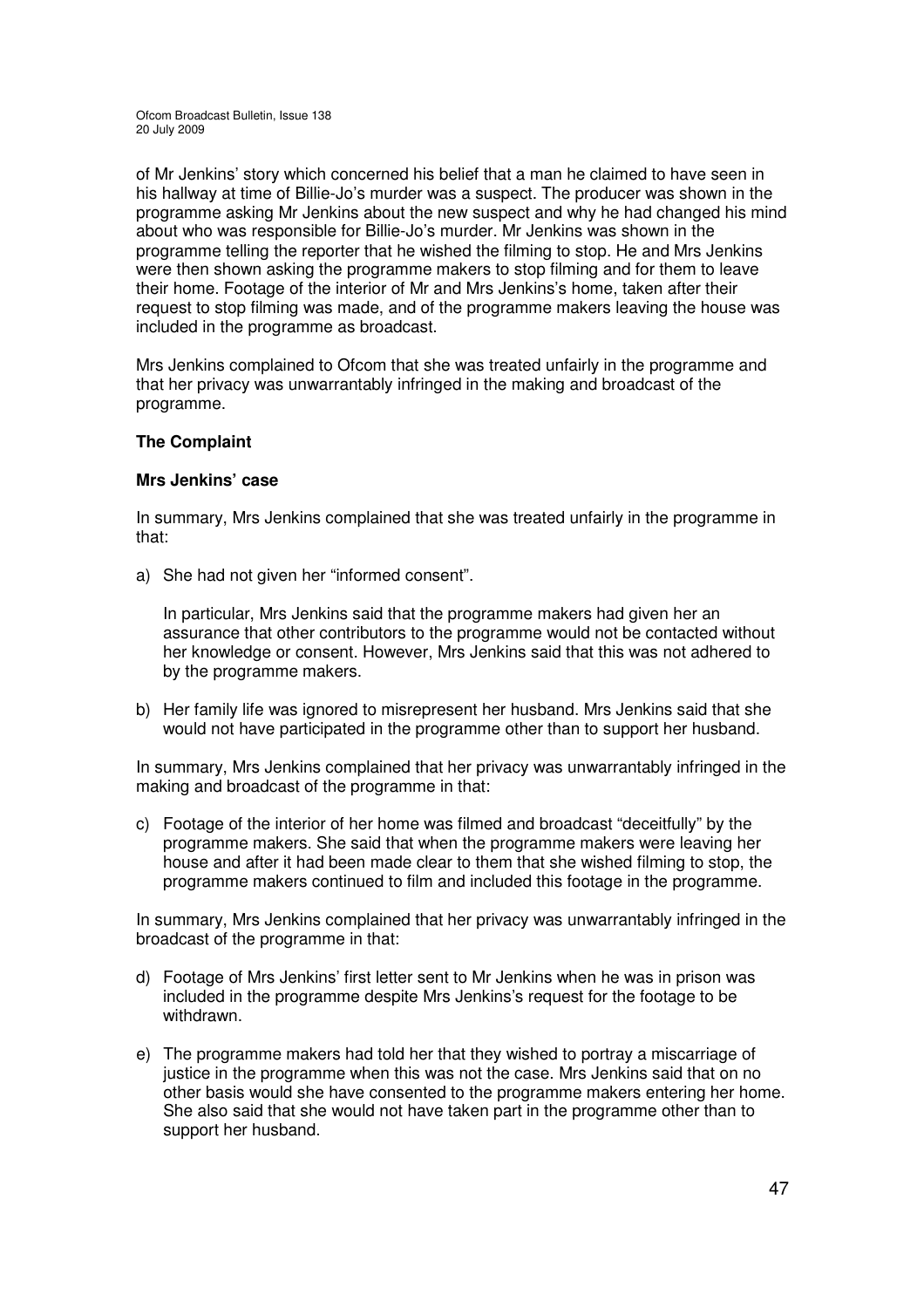### **Channel 4's case**

#### *Unfair treatment*

a) In response to the complaint that Mrs Jenkins did not give informed consent for her participation in the programme, Channel 4 said that the programme makers denied that any assurance was given to her that no other contributor would be contacted without her consent. Such a condition would be contrary to the need for editorial independence in the making of broadcast programmes. Channel 4 said that it was clear from the correspondence between Mr Jenkins and the programme makers during the making of the programme that the producer had kept Mr Jenkins informed of any filming that took place with other individuals, such as his publisher and his agent. However, Channel 4 said that this was for the purpose of timing appropriate filming opportunities with Mr Jenkins. In addition, Channel 4 said that the producer had discussed with Mr Jenkins the possibility of interviewing other members of his family, such as his parents, but that Mr Jenkins or Mrs Jenkins were not given any assurance that their knowledge or consent would be sought prior to contacting other contributors.

Channel 4 said that the producer maintained that she explained to Mrs Jenkins in some detail the programme she intended to make and that her explanation tallied with the programme description supplied on the release form<sup>1</sup> and other forms relating to the programme making process which Mrs Jenkins had signed.

b) In response to the complaint that Mrs Jenkins family life was ignored to misrepresent her husband, Channel 4 said that the programme makers had asked Mrs Jenkins to participate in a programme which was accurately described in the release form she signed.

Channel 4 said that it did not accept that Mrs Jenkins' family life was ignored in the programme or that it was ignored to misrepresent her husband. In the programme, Mrs Jenkins was shown in the kitchen while Mr Jenkins was cooking and later in the garden while he was gardening. She was seen with Mr Jenkins as they discussed the ways in which they believed that they had been unfairly treated by the media. Channel 4 said that Mrs Jenkins was also shown accompanying Mr Jenkins at his publisher's office and in archive footage outside the Royal Courts of Justice. Mrs Jenkins was also shown discussing how she had contacted Mr Jenkins while he was in prison.

Channel 4 said that filming was carried out in the Jenkins's family home and that Mrs Jenkins conducted a guided tour of the home. Although this material did not feature in the programme as broadcast, Mrs Jenkins was, nevertheless, shown as being supportive and the scenes of cooking and gardening illustrated a routine family environment. Mr Jenkins was shown as having made a second marriage with Mrs Jenkins in Portsmouth and the scenes included in the programme of them in their home demonstrated their mutual support and respect towards each other. It was clear from the programme that a happy family life existed.

<sup>1</sup> Channel 4 informed Ofcom that the release form signed by Mrs Jenkins had been mislaid. However, the content of the form as described by Channel 4 was not disputed by Mrs Jenkins.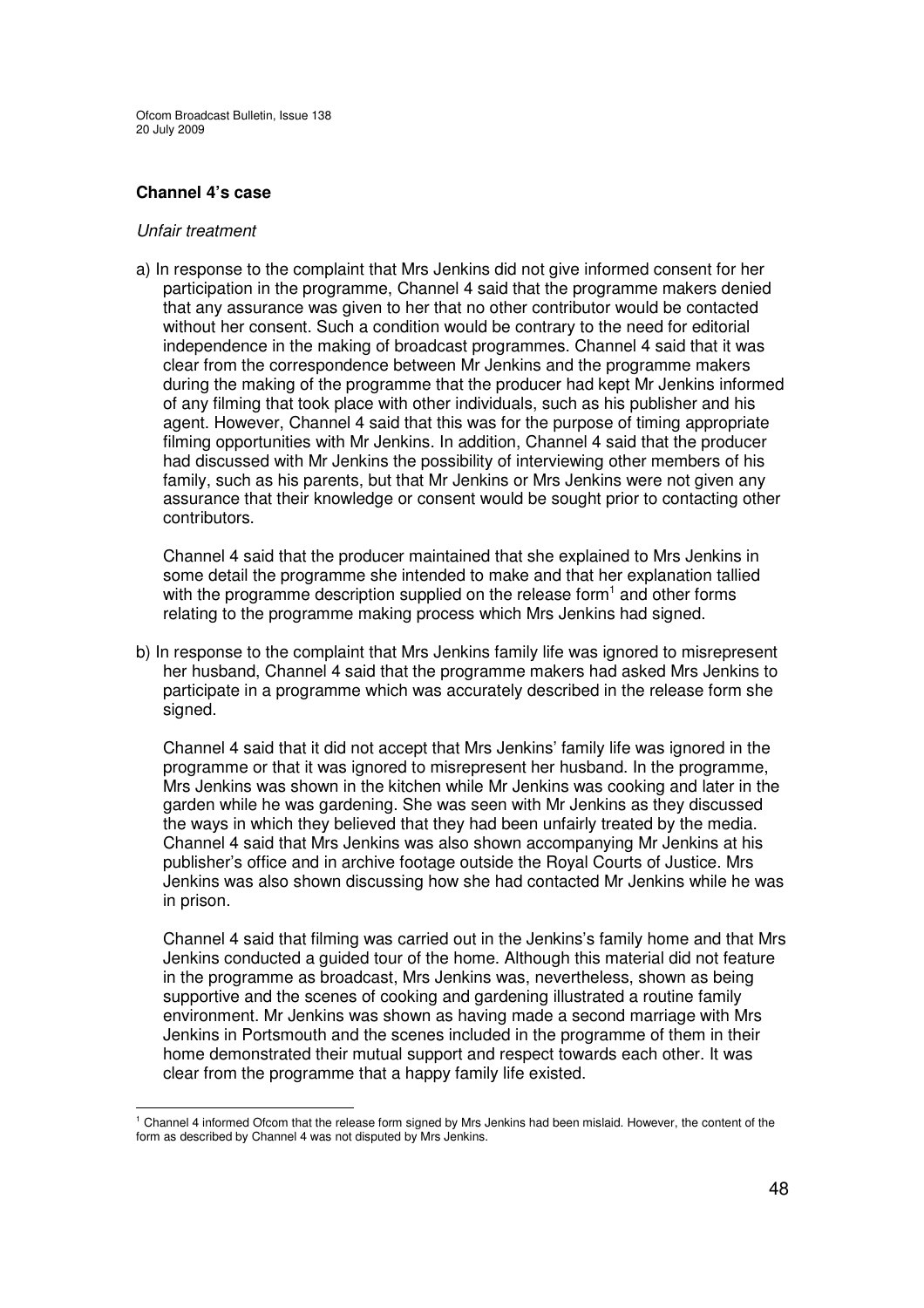Channel 4 said that the reason for Mr Jenkins' return to the public eye was the publication of his book "The Murder of Billie- Jo" on the cover of which it was declared: "After three murder trials, my quest to establish the truth of what really happened". In this context, Channel 4 said that it was not unfair for the programme makers to have concentrated in the programme on Mr Jenkins's interviews and the proposals he had made for his publication rather than on his family life with Mrs Jenkins.

## *Privacy*

c) In response to the complaint that footage of the interior of her home was filmed and broadcast deceitfully, Channel 4 said that the relevant sequence in the programme referred to by Mrs Jenkins in her complaint was nine seconds in duration and showed the producer and the cameraman leaving Mr and Mrs Jenkins's house with the accompanying commentary:

## "*Things ended badly between Siôn and I.*"

Channel 4 said that no other material was included in the programme which could be construed as an infringement of privacy. Channel 4 said that the interior filming of Mr and Mrs Jenkins' home complained of, on 4 August 2008, was not carried out deceitfully, as Mr Jenkins had agreed to a final interview and the producer and the cameraman had gone to the Jenkins family home to film it. Furthermore Channel 4 said that Mrs Jenkins had consented to the interior of her home being filmed on several occasions previously and that she had signed a Location Agreement form for filming in the house from "2 May to August 2008". Channel 4 said that Mrs Jenkins was fully aware of the programme makers' presence in her home on 4 August 2008 and that she knew that Mr Jenkins was being interviewed.

Channel 4 said that the interview with Mr Jenkins lasted approximately 40 minutes. Mr Jenkins had requested that the interview be prematurely terminated after the producer said she had one final question to ask. Mr Jenkins's wish to terminate the interview was reiterated after an intervention from Mrs Jenkins, who also asked for the interview to be stopped. Channel 4 said that Mr and Mrs Jenkins's unhappiness stemmed from the producer's line of questioning about the "man in the hall".

After the interview had been terminated, Channel 4 said that the cameraman had left the camera running initially in order to record images of the interior of the house to use as incidental footage**.** Mrs Jenkins observed that the cameraman was filming and the cameraman responded that he was "getting cutaways" and that "the sound is off, if Siôn presses the button" (that is, the button on his radio microphone transmitter he was wearing). Channel 4 said that it was clear that the camera was still running at this time. Mrs Jenkins' further request that the camera be switched off was acceded to by the cameraman.

Channel 4 said that cameraman had felt justified in turning the camera on again and keeping it on for evidential purposes, as the situation had became increasingly tense and threatening between Mr and Mrs Jenkins and the producer as they expressed their displeasure at the interview with one of the other contributors to the programme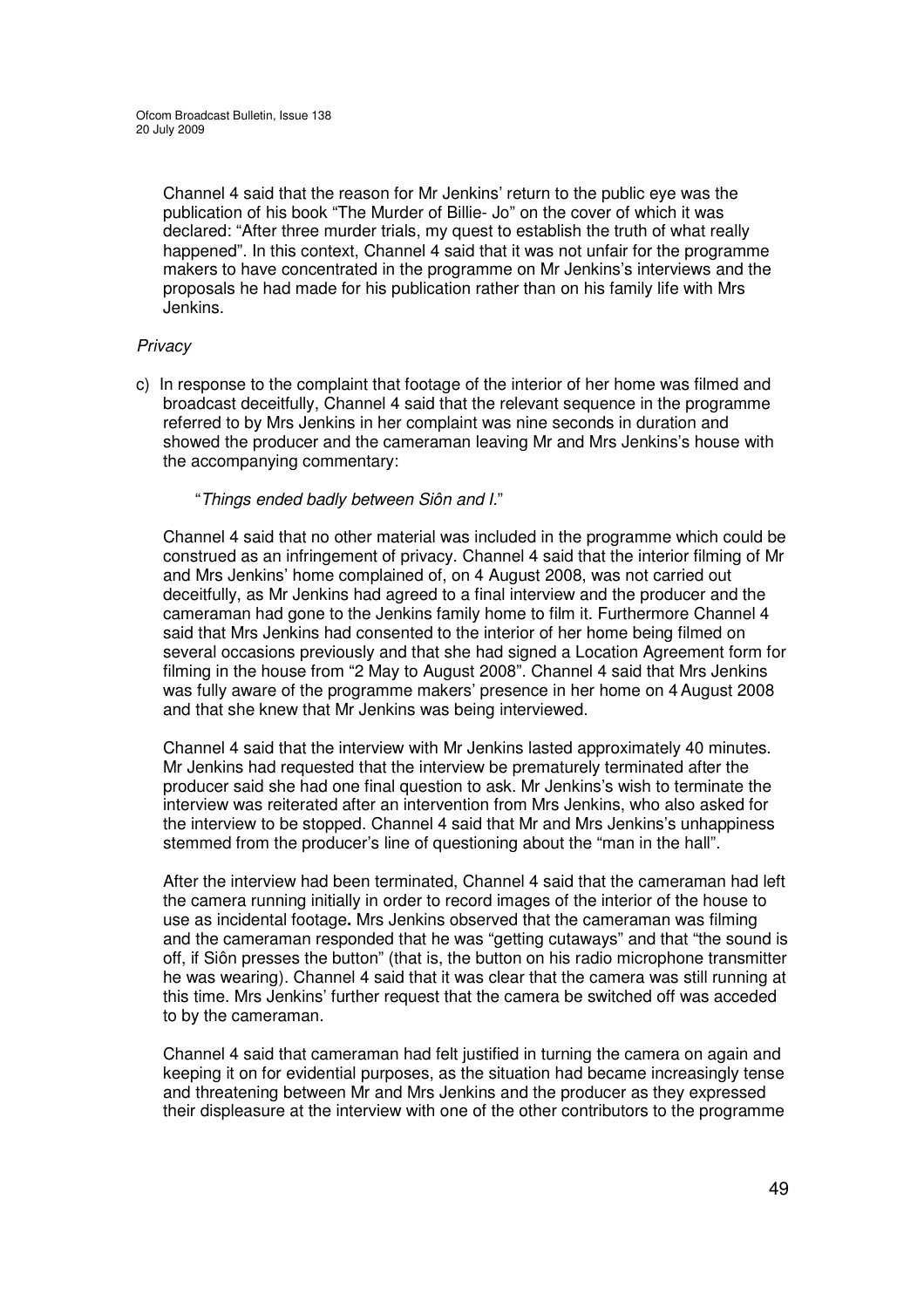and the erroneous title for the programme that Mrs Jenkins said she had seen on the internet.

Channel 4 said that nothing of the volatile exchange was broadcast in the final programme. The nine seconds of footage used in the programme was of the programme makers leaving the house primarily to cover the producer's comment that things had ended badly. Channel 4 said that the reason for including this footage was to factually reflect what had happened in the final interview without any risk of compromising Mr and Mrs Jenkins's privacy in including any part of the heated exchange itself. Channel 4 said that in line with the assurance given to Mrs Jenkins during the exchange, there was no accompanying sound.

Channel 4 said that it was important for the programme to show that, although "*things ended badly…*", the denouement was peaceful and courteous, as otherwise the viewer would have been left with an abrupt ending to the interview. Channel 4 said that brief footage of the front door being held open as the programme makers left the house was warranted in this context. There was nothing intrinsically private in the footage shown of the hallway and a similar view could be seen by any caller to the Jenkins family's front door. Channel 4 said that, in these circumstances, there was no infringement of privacy in the material as broadcast and if it was, then it was warranted.

d) As regards the complaint about the inclusion of footage of Mrs Jenkins' first letter to Mr Jenkins while he was in prison, Channel 4 said that Mrs Jenkins had volunteered while being filmed to get the letter and had watched Mr Jenkins read from it. Channel 4 said that Mrs Jenkins had clearly consented on film to its use and this sequence was shown in the programme. It also said that the letter was referred to, albeit not quoted from, in Mr Jenkins's book. Therefore, its existence was already in the public domain prior to the broadcast of the programme.

Channel 4 said that in order to fairly represent Mr and Mrs Jenkins' relationship it was important to explain how they met and that this sequence, filmed in response to Mrs Jenkins' suggestion, handled this issue sensitively and fairly. Channel 4 said that it was clear that any privacy in the letter was waived by Mrs Jenkins when she allowed it to be filmed and quoted from. The letter and its contents, Channel 4 said, ceased being private once and for all when the initial consent was granted.

e) Channel 4 finally responded to Mrs Jenkins' complaint that she consented to the programme makers entering her home because they told her the programme would portray a miscarriage of justice. Channel 4 said that the producer had explained to Mr and Mrs Jenkins in some detail the programme she intended to make and that the broadcast programme did not deviate from the programme description on the release forms. Channel 4 said that the programme did not contradict the fact that Mr Jenkins suffered a miscarriage of justice. The details of his arrest, trials, imprisonment and acquittal were narrated in the programme and Mr Jenkins was shown attending a Miscarriage of Justice Conference in Glasgow. Channel 4 said that it would have been clear to viewers that Mr Jenkins considered himself to be part of the miscarriage of justice "fight".

Channel 4 said that the programme showed Mr Jenkins in the process of producing his book and the interviews discussed with him the potential suspects he wrote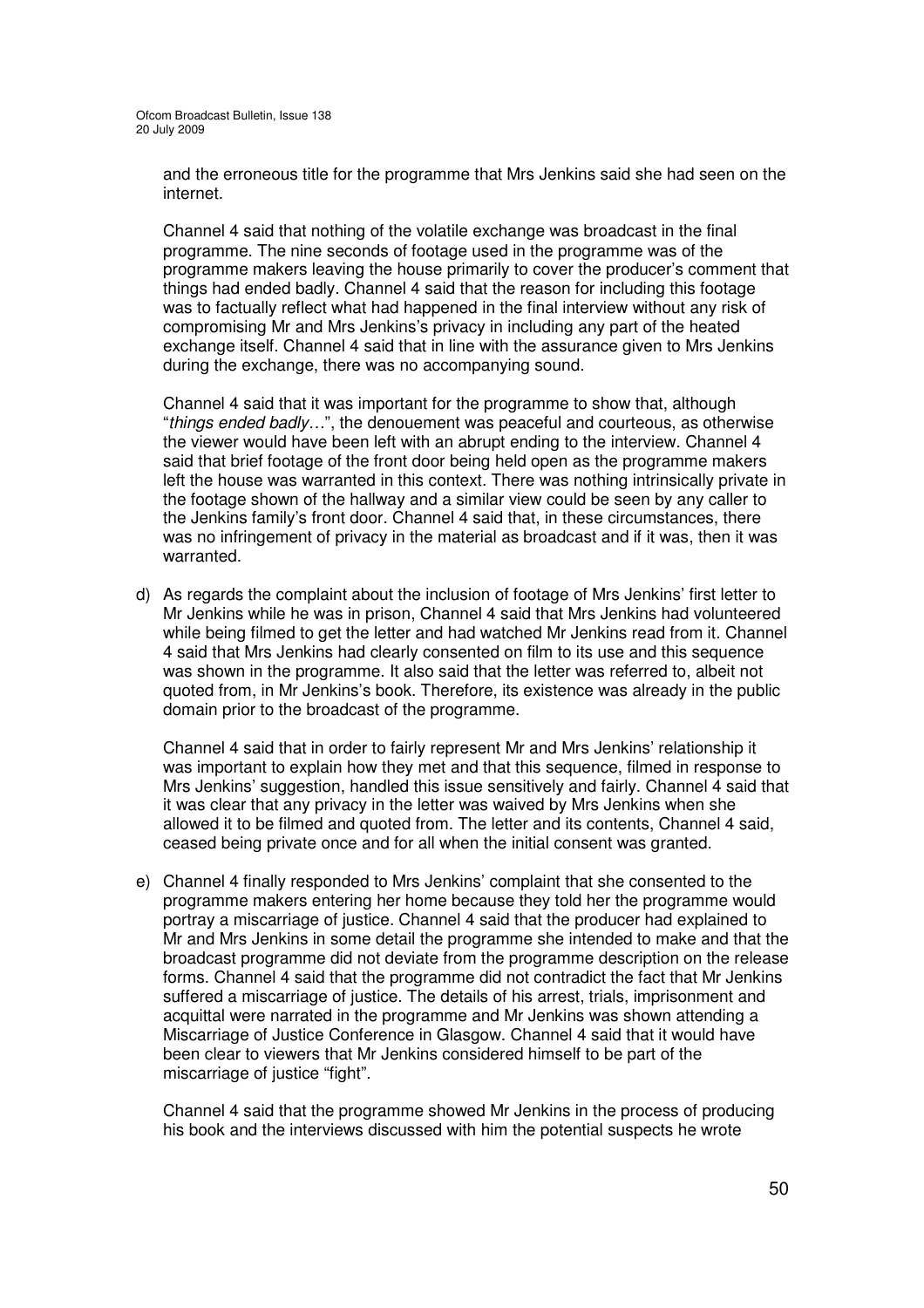about. It showed the final stages of preparation leading to the publication of his book and his arrival at a conclusion that "the man in the hall" murdered his foster daughter. All of this, Channel 4 said, was consistent with the programme description given to the Jenkins family and consistent with a programme about a miscarriage of justice case.

## **Mrs Jenkins' comments in response**

In response to the broadcaster's statement, Mrs Jenkins made the following comments that were relevant to her complaint: *Unfair treatment*

a) Mrs Jenkins said that the reason for her dissatisfaction with the programme was that she had been told that no other contributor would be consulted for the programme without her husband's consent. She said that she was not made fully aware of the nature of the programme and was, at all times, led to believe that the programme was about how someone who had suffered a miscarriage of justice rebuilt their life. Mrs Jenkins said that Mr Jenkins' book was not the reason for contributing to the programme.

## *Privacy*

b) Mrs Jenkins said that she had given the programme makers a guided tour of the family home at the beginning of the filming process as a gesture of goodwill. She said that when she asked the programme makers to stop filming during the final interview with Mr Jenkins and to leave the house, they had refused. The producer continued to question aggressively and filming continued deceitfully, with the camera at the cameraman's side so it appeared that he had stopped.

Mrs Jenkins said that she was totally unaware of the programme maker's presence in her house on 4 August 2008. She said that they were not invited in, but had persuaded her "emotionally drained husband" to be interviewed. Mrs Jenkins said that the cameraman had used a ploy as he said that he was in desperate need to use the toilet.

Mrs Jenkins said that her unhappiness did not stem from the line of questioning, but that she had been shocked to see the programme makers in her house and to hear the producer's tone of voice to her husband. She said that the cameraman had enough incidental footage of the house and she added that there was something "intrinsically private" in the pictures shown of the hallway.

## **Channel 4's final statement**

In summary, Channel 4 responded as follows:

## *Unfair treatment*

a) Channel 4 reiterated that Mrs Jenkins was fully aware of the nature of the programme.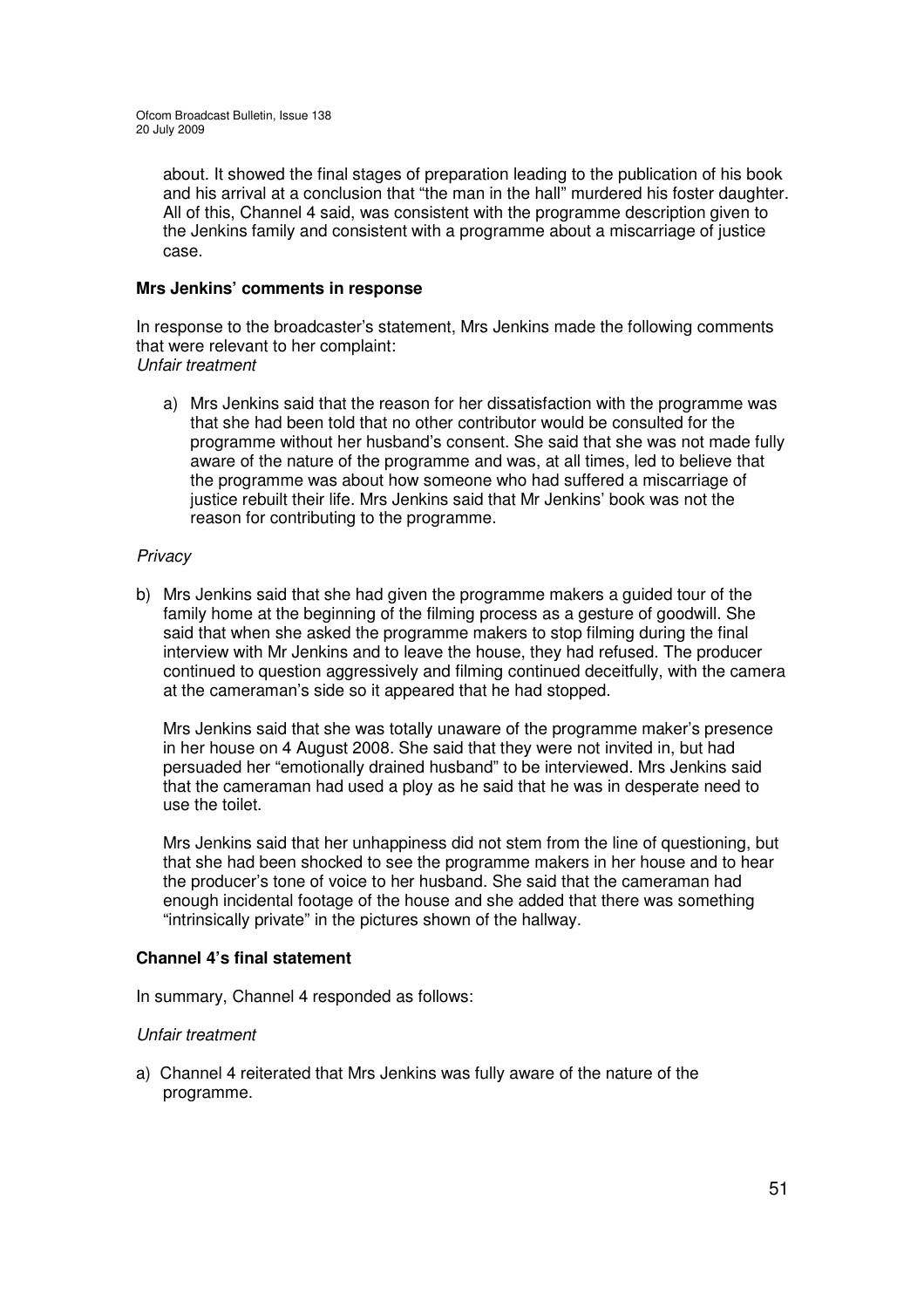### *Privacy*

b) Channel 4 said that it was clear from Mrs Jenkins' response that Mr Jenkins agreed to the final interview, which was a lengthy one for which Mr Jenkins required to be wired up with a microphone. It was clear from the footage filmed that Mr Jenkins agreed to the filming of the interview.

Channel 4 said that Mrs Jenkins had seen the producer outside the house before the interview with Mr Jenkins and so she had been aware of the programme makers' presence. The producer had arranged with Mr Jenkins earlier in the day to continue filming and he had agreed to a final interview. When the programme makers arrived at the house, the producer had suggested that they waited in the car to give Mr Jenkins a few minutes while he got refreshed and ready. The cameraman had asked to use the toilet because he genuinely needed to use it and he had then returned to the car. Mr Jenkins had followed moments later and invited them into the house to continue the filming.

## **Decision**

Ofcom's statutory duties include the application, in the case of all television and radio services, of standards which provide adequate protection to members of the public and all other persons from unfair treatment and unwarranted infringement of privacy in, or in the making of, programmes included in such services.

In carrying out its duties, Ofcom has regard to the need to secure that the application of these standards is in the manner that best guarantees an appropriate level of freedom of expression. Ofcom is also obliged to have regard, in all cases, to the principles under which regulatory activities should be transparent, accountable, proportionate and consistent and targeted only at cases in which action is needed.

Mrs Jenkins's complaint was considered by Ofcom's Executive Fairness Group. In reaching its decision, Ofcom carefully considered all the relevant material provided by both parties. This included a recording and transcript of the programme as broadcast, a transcript and recording of the unedited footage of Mrs Jenkins' contribution and Mr Jenkins' interview with the producer, and the written submissions from both parties.

Ofcom found as follows:

#### *Unfair treatment*

a) Ofcom first considered Mrs Jenkins' complaint that she did not give her informed consent for her participation in the programme.

Ofcom considered whether the programme makers' actions ensured that the programme as broadcast avoided unjust or unfair treatment of individuals, as set out in Rule 7.1 of the Ofcom Broadcasting Code ("the Code"), and whether they were fair in their dealings with Mrs Jenkins as a potential contributor to the programme (as outlined in Practice 7.2 of the Code). In particular, Ofcom considered whether Mrs Jenkins gave her informed consent to participate in the programme, as outlined in Practice 7.3 of the Code. Practice 7.3 of the Code sets out that in order for potential contributors to a programme to be able to make an informed decision about whether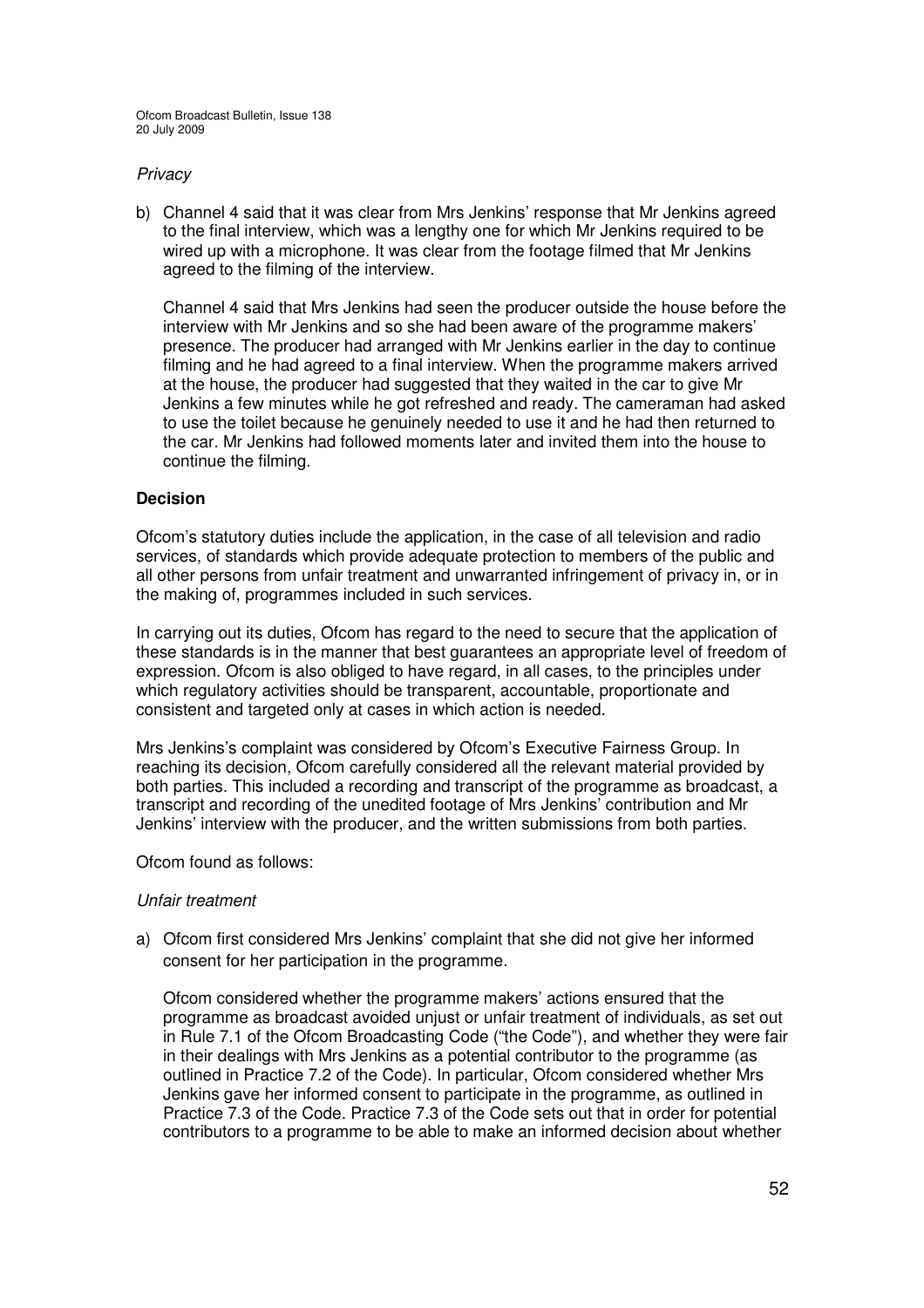to take part, they should be given sufficient information about: the programme's nature and purpose; their likely contribution; be informed about the areas of questioning and wherever possible, the nature of other likely contributions; and, any changes to the programme that might affect their decision to contribute.

Ofcom noted that Channel 4 was unable to provide it with a copy of the release form that Mrs Jenkins had signed. However, it is important to note that consent does not rest on the signing of a consent or release form. Rather, Ofcom assessed the type and degree of information available to Mrs Jenkins when consenting to participate. Having assessed this information, Ofcom considered whether it was reasonable for the programme makers to have believed that the consent provided by Mrs Jenkins was informed consent. In considering this, Ofcom took account of all relevant factors including, for example, whether or not Mrs Jenkins had been an active and willing participant throughout the filming process and whether any significant change in circumstances subsequently arose which would have affected her original consent.

Ofcom first considered what information Mrs Jenkins was given by the programme makers about her contribution to the programme that resulted in her giving her informed consent in taking part.

Ofcom noted the release forms signed by Mr Jenkins and Mrs Jenkins (on behalf of her son) and the other forms relating to the filming process. Each form contained the same wording in the opening paragraph, which stated the programme's purpose:

"This observational film will follow Siôn Jenkins (who was acquitted of the murder of his foster daughter Billie-Jo in February 2006) in the period surrounding the publication of his book 'The Death of Billie-Jo' on August 4<sup>th</sup> 2008. This film explores Siôn's story as he continues to rebuild his life and shattered reputation after 10 years of exposure to the public, the media and the legal system."

Ofcom accepted that this wording would have appeared on the mislaid release form signed by Mrs Jenkins in relation to her own contribution to the programme. Although the description given of the nature and purpose of the programme was, in Ofcom's view, broad in its scope, Ofcom considered nevertheless that it fairly represented the content of the programme as broadcast. Ofcom concluded that in a programme in which the programme makers stated purpose was to explore "Siôn's story as he continues to rebuild his life and shattered reputation after 10 years of exposure of the public, media and the legal system", it was reasonable for Mrs Jenkins to have expected that such a programme would include, to some extent, debate on the circumstances of the case. This was linked, in Ofcom's view, through the publication of his book and his quest to find who was responsible for Billy-Jo's murder, to Mr Jenkins and the new life he was leading after being released from prison.

As a result of the information provided to Mrs Jenkins by the programme makers before filming started, Ofcom considered that she was fully informed about the programme when agreeing to participate in it and that she gave informed consent to participate.

Ofcom went on to consider the issue of Mrs Jenkins' and the programme makers' recollection as to whether she was given any assurances that no other contributors to the programme would be contacted without her (and her husband's) knowledge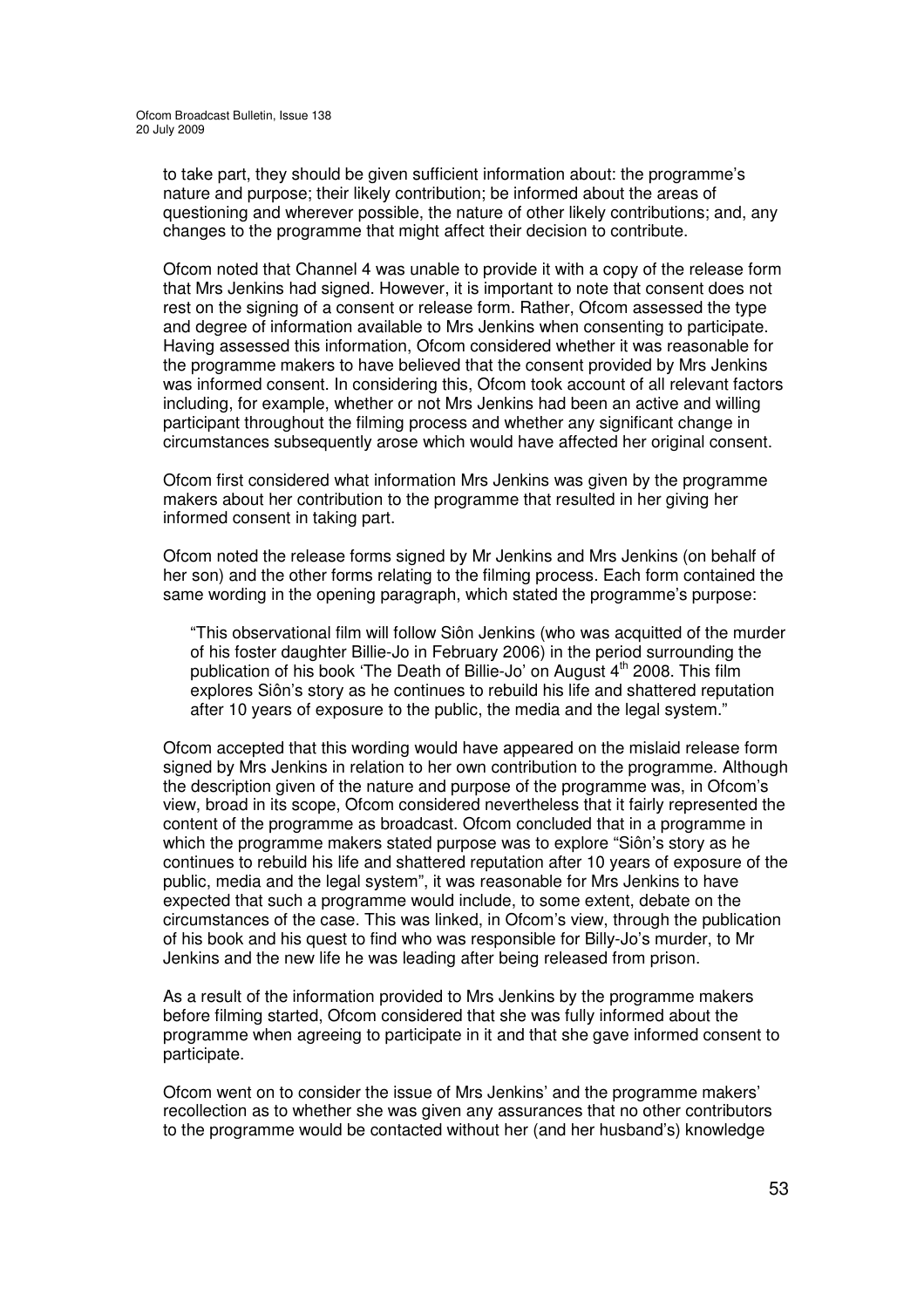and consent. Ofcom recognised that there was a conflict of evidence between the complainant and the programme makers and that there was no documentary material provided in the written submissions that assisted it in as to whether any such assurances were given. Ofcom is not required to resolve conflicts of evidence as to the nature or accuracy of particular accounts of events but to adjudicate on whether a complainant has been treated unfairly in a programme.

In the particular circumstances, it was not possible for Ofcom to conclude whether or not Mrs Jenkins was aware that particular contributors would appear in the programme and whether or not the programme makers had assured her that no other contributors would be contacted without her knowledge and consent. The issue for Ofcom was to consider whether the inclusion of particular contributors led to unfairness to Mrs Jenkins. Ofcom recognised that there was no obligation on programme makers or broadcasters to disclose the identity of other contributors, or the substance of their contribution, unless it was likely to create unfairness to other contributors. Mrs Jenkins did not specify which contributions she was concerned about, however, Ofcom was satisfied that the content of the contributions of others in the programme, while some reflected contrary viewpoints to those of Mr Jenkins, consisted of nothing that could have arguably created the situation that would lead to unfairness to Mrs Jenkins. Ofcom took the view that it was therefore reasonable to include the comments of other contributors in the programme and found no unfairness to Mrs Jenkins in this respect.

b) Ofcom considered Mrs Jenkins's complaint that her family life was ignored to misrepresent her husband.

In considering this head of complaint, Ofcom had regard to whether the portrayal of Mrs Jenkins's family life was consistent with the broadcaster's obligation to ensure that material facts had not been presented in a way which was unfair (as outlined in Practice 7.9 of the Code).

Ofcom again noted the wording that appeared in the release and other forms related to the filming process which were signed by Mrs Jenkins (see decision head a) above). Ofcom took the view that it was clear from this wording that the main focus of the programme would be to explore "Siôn's story as he continues to rebuild his life and shattered reputation after 10 years of exposure of the public, media and the legal system" in the lead up to the publication of his book.

However, Ofcom also noted the parts of the programme in which Mrs Jenkins appeared and the accompanying commentary. Mrs Jenkins was shown sharing a home with Mr Jenkins and appeared engaged in domestic activities such as cooking and gardening. In this footage, Ofcom noted that Mrs Jenkins discussed what had led her to write to Mr Jenkins while he was in prison and that Mr Jenkins stated that "*Tina has stood by me…*". Later in the programme, Mrs Jenkins was shown coming to the aid of her husband when he terminated the interview with the producer and told the cameraman to stop filming.

In Ofcom's view, although the focus of the programme was not the representation of the family life enjoyed by Mr and Mrs Jenkins, it considered that the footage included in the programme portrayed Mrs Jenkins as being supportive to Mr Jenkins and that it portrayed them as being a close and committed family unit. In these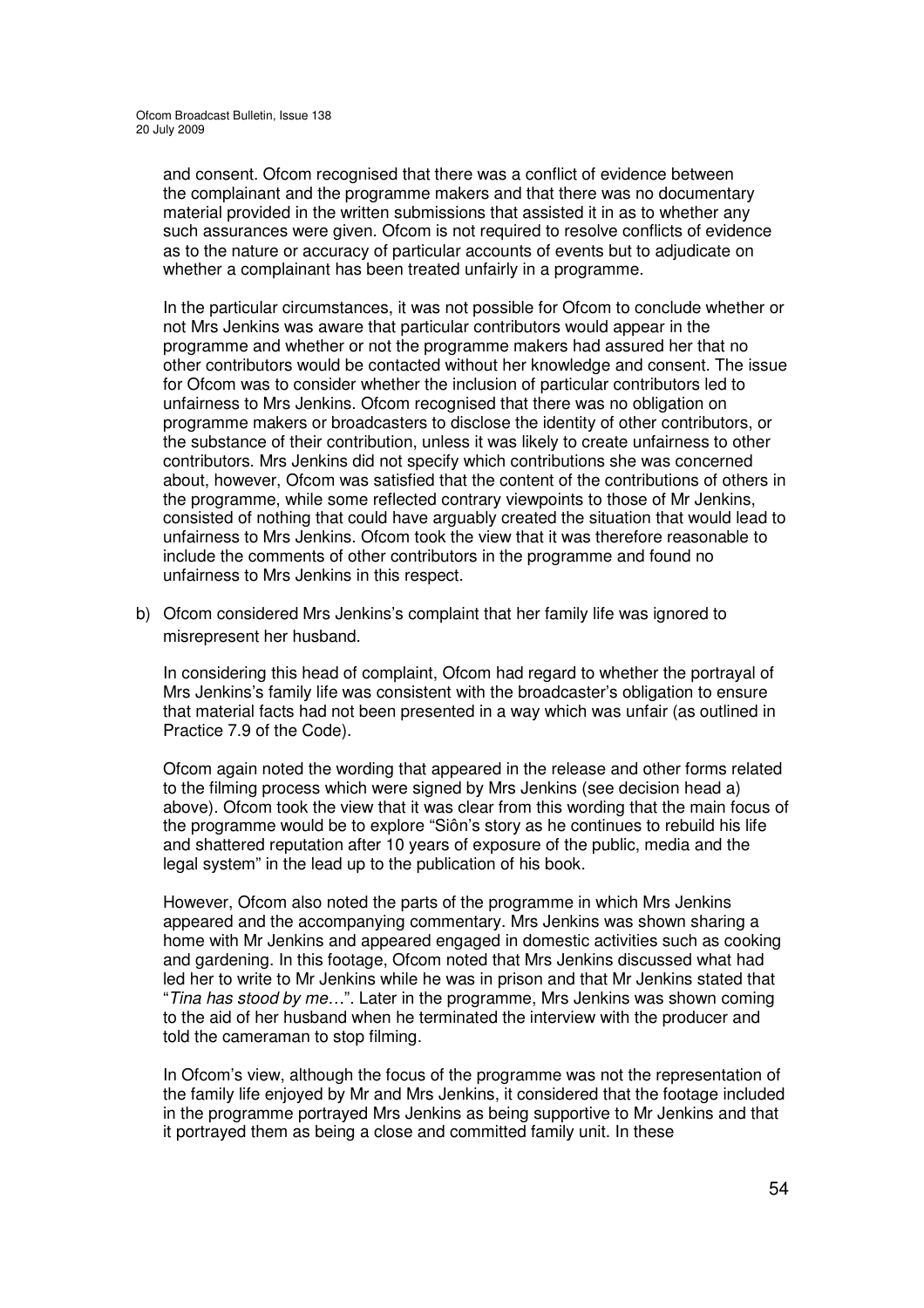circumstances, Ofcom was satisfied that Mrs Jenkins' family life was not ignored so as to misrepresent Mr Jenkins in the programme. Ofcom found no unfairness to Mrs Jenkins in this respect.

## *Privacy*

c) Ofcom considered Mrs Jenkins' complaint that her privacy was unwarrantably infringed in the making and broadcast of the programme in that footage of the interior of her home was filmed deceitfully and included in the programme after it had been made clear to the programme makers to stop filming.

In Ofcom's view, the line to be drawn between the public's right to information and the citizen's right to privacy can sometimes be a fine one. In considering complaints about unwarranted infringement of privacy both in relation to the making and the broadcast of a programme, Ofcom must consider two distinct questions: First, has there been an infringement of privacy? Secondly, if so, was it warranted? This is in accordance with Rule 8.1 of the Code which states that any infringement of privacy in programmes, or in connection with obtaining material included in programmes, must be warranted.

Ofcom first considered whether Mrs Jenkins had a legitimate expectation of privacy in relation to the footage filmed inside her home and subsequently broadcast in the programme. The Code explains that "legitimate expectations of privacy will vary to the place and nature of the information, activity or condition in question, the extent to which it is in the public domain (if at all) and where the individual concerned is already in the public eye".

Ofcom recognised that the nature of the information revealed by Mrs Jenkins, such as the interior of her home may be understood to be personal and sensitive and may therefore attract an expectation of privacy. It was therefore important that her consent was obtained, so as to prevent her privacy being infringed by the obtaining of and subsequent broadcast of material revealing personal (and potentially private) information. Ofcom noted that Mrs Jenkins alleged that the material of the interior of her home was obtained by deceit. However, for the reasons already stated in the decision at head a) above, Ofcom was satisfied that Mrs Jenkins had understood the nature of the programme and her contribution to it and that the consent that she had given to the programme makers to film her and the inside of her home during the filming process was informed.

Ofcom was also satisfied that there were no significant developments or changes to the programme during the programme making process which would have affected her consent. In these circumstances, Ofcom took the view that Mrs Jenkins did not have a legitimate expectation of privacy with regard to the information filmed and later disclosed in the programme.

Having concluded that that Mrs Jenkins did not have a legitimate expectation of privacy in this regard, Ofcom found that her privacy was not infringed in the making or broadcast of the programme and that it was therefore not necessary for it to further consider whether any infringement of privacy was warranted or not.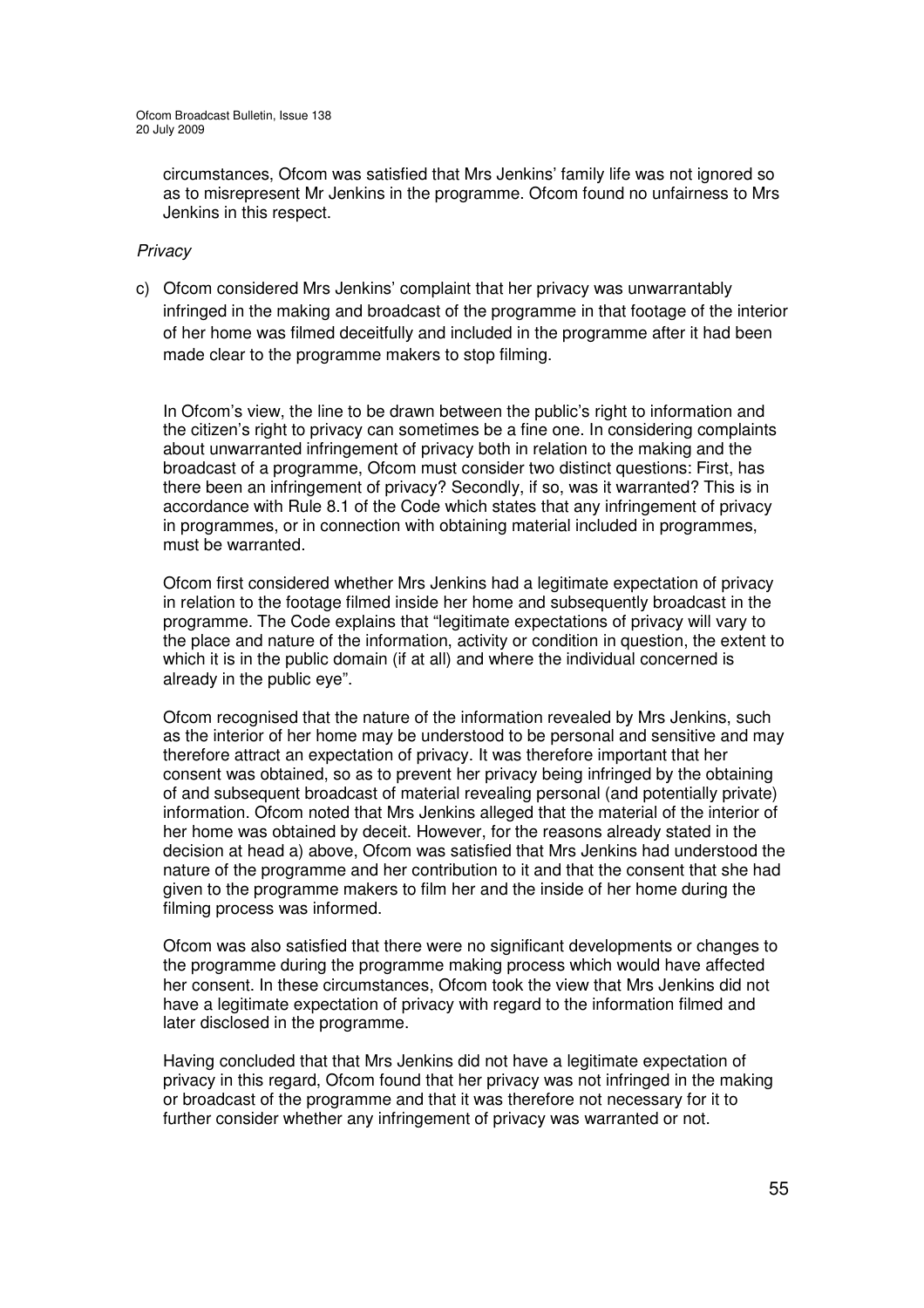d) Ofcom considered Mrs Jenkins' complaint that her privacy was unwarrantably infringed in the broadcast of the programme in relation to the inclusion of the footage the first letter that she had sent her husband while in prison.

In considering this complaint, Ofcom had regard to Rule 8.1 of the Code and to the explanation given in it regarding legitimate expectations of privacy (set out at decision head c) above).

Ofcom considered whether Mrs Jenkins had a legitimate expectation of privacy in respect of the inclusion of footage of the letter. Ofcom recognised that the nature of the information revealed in the programme, that is the contents of Mrs Jenkins' first letter to Mr Jenkins when he was in prison, was personal and sensitive and may therefore attract an expectation of privacy. As such, consent would normally be required before revealing the information. For the reasons already given above in decision head a) above, Ofcom was satisfied that Mrs Jenkins had understood the nature of her contribution to the programme and had given her consent to the programme makers to film the letter and its contents being read out by Mr Jenkins.

Ofcom was also satisfied that there were no significant developments or changes to the programme during the programme making process which would have affected her consent. In these circumstances, Ofcom took the view that Mrs Jenkins did not have a legitimate expectation of privacy with regard to the letter and its contents being disclosed in the programme.

Having concluded that that Mrs Jenkins did not have a legitimate expectation of privacy in this regard, Ofcom found that her privacy was not infringed in the broadcast of the programme and that it was therefore not necessary for it to further consider whether any infringement of privacy was warranted or not.

e) Ofcom then considered Mrs Jenkins' complaint that she consented to the programme makers entering her home because they told her the programme would portray a miscarriage of justice.

In considering this complaint, Ofcom had regard to Rule 8.1 of the Code and to the explanation given in it regarding legitimate expectations of privacy (set out under decision head c) above).

For the reasons already stated in the decision at decision head a) above, Ofcom was satisfied that Mrs Jenkins had understood the nature of the programme and her contribution to it and that the consent that she had given to the programme makers to film her and the inside of her home during the filming process was informed. Ofcom was also satisfied that no significant changes had subsequently arisen which affected her consent. In these circumstances, Ofcom took the view that Mrs Jenkins did not have a legitimate expectation of privacy with regard to the information filmed and later disclosed in the programme.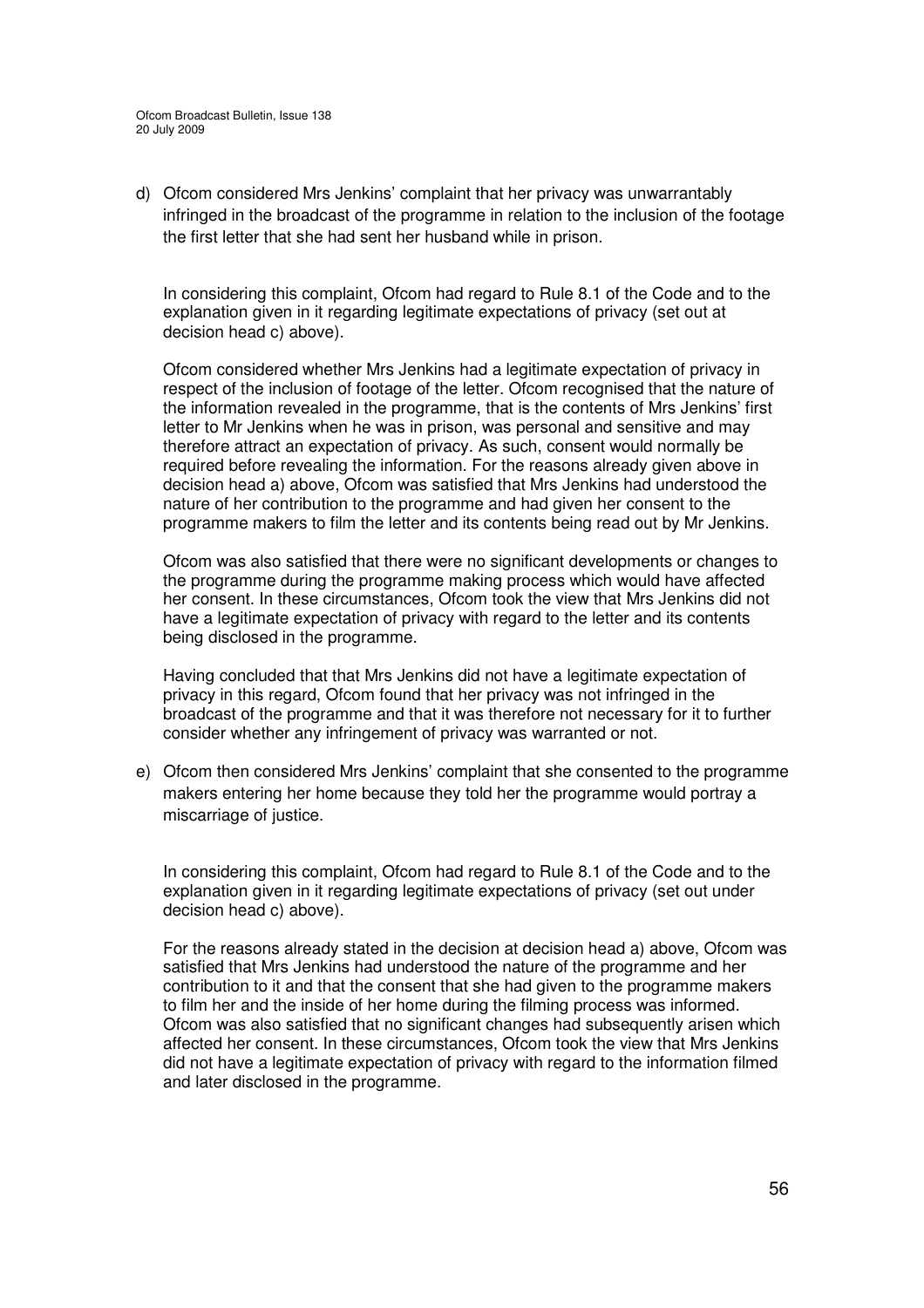Having concluded that that Mrs Jenkins did not have a legitimate expectation of privacy in this regard, Ofcom found that her privacy was not infringed in the broadcast of the programme and that it was therefore not necessary for it to further consider whether any infringement of privacy was warranted or not.

**Accordingly, Ofcom has not upheld Mrs Jenkins' complaint of unfair treatment and unwarranted infringement of privacy in the making and broadcast of the programme.**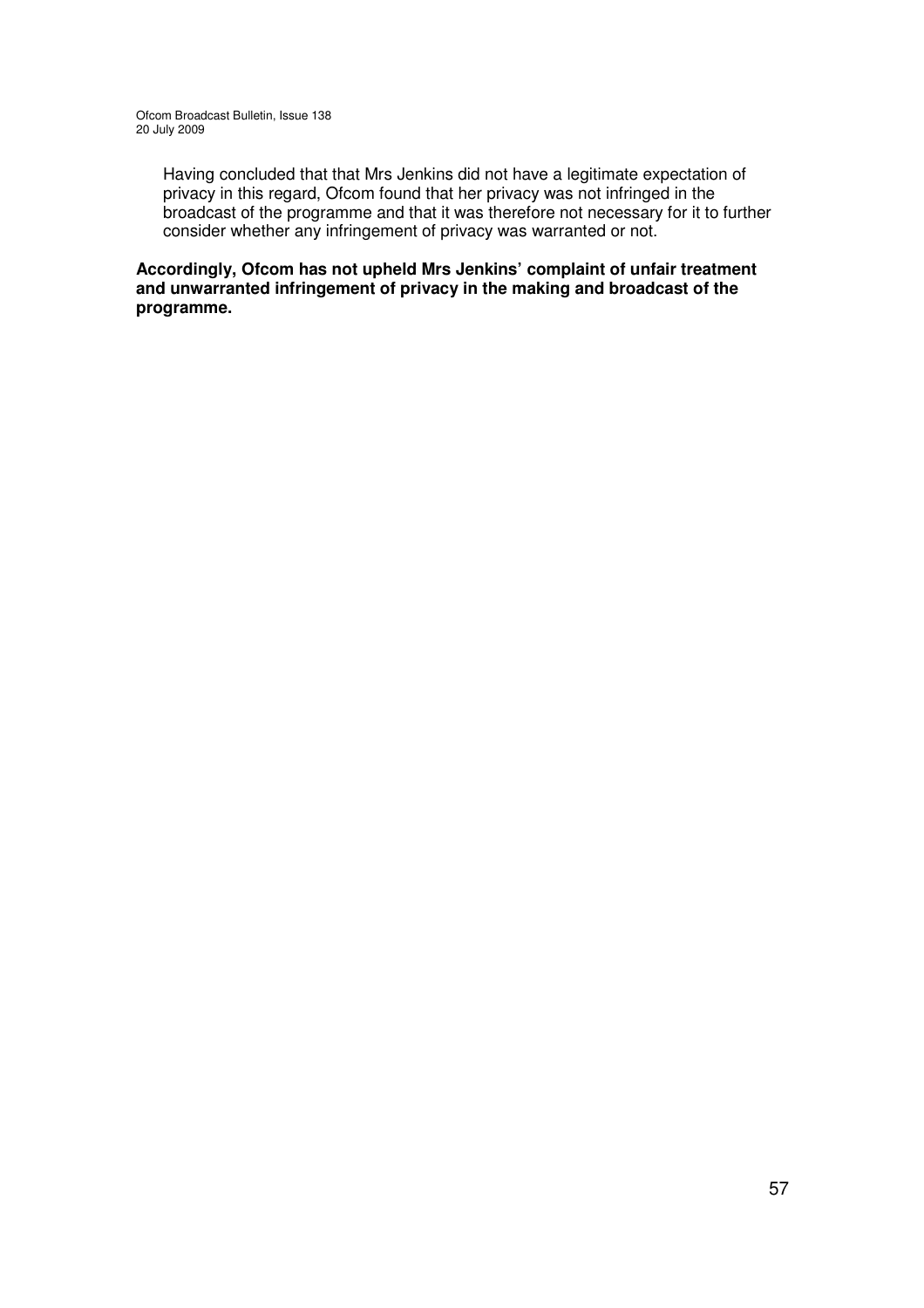# **Not Upheld**

## **Complaint by Mrs Tina Jenkins on behalf of Oscar Ferneyhough (her son)**

*The Murder of Billie-Jo: Siôn Jenkins' Story, Channel 4, 15 August 2008*

**Summary**: Ofcom has not upheld this complaint of unwarranted infringement of privacy in the making of the programme.

This programme looked at the new life of Mr Siôn Jenkins who was convicted of the murder of his foster daughter, Billie-Jo, in 1988. Mr Jenkins was released in 2006 after two appeals and two retrials which had failed to return a verdict. Mr Jenkins and his wife, Mrs Tina Jenkins, contributed to the programme and footage of their house was shown. Mrs Jenkins' son, Oscar Ferneyhough (who was 15 years old at the time of the filming), was interviewed and filmed during the making of the programme. However, none of the footage taken of him was used in the programme as broadcast and the programme did not make any reference to him or the fact that Mrs Jenkins had any children.

Mrs Jenkins complained on her son's behalf that his privacy was unwarrantably infringed in the making of the programme.

Ofcom considered that Mrs Jenkins had given her consent for her son to participate in the making of the programme and for the family home to be filmed. Ofcom was satisfied that there was no evidence to suggest that there had been any significant developments or changes to the programme during the programme making process which would have affected her consent in either allowing her son to participate in the making of the programme or allowing the programme makers to film in the house. Therefore, Ofcom found that Oscar Ferneyhough did not have a legitimate expectation of privacy in this regard, and that his privacy was not unwarrantably infringed in the making of the programme.

#### **Introduction**

On 15 August 2008, Channel 4 broadcast a documentary entitled *The Murder of Billie-Jo: Siôn Jenkins's Story*. Mr Siôn Jenkins was convicted of the murder of his foster daughter, Billie-Jo Jenkins in 1998. He was released in 2006 after two appeals and two retrials had failed to return a verdict. The programme followed Mr Jenkins over a period of four months as he prepared to tell his story of the events surrounding Billie-Jo's murder by publishing a book. The programme also explored Mr Jenkins' new life in Portsmouth with his second wife, Mrs Tina Jenkins, and what had led him to decide to tell his story for the first time.

Mrs Jenkins contributed to the programme, which included footage of her and her husband in their home. During the making of the programme, Mrs Jenkins' son, Oscar Ferneyhough (who was 15 years old at the time of filming), was interviewed and filmed for the programme. However, none of the footage taken of him was used in the programme as broadcast. The programme did not make any reference to Oscar Ferneyhough or the fact that Mrs Jenkins had any children.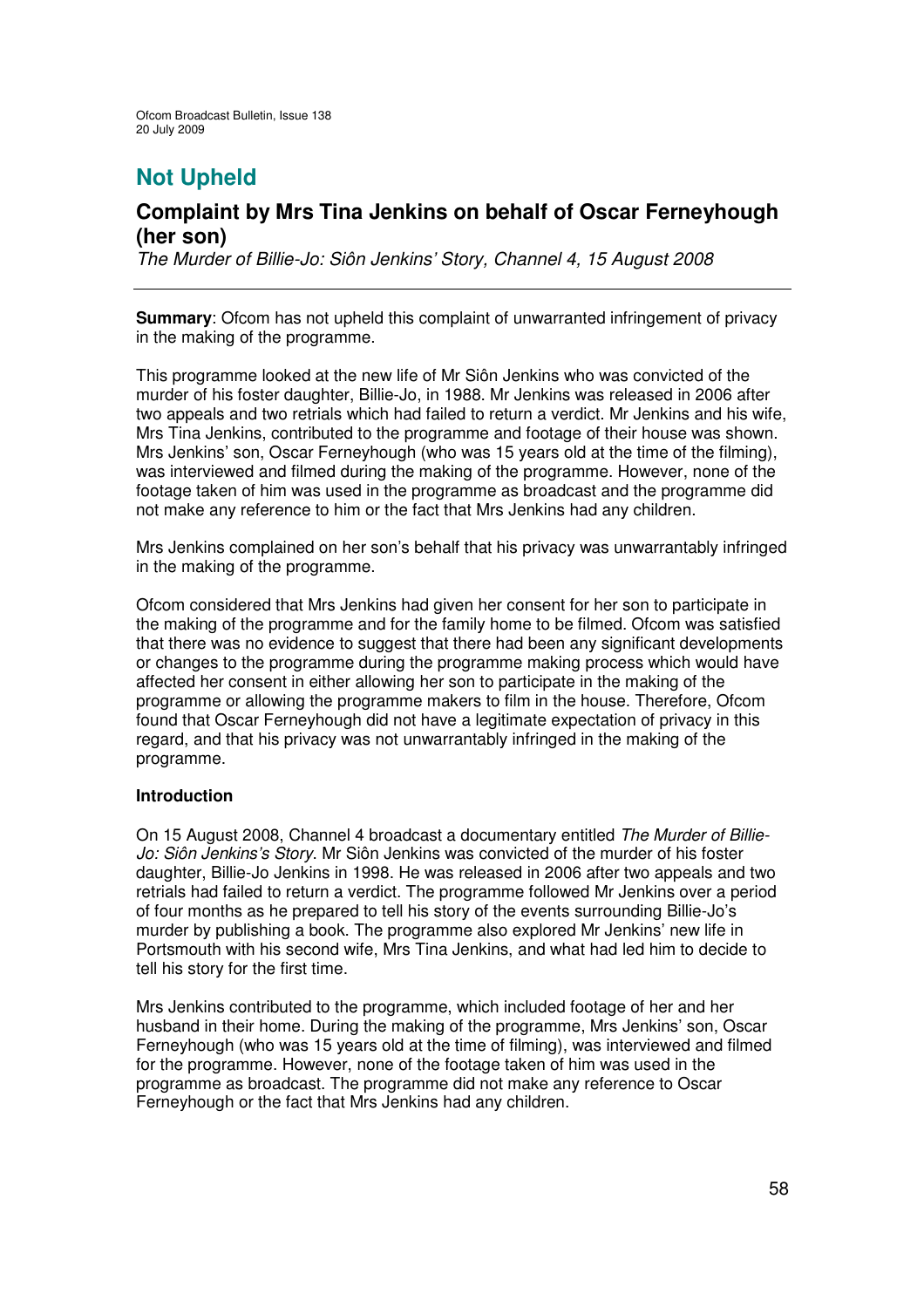Mrs Jenkins complained to Ofcom her son's behalf that his privacy was unwarrantably infringed in the making of the programme.

## **The Complaint**

## **Mrs Jenkins' case made on behalf of Oscar Ferneyhough**

In summary, Mrs Jenkins complained on her son's behalf that his privacy was unwarrantably infringed in the making of the programme in that his home, social life important memories were infringed under false pretences.

## **Channel 4's case**

Channel 4 said that the programme makers decided not to use the footage of Oscar Ferneyhough in the programme as broadcast on editorial grounds. It said that the programme contained no material which could be construed as an infringement of Oscar Ferneyhough's privacy. He was not featured in the programme or referred to in it.

Channel 4 said that there had been no infringement of Oscar Ferneyhough's privacy in connection with obtaining material included in the programme. It said that he did not feature in the programme and that the other contributors to the programme were adults who had consented to their involvement. Channel 4 said that, to the programme makers' knowledge, the fact that Oscar Ferneyhough was interviewed did not lead to the obtaining of any other material included in the programme. Therefore, any purported infringement of Oscar Ferneyhough's privacy did not operate in connection with obtaining any material included in the programme.

Furthermore, Channel 4 denied that any false pretence was employed by the programme makers in making the programme. Channel 4 said that Mrs Jenkins had consented to the interior of her home being filmed on several occasions previously, including a time when Mr and Mrs Jenkins were filmed giving the programme makers a tour of the house. Mrs Jenkins had signed a Location Agreement for the period between "2 May to August 2008" in which she consented for the programme makers to film in the family home.

## **Decision**

Ofcom's statutory duties include the application, in the case of all television and radio services, of standards which provide adequate protection to members of the public and all other persons from unwarranted infringement of privacy in, or in the making of, programmes included in such services.

In carrying out its duties, Ofcom has regard to the need to secure that the application of these standards is in the manner that best guarantees an appropriate level of freedom of expression. Ofcom is also obliged to have regard, in all cases, to the principles under which regulatory activities should be transparent, accountable, proportionate and consistent and targeted only at cases in which action is needed.

Mrs Jenkins' complaint on her son's behalf was considered by Ofcom's Executive Fairness Group. In reaching its decision, Ofcom carefully considered all the relevant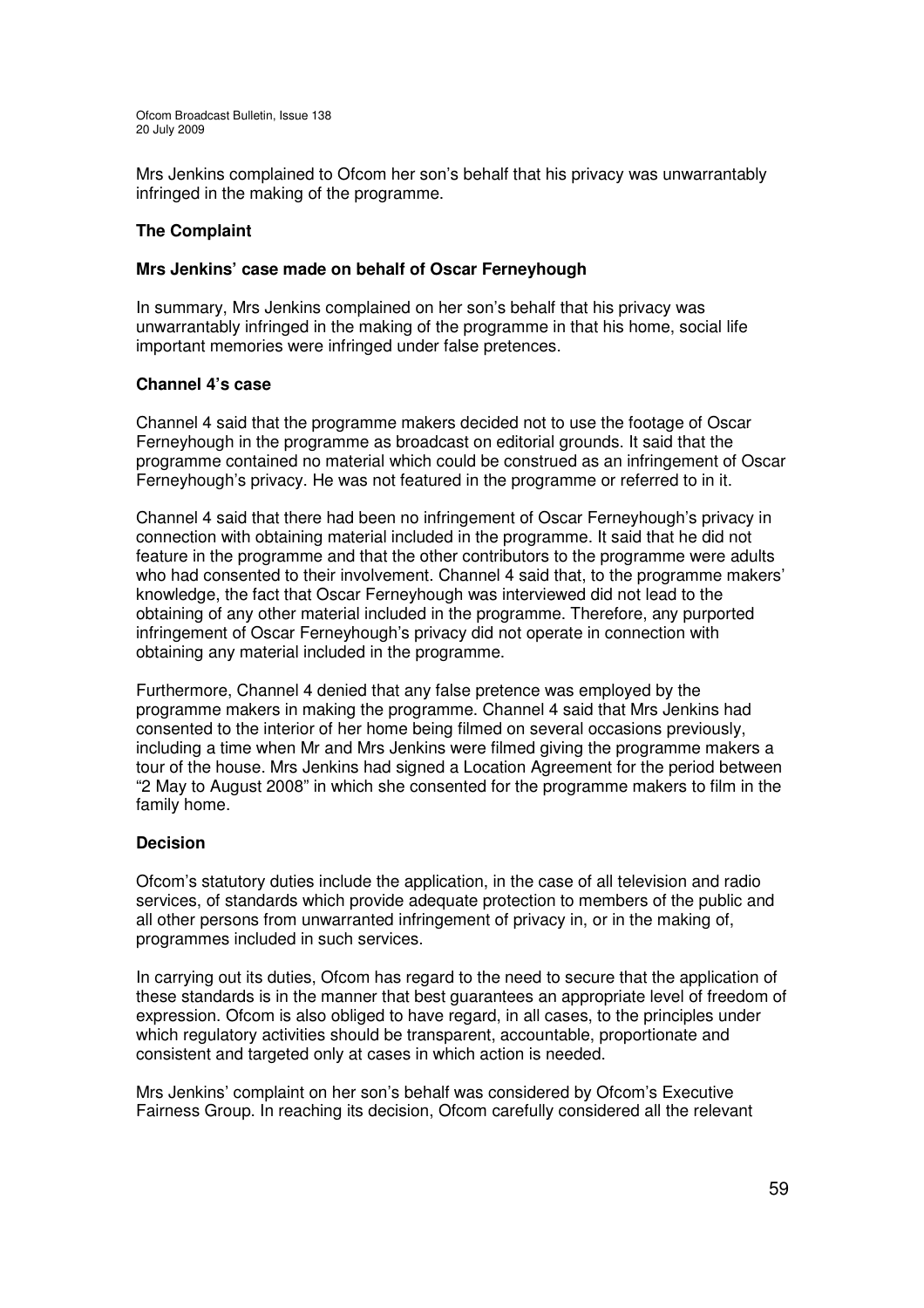material provided by both parties. This included a recording and transcript of the programme as broadcast and the parties' written submissions.

Ofcom considered Mrs Jenkins' complaint on behalf of her son that his privacy was unwarrantably infringed in the making of the programme that his home, social life important memories were infringed under false pretences.

In Ofcom's view, the line to be drawn between the public's right to information and the citizen's right to privacy can sometimes be a fine one. In considering complaints about unwarranted infringement of privacy both in relation to the making and the broadcast of a programme, Ofcom must consider two distinct questions: First, has there been an infringement of privacy? Secondly, if so, was it warranted? This is in accordance with Rule 8.1 of the Code which states that any infringement of privacy in programmes, or in connection with obtaining material included in programmes, must be warranted.

Ofcom considered whether Oscar Ferneyhough had a legitimate expectation of privacy in relation to the obtaining of material included in the programme. The Code explains that "legitimate expectations of privacy will vary to the place and nature of the information, activity or condition in question, the extent to which it is in the public domain (if at all) and where the individual concerned is already in the public eye".

Ofcom recognised that the nature of the information revealed by participants in a programme of this nature may be understood to be personal and sensitive and may therefore attract an expectation of privacy. As such, it is important that consent is obtained from those whose privacy may otherwise be infringed by the obtaining of and subsequent broadcast of material revealing personal (and potentially private) information.

In this particular case, Ofcom noted that Oscar Ferneyhough was neither featured nor referred to in the programme as broadcast. Ofcom took note that, to the programme makers' knowledge, although Oscar Ferneyhough was interviewed, it did not lead to the obtaining of other material included in the programme.

In assessing whether or not informed consent had been obtained for the filming Ofcom noted that Mrs Jenkins had signed a release form giving parental consent for her son to take part in the making of the programme and that she had consented to the programme makers filming in the family home. In particular, Ofcom noted that the release form and the forms relating to the filming process stated the programme's purpose as:

"This observational film will follow Siôn Jenkins (who was acquitted of the murder of his foster daughter Billie-Jo in February 2006) in the period surrounding the publication of his book 'The Death of Billie-Jo' on August 4<sup>th</sup> 2008. This film explores Siôn's story as he continues to rebuild his life and shattered reputation after 10 years of exposure to the public, the media and the legal system."

While the description given of the nature and purpose of the programme was, in Ofcom's view, broad in its scope, Ofcom considered nevertheless that it fairly represented the content of the programme as broadcast. Ofcom concluded that in a programme in which the programme makers stated purpose was to explore "Siôn's story as he continues to rebuild his life and shattered reputation after 10 years of exposure of the public, media and the legal system", it was reasonable for Mrs Jenkins to have expected that such a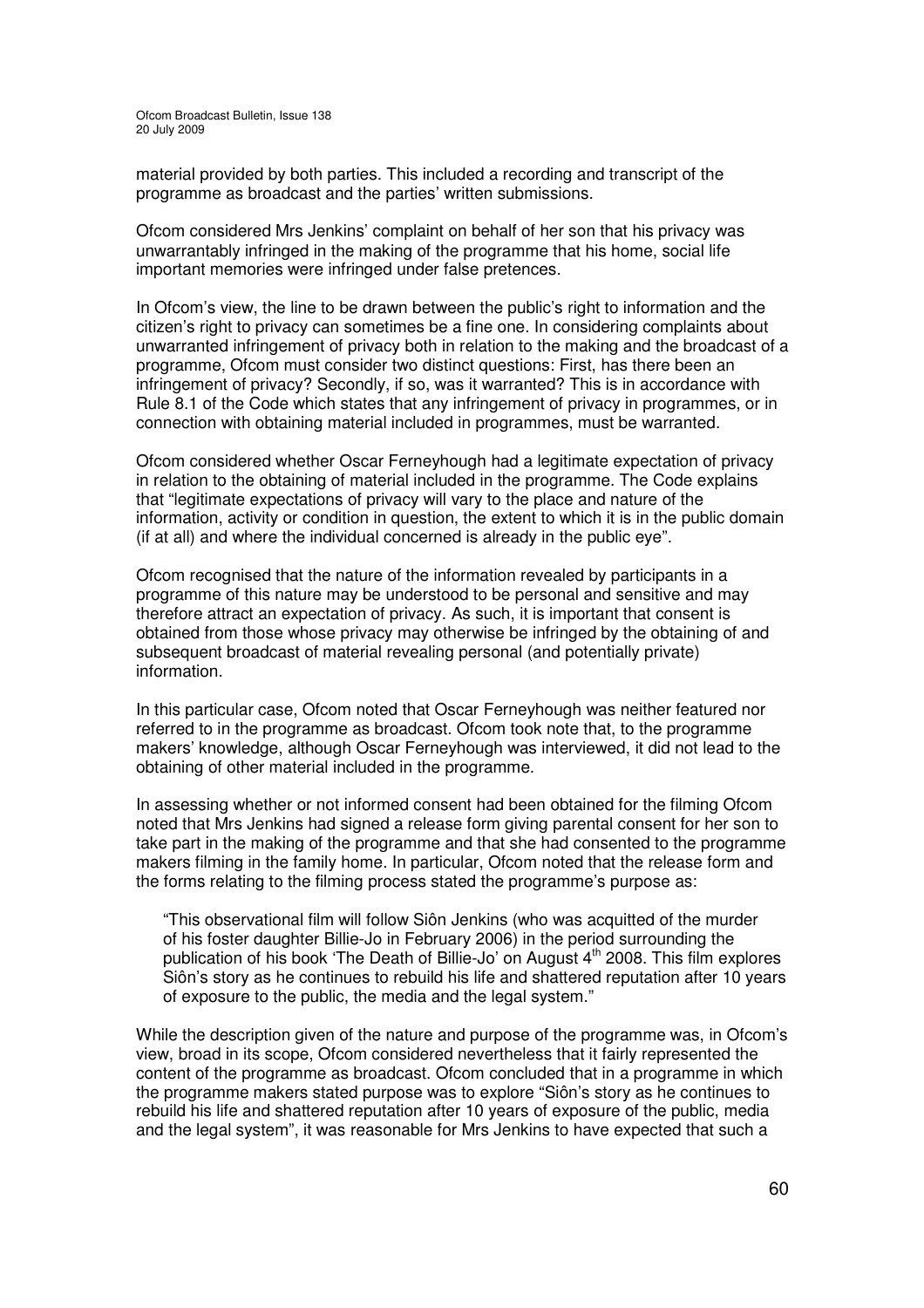programme would include, to some extent, debate on the circumstances of the case. This was linked, in Ofcom's view, through the publication of his book and his quest to find who was responsible for Billy-Jo's murder, to Mr Jenkins and the new life he was leading after being released from prison.

As a result of the information provided to Mrs Jenkins by the programme makers before filming started, Ofcom was satisfied that Mrs Jenkins had understood the nature of the programme and the potential contribution her son would make to it when contenting to his participation in it. Ofcom therefore considered that Mrs Jenkins had given her consent to the programme makers to film inside the family home during the filming process.

There was no evidence to suggest that there had been any significant developments or changes to the programme during the programme making process which would have affected Mrs Jenkins' consent in either allowing her son to participate in the making of the programme or allowing the programme makers to film in the house. In these circumstances, the programme makers were entitled to believe that they had informed consent to film Oscar Ferneyhough and, in Ofcom's view, Oscar Ferneyhough did not have a legitimate expectation of privacy with regard to the information filmed.

Having concluded that Oscar Ferneyhough did not have a legitimate expectation of privacy in this regard, Ofcom found that his privacy was not infringed in the making of the programme and that it was therefore not necessary for it to further consider whether any infringement of privacy was warranted or not.

**Accordingly, Ofcom has not upheld Mrs Jenkins' complaint made on behalf of her son, Oscar Ferneyhough, that his privacy was unwarrantably infringed in the making of the programme.**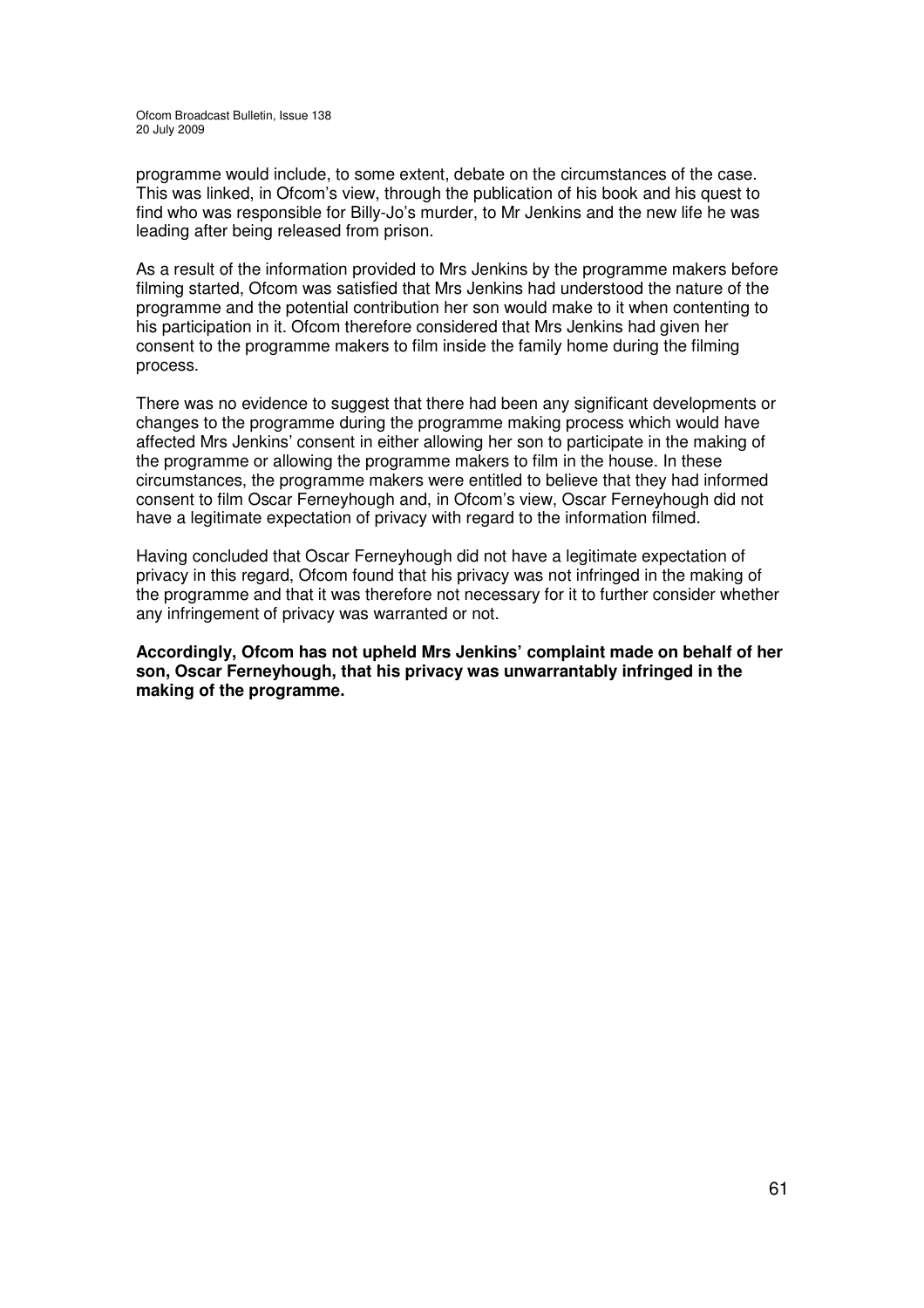# **Not Upheld**

## **Complaint by Mr Zak Owen** *South East Today, BBC1, 29 January 2009*

**Summary**: Ofcom has not upheld this complaint of unfair treatment made by Mr Zak Owen.

An edition of *South East Today* included a news item about the number of police officers from the Sussex and Kent police forces who had been arrested and convicted for a variety of offences. One of the officers referred to was Mr Zak Owen, a former police sergeant, who the reporter said had been sentenced to seven years for *"theft and the possession of a gun"*.

Mr Owen complained to Ofcom that he was treated unfairly in the programme as broadcast.

In summary, Ofcom noted that Mr Owen was convicted of possession of a firearm and not a "gun". The actual weapon used by Mr Owen which led to his conviction was a CS-type police issue incapacitating spray. Ofcom considered that the programme's factual inaccuracy in referring Mr Owen's conviction as being for *"possession of a gun"* was unfortunate. However, Ofcom found that, taken in the overall context of Mr Owen's convictions for various criminal offences, the inaccuracy was unlikely to materially alter the viewer's perception of Mr Owen in a way that was unfair to him.

## **Introduction**

On 29 January 2009, the BBC broadcast an edition of its regional news programme *South East Today*, which included a report about the number of police officers from the Sussex and Kent police forces who had been arrested and convicted for a variety of offences.

One of the officers referred to in the programme was Mr Zak Owen, a former police sergeant. During the report, the programme's reporter stated that:

"*Former sergeant Zak Owen from Chatham was sentenced to seven years, guilty of theft and the possession of a gun.*"

The programme went on to discuss whether or not police officers were automatically dismissed if convicted of a criminal offence. The programme's reporter stated:

"*Now take Zak Owen, who lived here in Chatham and worked as a custody sergeant with Kent Police, committed some serious crimes. Now he was automatically dismissed from his position but interestingly we have learned that two Kent police officers were found guilty of drink driving remained in their positions…"*

Mr Owen complained to Ofcom that he was treated unfairly in the programme as broadcast.

## **The Complaint**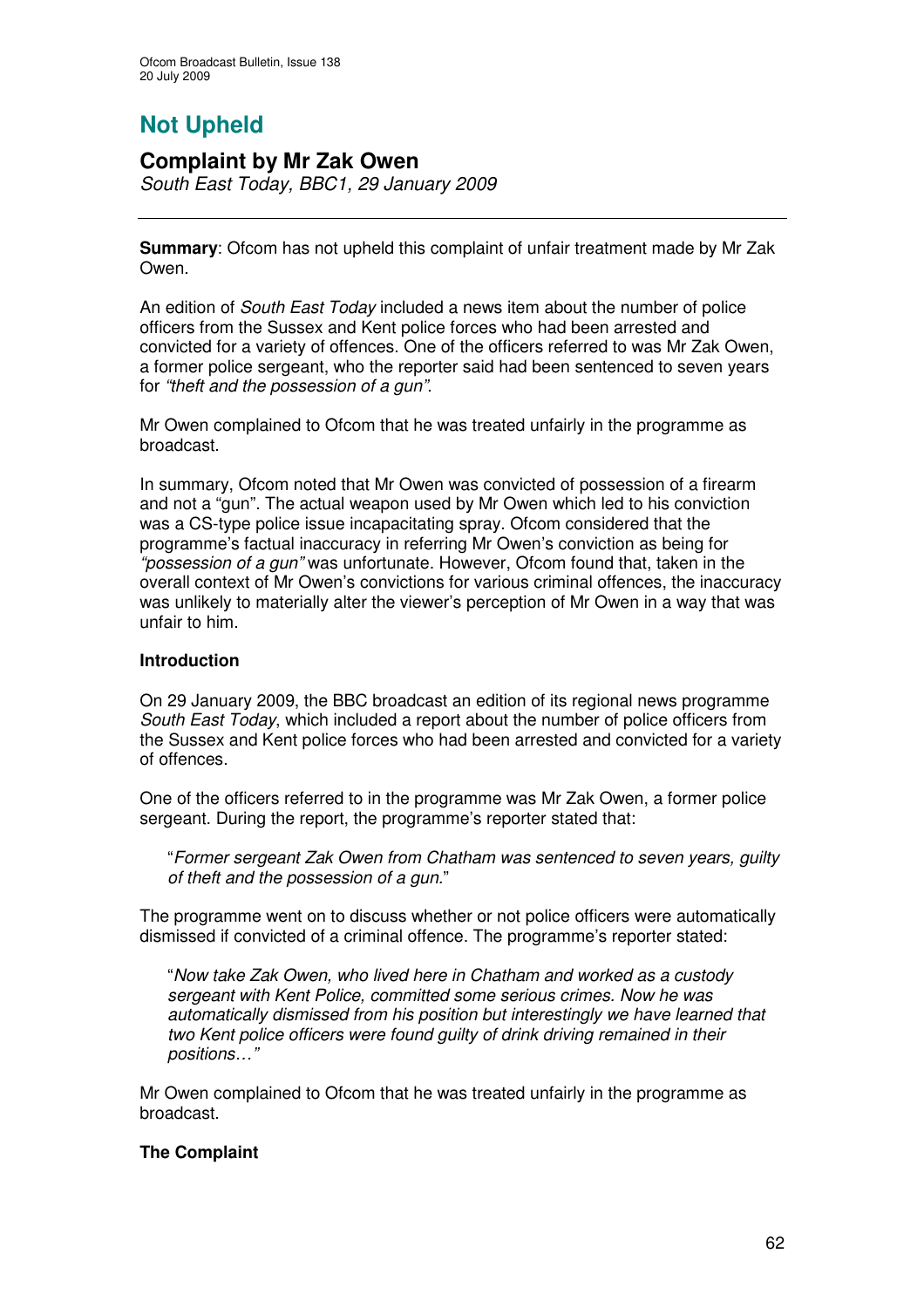## **Mr Owen's case**

In summary, Mr Owen complained that he was treated unfairly in the programme as broadcast in that the programme incorrectly stated that he was convicted of "*theft and possession of a gun*". This portrayed him unfairly as a dangerous armed criminal. Mr Owen said that he was convicted of being in possession of a firearm.

## **The BBC's case**

In summary, the BBC said that the programme makers had made an assumption that the charge of possession of a firearm involved possession of a gun and conceded that the weapon in Mr Owen's case was a CS-type police issue incapacitating spray. The BBC accepted that this assumption resulted in the programme inaccurately reflecting Mr Owen's convictions. However, the BBC said that, in the context of Mr Owen's original offences, this factual inaccuracy was of a minor nature. The BBC detailed his offences, one of which included Mr Owen trapping a family in their car for more than two hours and threatening them with PAVA spray, a type of CS gas classed as a firearm. The BBC said that Mr Owen was imprisoned for seven years after being convicted of theft, false imprisonment, fraud, misconduct in a public office and possession of a firearm whilst committing an offence. Only the firearms offence was mentioned in the report. The BBC said that the description of "a dangerous armed criminal" was fair, accurate and did not rest solely upon the reference to a gun. Given the offences which he committed, the BBC said that he was, at the time, both dangerous and armed, and that his subsequent conviction rendered him, unarguably, a criminal.

## **Decision**

Ofcom's statutory duties include the application, in the case of all television and radio services, of standards which provide adequate protection to members of the public and all other persons from unfair treatment and unwarranted infringement of privacy in, or in the making of, programmes included in such services.

In carrying out its duties, Ofcom has regard to the need to secure that the application of these standards is in the manner that best guarantees an appropriate level of freedom of expression. Ofcom is also obliged to have regard, in all cases, to the principles under which regulatory activities should be transparent, accountable, proportionate and consistent and targeted only at cases in which action is needed.

Mr Owen's complaint was considered by Ofcom's Executive Fairness Group. In reaching its decision, the Group carefully considered all the relevant material provided by both parties. This included a recording of the programme as broadcast and transcript and both parties' written submissions.

In considering Mr Owen's complaint that he was portrayed unfairly as a "dangerous armed criminal" because the BBC described his conviction as for "possession of a gun" rather than for "possession of a firearm", Ofcom took into account Rule 7.1 of the Ofcom Broadcasting Code ("the Code"). This sets out that broadcasters must avoid unjust or unfair treatment of individuals in programmes. Ofcom also took into account each of the measures set out in Practice 7.9 of the Code, which provides that before broadcasting a factual programme, including a programme examining past events, broadcasters should take reasonable care to satisfy themselves that "material facts have not been presented, disregarded or omitted in a way that is unfair to an individual or organisation."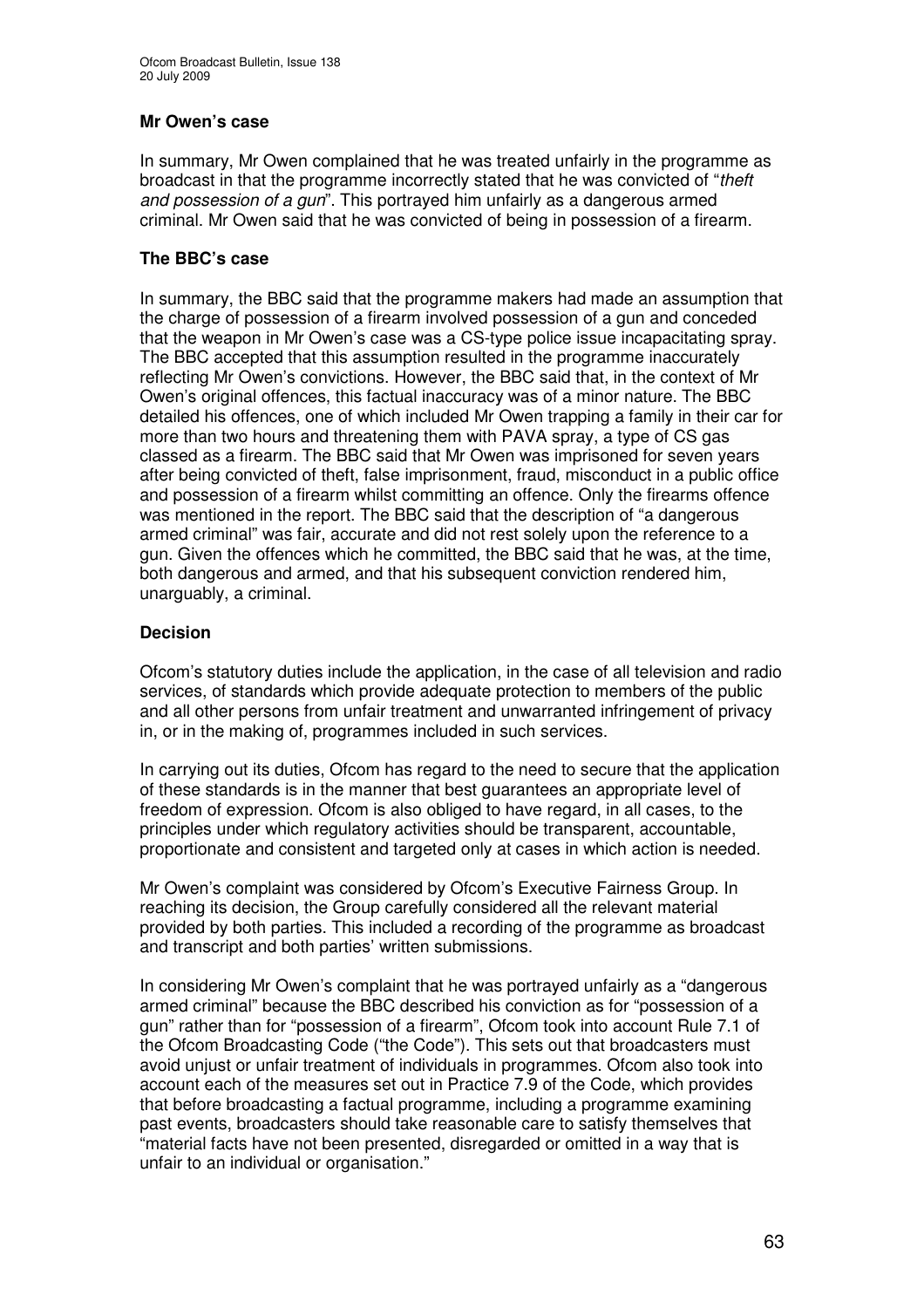Ofcom noted that the programme inaccurately described one of Mr Owen's convictions as "possession of a gun" rather than "possession of a firearm" and that the actual weapon used was a CS-type police issue incapacitating spray. Ofcom considered that this was a regrettable inaccuracy that should not have occurred and was particularly unfortunate given the stigma attached to gun crime.

Ofcom went on to consider whether this inaccuracy, when examined in the context of the report as a whole, was likely to have led to an unfair portrayal of Mr Owen as a "dangerous armed criminal".

In doing so, Ofcom examined some of the details of his offences which it noted were of a serious nature. Mr Owen was given a seven year custodial sentence by a judge who had the benefit of a full consideration of the facts. Mr Owen's crimes included trapping a family in their car for more than two hours and threatening them with a type of CS gas classed as a firearm. Mr Owen was convicted of theft, false imprisonment, fraud, misconduct in a public office and possession of a firearm whilst committing an offence.

In these circumstances, Ofcom concluded that, notwithstanding the programme's inaccurate presentation of Mr Owen's conviction for possession of a firearm, the programme's portrayal of Mr Owen as a "dangerous armed criminal" was justifiable.

In Ofcom's view the factual inaccuracy was unlikely to have materially altered viewer's perception of Mr Owen in a way that was unfair to him.

**Accordingly, Ofcom has not upheld Mr Owen's complaint of unfair treatment in the programme.**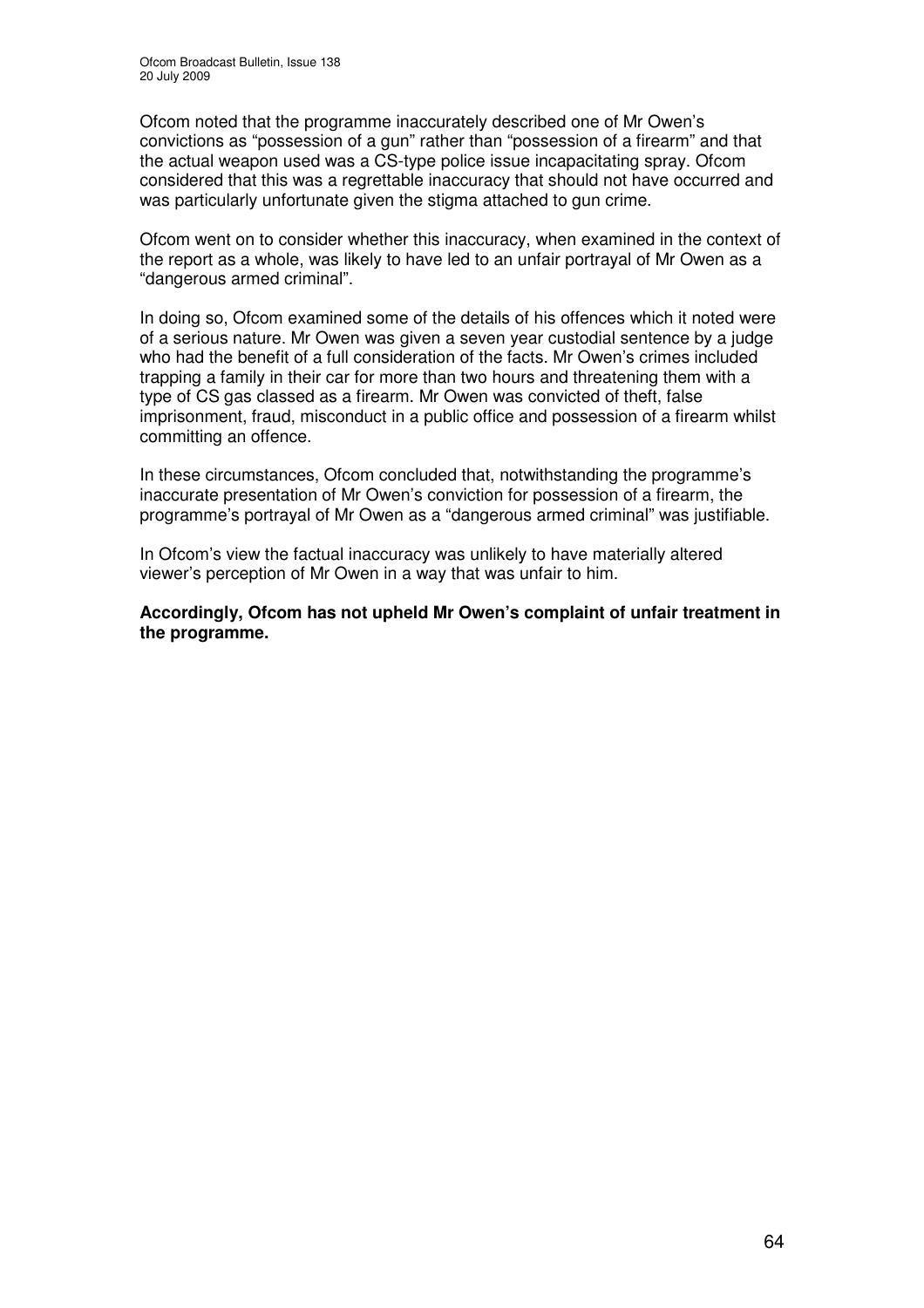# **Other Programmes Not in Breach/Resolved**

# **Up to 14 July 2009**

| Programme                                        | <b>Transmission</b><br><b>Date</b> | <b>Channel</b>          | Category                            | <b>Number of</b><br><b>Complaints</b> |
|--------------------------------------------------|------------------------------------|-------------------------|-------------------------------------|---------------------------------------|
| 8 Out Of 10 Cats                                 | 03/07/2009                         | Channel 4               | <b>Generally Accepted Standards</b> | 8                                     |
| 8 Out Of 10 Cats                                 | 03/07/2009                         | Channel 4               | Sex/Nudity                          | 3                                     |
| <b>Absolution With Tim Shaw</b>                  | 26/06/2009                         | Absolute Radio          | <b>Generally Accepted Standards</b> | $\mathbf{1}$                          |
| Afternoon Live With Kay<br><b>Burley</b>         | 05/06/2009                         | <b>Sky News</b>         | <b>Generally Accepted Standards</b> | 5                                     |
| Alan Carr: Chatty Man                            | 05/07/2009                         | Channel 4               | <b>Generally Accepted Standards</b> | 1                                     |
| Animals do the Funniest<br>Things                | 20/06/2009                         | ITV <sub>1</sub>        | <b>Animal Welfare</b>               | 1                                     |
| Ashes trailer                                    | 07/07/2009                         | BBC1                    | <b>Generally Accepted Standards</b> | $\mathbf{1}$                          |
| <b>BBC News</b>                                  | 01/07/2009                         | BBC1                    | Substance Abuse                     | $\mathbf{1}$                          |
| <b>BBC News</b>                                  | 05/07/2009                         | <b>BBC News Channel</b> | <b>Generally Accepted Standards</b> | 1                                     |
| BMIbaby.com sponsorship of<br><b>ITV Weather</b> | n/a                                | ITV1                    | <b>Generally Accepted Standards</b> | 1                                     |
| Big Brother 10                                   | 01/07/2009                         | Channel 4               | <b>Generally Accepted Standards</b> | 48                                    |
| Big Brother 10                                   | 29/06/2009                         | Channel 4               | <b>Generally Accepted Standards</b> | 8                                     |
| Big Brother 10                                   | 30/06/2009                         | Channel 4               | <b>Generally Accepted Standards</b> | 13                                    |
| Big Brother 10                                   | 03/07/2009                         | Channel 4               | <b>Generally Accepted Standards</b> | 1                                     |
| <b>Big Brother 10</b>                            | 30/06/2009                         | Channel 4               | <b>Commercial References</b>        | 1                                     |
| Big Brother 10                                   | n/a                                | Channel 4               | <b>Commercial References</b>        | 1                                     |
| <b>Big Brother 10</b>                            | 24/06/2009                         | Channel 4               | <b>Generally Accepted Standards</b> | 1                                     |
| <b>Big Brother 10</b>                            | 05/07/2009                         | Channel 4               | Other                               | 1                                     |
| Big Brother 10                                   | 23/06/2009                         | Channel 4               | Offensive Language                  | 1                                     |
| <b>Big Brother 10</b>                            | 03/07/2009                         | Channel 4               | Offensive Language                  | 1                                     |
| <b>Big Brother 10</b>                            | 02/07/2009                         | Channel 4               | <b>Generally Accepted Standards</b> | $\mathbf{1}$                          |
| Big Brother 10                                   | 23/06/2009                         | Channel 4               | <b>Generally Accepted Standards</b> | $\boldsymbol{9}$                      |
| Big Brother 10                                   | 25/06/2009                         | Channel 4               | <b>Generally Accepted Standards</b> | 1                                     |
| <b>Big Brother 10</b>                            | 14/06/2009                         | Channel $4$             | <b>Commercial References</b>        | 1                                     |
| Big Brother 10                                   | 01/07/2009                         | Channel 4               | <b>Generally Accepted Standards</b> | 1                                     |
| Big Brother 10                                   | 06/07/2009                         | Channel 4               | <b>Generally Accepted Standards</b> | 1                                     |
| Big Brother 10                                   | 09/07/2009                         | Channel 4               | Due Impartiality/Bias               | 1                                     |
| Big Brother 10                                   | 22/06/2009                         | Channel 4               | <b>Generally Accepted Standards</b> | 5                                     |
| Big Brother 10                                   | 26/06/2009                         | Channel 4               | <b>Generally Accepted Standards</b> | 3                                     |
| Big Brother 10                                   | 19/06/2009                         | Channel 4               | <b>Generally Accepted Standards</b> | 1                                     |
| Big Brother 10                                   | 22/06/2009                         | Channel 4               | <b>Commercial References</b>        | 1                                     |
| Big Brother 10                                   | 22/06/2009                         | Channel 4               | Religious Offence                   | $\overline{2}$                        |
| Big Brother 10                                   | 24/06/2009                         | Channel 4               | <b>Generally Accepted Standards</b> | 1                                     |
| Big Brother 10                                   | 21/06/2009                         | Channel 4               | Violence                            | 1                                     |
| Big Brother 10                                   | 15/06/2009                         | Channel 4               | <b>Generally Accepted Standards</b> | 5                                     |
| Big Brother 10                                   | 19/06/2009                         | Channel 4               | <b>Generally Accepted Standards</b> | 3                                     |
| Big Brother 10                                   | 20/06/2009                         | Channel 4               | <b>Generally Accepted Standards</b> | 1                                     |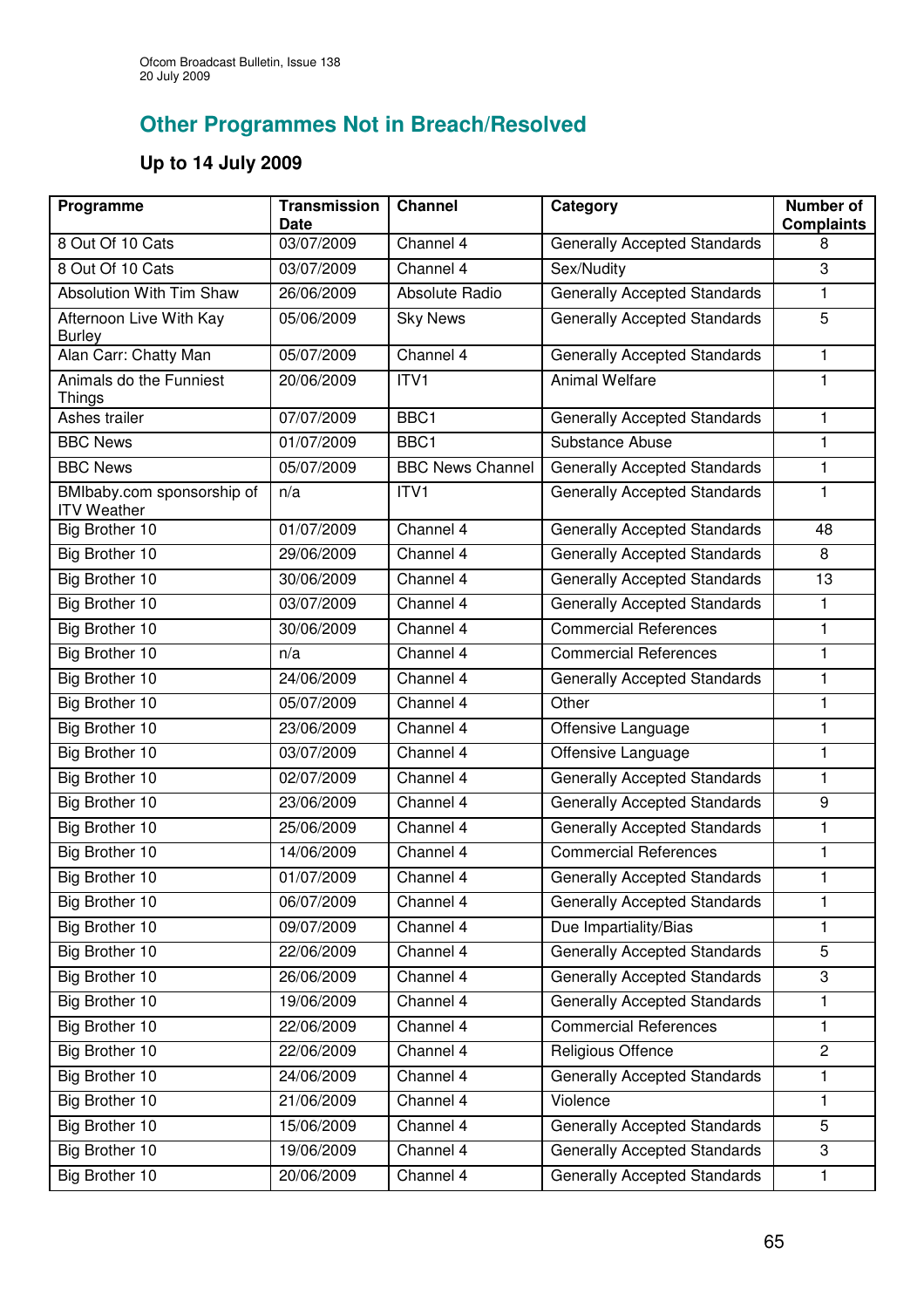| Big Brother 10                               | 23/06/2009 | Channel 4          | <b>Generally Accepted Standards</b>   | $\mathbf{1}$   |
|----------------------------------------------|------------|--------------------|---------------------------------------|----------------|
| <b>Big Brother Launch Show</b>               | 04/06/2009 | Channel 4          | <b>Commercial References</b>          | $\overline{2}$ |
| <b>Big Brother Live</b>                      | 05/07/2009 | E <sub>4</sub>     | Other                                 | 1              |
| <b>Big Brother Live</b>                      | 20/06/2009 | Channel 4          | <b>Generally Accepted Standards</b>   | $\mathbf{1}$   |
| <b>Big Brother Live</b>                      | 23/06/2009 | E <sub>4</sub>     | <b>Generally Accepted Standards</b>   | 1              |
| <b>Big Brother Live</b>                      | 12/07/2009 | Channel 4          | <b>Generally Accepted Standards</b>   | $\mathbf{1}$   |
| <b>Big Brother Live</b>                      | 08/07/2009 | Channel 4          | <b>Generally Accepted Standards</b>   | $\mathbf{1}$   |
| <b>Big Brother Live</b>                      | 21/06/2009 | Channel 4          | <b>Generally Accepted Standards</b>   | 1              |
| <b>Big Brother Live</b>                      | 04/07/2009 | Channel 4          | <b>Generally Accepted Standards</b>   | $\mathbf{1}$   |
| Big Brother's Big Mouth                      | 03/07/2009 | E <sub>4</sub>     | <b>Generally Accepted Standards</b>   | 8              |
| <b>Big Brother's Big Mouth</b>               | 19/06/2009 | E <sub>4</sub>     | <b>Generally Accepted Standards</b>   | 1              |
| <b>Breakfast Show</b>                        | n/a        | <b>BRMB</b>        | Competitions                          | 1              |
| <b>Britain's Wildest</b>                     | 09/07/2009 | <b>Sky Three</b>   | <b>Generally Accepted Standards</b>   | $\mathbf{1}$   |
| Can I Get High Legally?                      | 02/07/2009 | <b>BBC Three</b>   | Substance Abuse                       | 1              |
| <b>Channel 4 News</b>                        | 23/06/2009 | Channel 4          | Due Impartiality/Bias                 | 1              |
| Channel 4 News                               | 09/07/2009 | Channel 4          | Due Impartiality/Bias                 | $\mathbf{1}$   |
| <b>Channel AKA</b>                           | 22/06/2009 | <b>Channel AKA</b> | Violence                              | 1              |
| <b>Chris Moyles Show</b>                     | 30/06/2009 | <b>BBC Radio 1</b> | Religious Offence                     | $\mathbf{1}$   |
| Coach Trip                                   | 03/07/2009 | Channel 4          | Sex/Nudity                            | 1              |
| Comment                                      | 08/01/2009 | Press TV           | <b>Generally Accepted Standards</b>   | 1              |
| Comment                                      | 23/01/2009 | Press TV           | Due Impartiality/Bias                 | $\mathbf{1}$   |
| <b>Coronation Street</b>                     | 26/06/2009 | ITV1               | <b>Generally Accepted Standards</b>   | 1              |
| <b>Coronation Street</b>                     | 01/07/2009 | $\overline{IT}VI$  | <b>Generally Accepted Standards</b>   | 1              |
| Countryfile                                  | 05/07/2009 | BBC1               | Dangerous Behaviour                   | $\mathbf{1}$   |
| Countryfile                                  | 28/06/2009 | BBC1               | Dangerous Behaviour                   | 1              |
| Daily Cooks Challenge                        | 03/07/2009 | ITV1               | Use of Premium Rate<br>Numbers        |                |
| Danny Dyer's Deadliest Men                   | 19/05/2009 | Virgin1            | Inaccuracy/Misleading                 | 1              |
| Dave (Advertising minutage)                  | 15/06/2009 | Dave               | Advertising                           | $\mathbf{1}$   |
| Dickinson's Real Deal                        | 10/07/2009 | ITV1               | Use of Premium Rate<br><b>Numbers</b> | 1              |
| Dispatches: Rape in the City                 | 22/06/2009 | Channel 4          | <b>Generally Accepted Standards</b>   | $\mathbf{1}$   |
| Doc Martin                                   | 03/07/2009 | ITV1               | Violence                              | 3              |
| <b>Doctors</b>                               | 08/07/2009 | BBC1               | Violence                              | $\mathbf{1}$   |
| <b>Dream Street</b>                          | 02/07/2009 | ITV4               | Sex/Nudity                            | 1              |
| Eastenders                                   | 19/06/2009 | BBC1               | Other                                 | 1              |
| Eastenders                                   | 07/07/2009 | BBC1               | Sex/Nudity                            | $\mathbf{1}$   |
| <b>Embarrassing Bodies</b>                   | 01/07/2009 | Channel 4          | Sex/Nudity                            | 5              |
| <b>Embarrassing Teenage</b><br><b>Bodies</b> | 08/07/2009 | Channel 4          | Sex/Nudity                            | 3              |
| Emmerdale                                    | 02/07/2009 | ITV1               | <b>Generally Accepted Standards</b>   | $\mathbf{1}$   |
| Esure sponsorship of<br>Channel 4 Weather    | 07/07/2009 | Channel 4          | Inaccuracy/Misleading                 | $\mathbf{1}$   |
| <b>Fifth Gear</b>                            | 06/07/2009 | Five               | <b>Generally Accepted Standards</b>   | 3              |
| <b>GMTV</b>                                  | 08/07/2009 | ITV1               | Due Impartiality/Bias                 | 6              |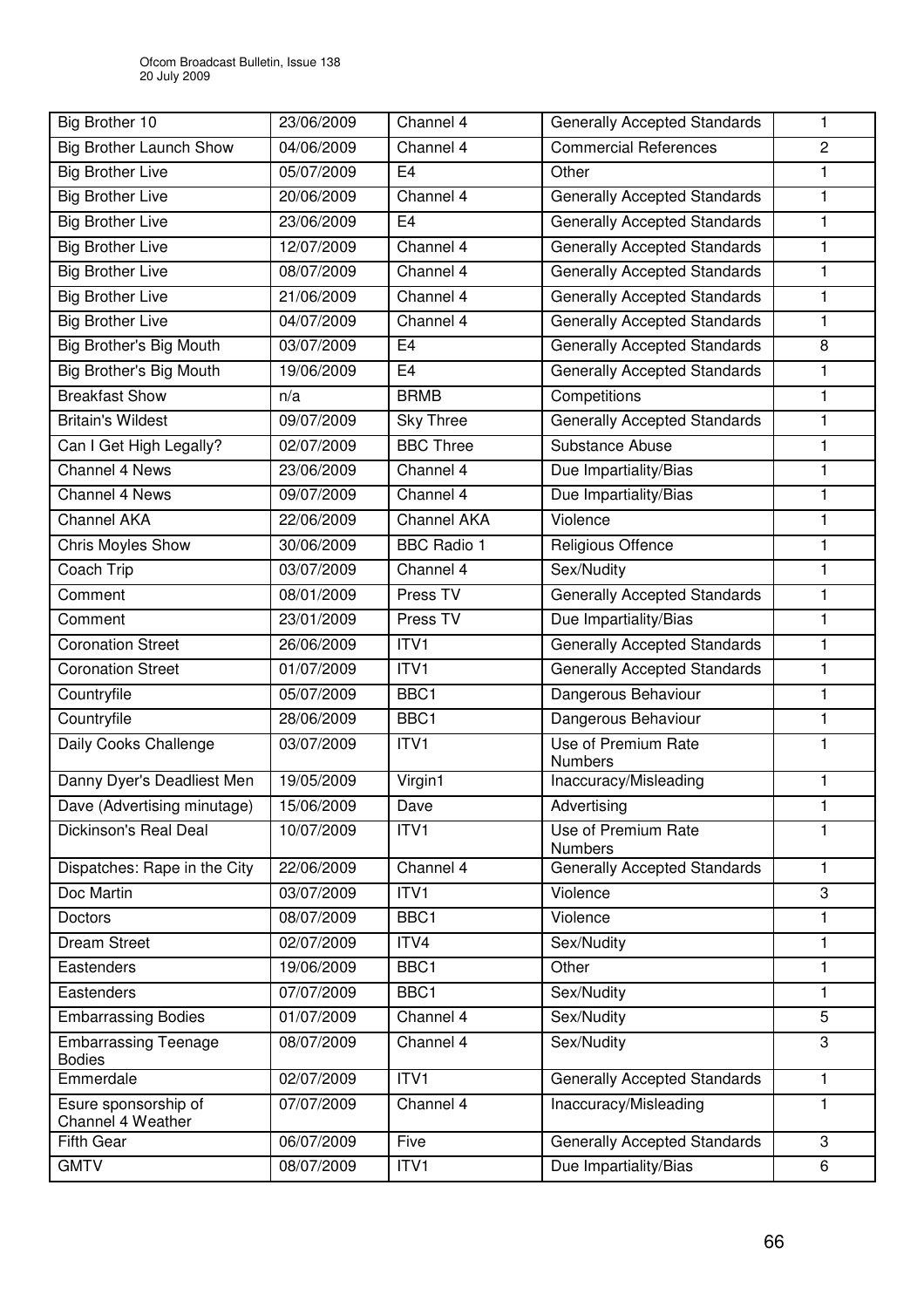| <b>GMTV</b>                             | 03/07/2009 | ITV1                    | Inaccuracy/Misleading               | 1              |
|-----------------------------------------|------------|-------------------------|-------------------------------------|----------------|
| George Galloway                         | 12/06/2009 | Talksport               | <b>Generally Accepted Standards</b> | 1              |
| <b>Hirsty's Daily Dose</b>              | 17/06/2009 | <b>Galaxy Yorkshire</b> | <b>Generally Accepted Standards</b> | 1              |
| <b>Holby City</b>                       | 30/06/2009 | BBC1                    | Inaccuracy/Misleading               | 1              |
| <b>Hope Springs</b>                     | 05/07/2009 | BBC1                    | Violence                            | 3              |
| Horne & Corden                          | 03/07/2009 | BBC <sub>2</sub>        | <b>Generally Accepted Standards</b> | 1              |
| Hotel Babylon                           | 26/06/2009 | BBC1                    | <b>Generally Accepted Standards</b> | 1              |
| <b>ICC World Twenty20</b>               | 21/06/2009 | Sky Sports1             | <b>Generally Accepted Standards</b> | 1              |
| <b>ITV News</b>                         | 07/07/2009 | ITV1                    | Inaccuracy/Misleading               | 1              |
| <b>ITV News</b>                         | 29/06/2009 | ITV1                    | Inaccuracy/Misleading               | 1              |
| Isle of Wight Festival 2009             | 14/06/2009 | ITV <sub>2</sub>        | Offensive Language                  | 1              |
| James O'Brien                           | 17/06/2009 | <b>LBC 97.3FM</b>       | <b>Generally Accepted Standards</b> | 1              |
| Jo Whiley                               | 07/07/2009 | <b>BBC Radio 1</b>      | <b>Commercial References</b>        | 1              |
| Katie Price: The Jordan<br>Years        | 10/06/2009 | <b>BBC Three</b>        | U18's in Programmes                 | 1              |
| Loose Women                             | 09/07/2009 | ITVI                    | <b>Generally Accepted Standards</b> | 1              |
| Maltesers sponsorship of<br>Loose Women | n/a        | ITV1                    | Crime (incite/encourage)            | 1              |
| Mars sponsorship of Friends             | 09/07/2009 | E <sub>4</sub>          | Sex/Nudity                          | $\mathbf{1}$   |
| Martina Cole's The Take                 | 19/06/2009 | Sky One                 | Violence                            | 1              |
| Martina Cole's The Take                 | 24/06/2009 | Sky One                 | Violence                            | 1              |
| Michael Jackson Memorial                | 07/07/2009 | BBC <sub>2</sub>        | <b>Generally Accepted Standards</b> | 10             |
| Michael McIntyre's Comedy<br>Roadshow   | 27/06/2009 | BBC1                    | <b>Generally Accepted Standards</b> | $\sqrt{3}$     |
| Michael McIntyre's Comedy<br>Roadshow   | 27/06/2009 | BBC1                    | Offensive Language                  | 1              |
| Mock the Week                           | 12/07/2009 | BBC <sub>2</sub>        | <b>Generally Accepted Standards</b> | 1              |
| Mock the Week                           | 09/07/2009 | BBC <sub>2</sub>        | <b>Generally Accepted Standards</b> | $\overline{2}$ |
| My Breasts Could Kill Me                | 07/07/2009 | Sky One                 | <b>Generally Accepted Standards</b> | 1              |
| <b>News</b>                             | 14/06/2009 | <b>CNN</b>              | Due Impartiality/Bias               | 1              |
| News at Ten                             | 07/07/2009 | ITV <sub>1</sub>        | <b>Generally Accepted Standards</b> | 1              |
| News at Ten                             | 26/06/2009 | ITV1                    | Due Impartiality/Bias               | 1              |
| News at Ten                             | 06/07/2009 | ITV1                    | <b>Generally Accepted Standards</b> | 1              |
| Newsnight                               | 08/07/2009 | BBC1                    | <b>Generally Accepted Standards</b> | 1              |
| Pimp My Ride                            | 17/06/2009 | <b>TMF</b>              | <b>Undue Prominence</b>             | 1              |
| <b>Question Time</b>                    | 18/06/2009 | BBC1                    | <b>Generally Accepted Standards</b> | $\mathbf{2}$   |
| Quiz Call                               | 21/06/2009 | Five                    | Use of Premium Rate<br>Numbers      | 1              |
| Real Prison Breaks (trailer)            | 22/06/2009 | ITV4                    | Crime (incite/encourage)            | 1              |
| Saturday Kitchen                        | 04/07/2009 | BBC1                    | <b>Generally Accepted Standards</b> | 1              |
| <b>Skins</b>                            | 08/07/2009 | Channel 4               | Dangerous Behaviour                 | 1              |
| <b>Skins</b>                            | 01/07/2009 | Channel 4               | <b>Generally Accepted Standards</b> | 1              |
| <b>Sky News</b>                         | 21/06/2009 | <b>Sky News</b>         | <b>Generally Accepted Standards</b> | 1              |
| <b>Sky News</b>                         | 27/05/2009 | <b>Sky News</b>         | <b>Commercial References</b>        | 1              |
| <b>Sky News</b>                         | 09/06/2009 | <b>Sky News</b>         | Due Impartiality/Bias               | 1              |
| <b>Sky News</b>                         | 17/06/2009 | Sky news                | Inaccuracy/Misleading               | $\mathbf{1}$   |